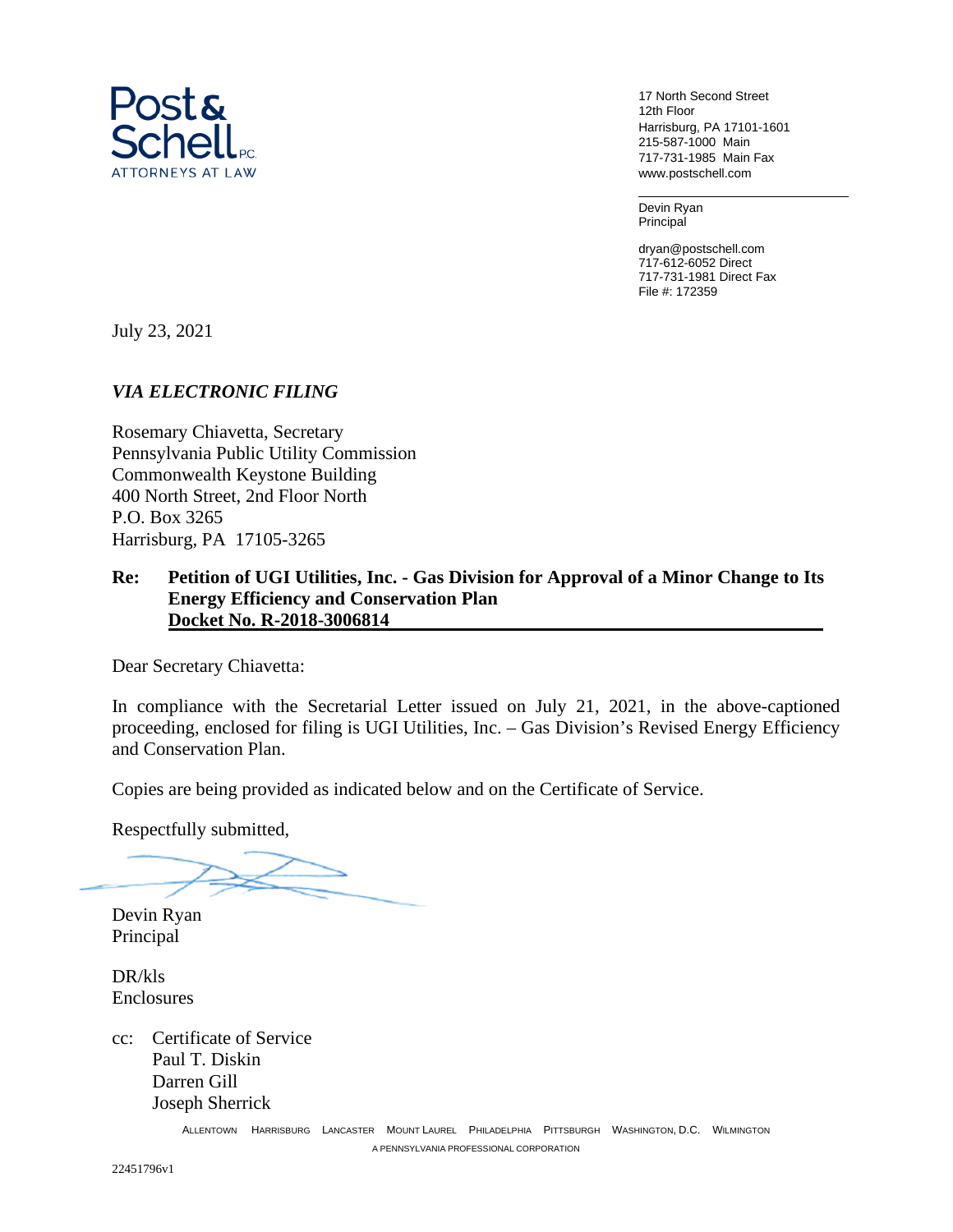Rosemary Chiavetta, Secretary July 23, 2021 Page 2

> Cornelia Schneck Kriss E. Brown Kathryn G. Sophy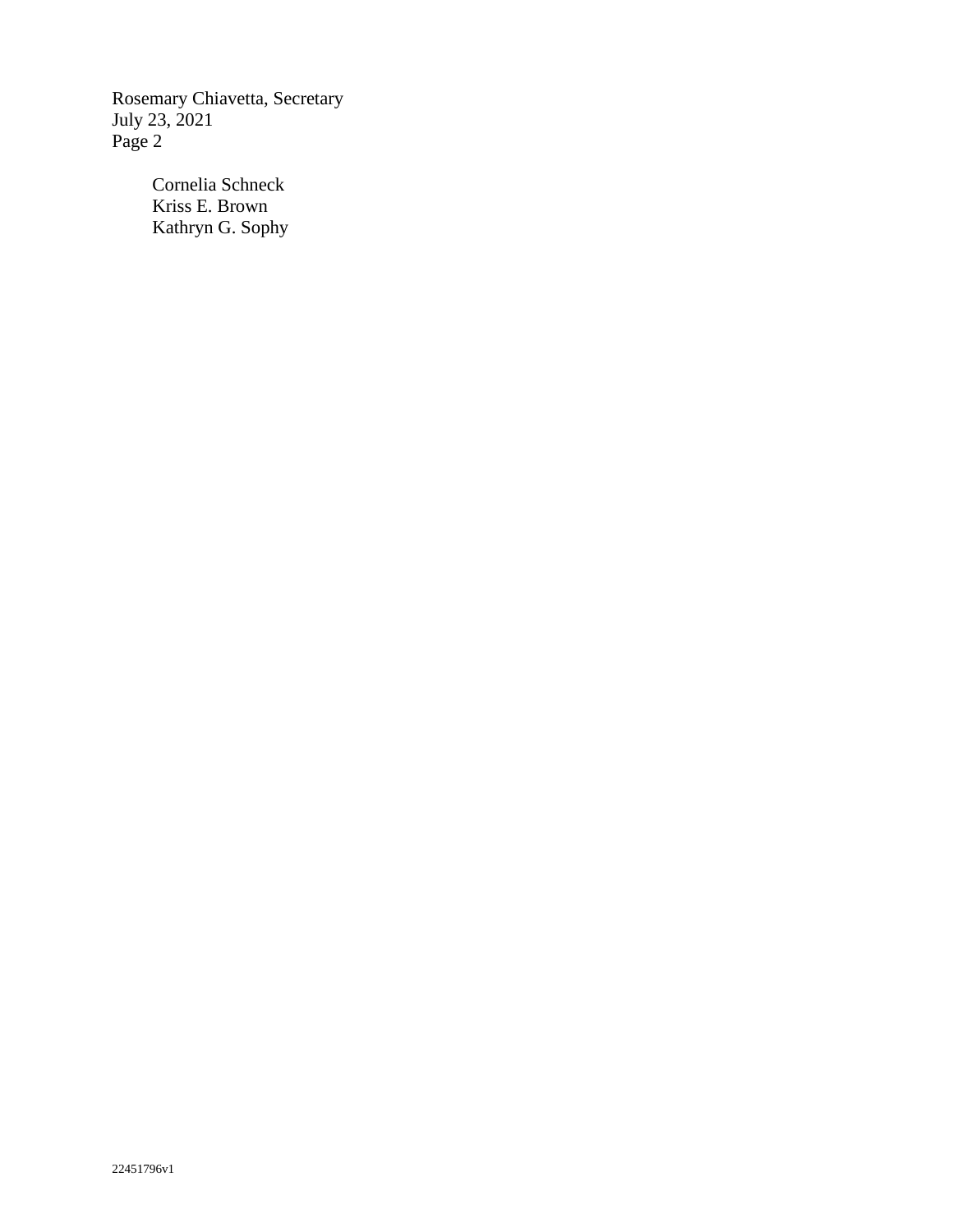#### **CERTIFICATE OF SERVICE**

I hereby certify that a true and correct copy of the foregoing has been served upon the following persons, in the manner indicated, in accordance with the requirements of 52 Pa. Code § 1.54 (relating to service by a participant).

#### **VIA E-MAIL & FIRST CLASS MAIL**

Scott B. Granger, Esquire Erika L. McLain, Esquire Carrie B. Wright, Esquire Bureau of Investigation & Enforcement Commonwealth Keystone Building 400 North Street, 2nd Floor West PO Box 3265 Harrisburg, PA 17105-3265

Steven C. Gray, Esquire Office of Small Business Advocate 555 Walnut Street Forum Place, 1<sup>st</sup> Floor Harrisburg, PA 17101

Christy M. Appleby, Esquire Office of Consumer Advocate 555 Walnut Street Forum Place,  $5<sup>th</sup>$  Floor Harrisburg, PA 17101-1923

Joseph L. Vullo, Esquire Burke Vullo Reilly Roberts 1460 Wyoming Avenue Forty Fort, PA 18704 *Commission on Economic Opportunity* 

Elizabeth R. Marx, Esquire John W. Sweet, Esquire Pennsylvania Utility Law Project 118 Locust Street Harrisburg, PA 17101 *CAUSE-PA* 

Todd S. Stewart, Esquire Hawke McKeon & Sniscak, LLP 100 North Tenth Street Harrisburg, PA 17101 *NGS/RESA* 

Daniel Clearfield, Esquire Kristine E. Marsilio, Esquire Eckert Seamans Cherin & Mellott, LLC 213 Market Street, 8<sup>th</sup> Floor Harrisburg, PA 17101 *Direct Energy* 

Ira H. Weinstock, Esquire Ira H. Weinstock, P.C. 800 North 2nd Street Harrisburg, PA 17102 *Laborers' District Council of Eastern PA* 

Frank H. Markle, Esquire UGI Corporation 460 North Gulph Road King of Prussia, PA 19406 *UGIES*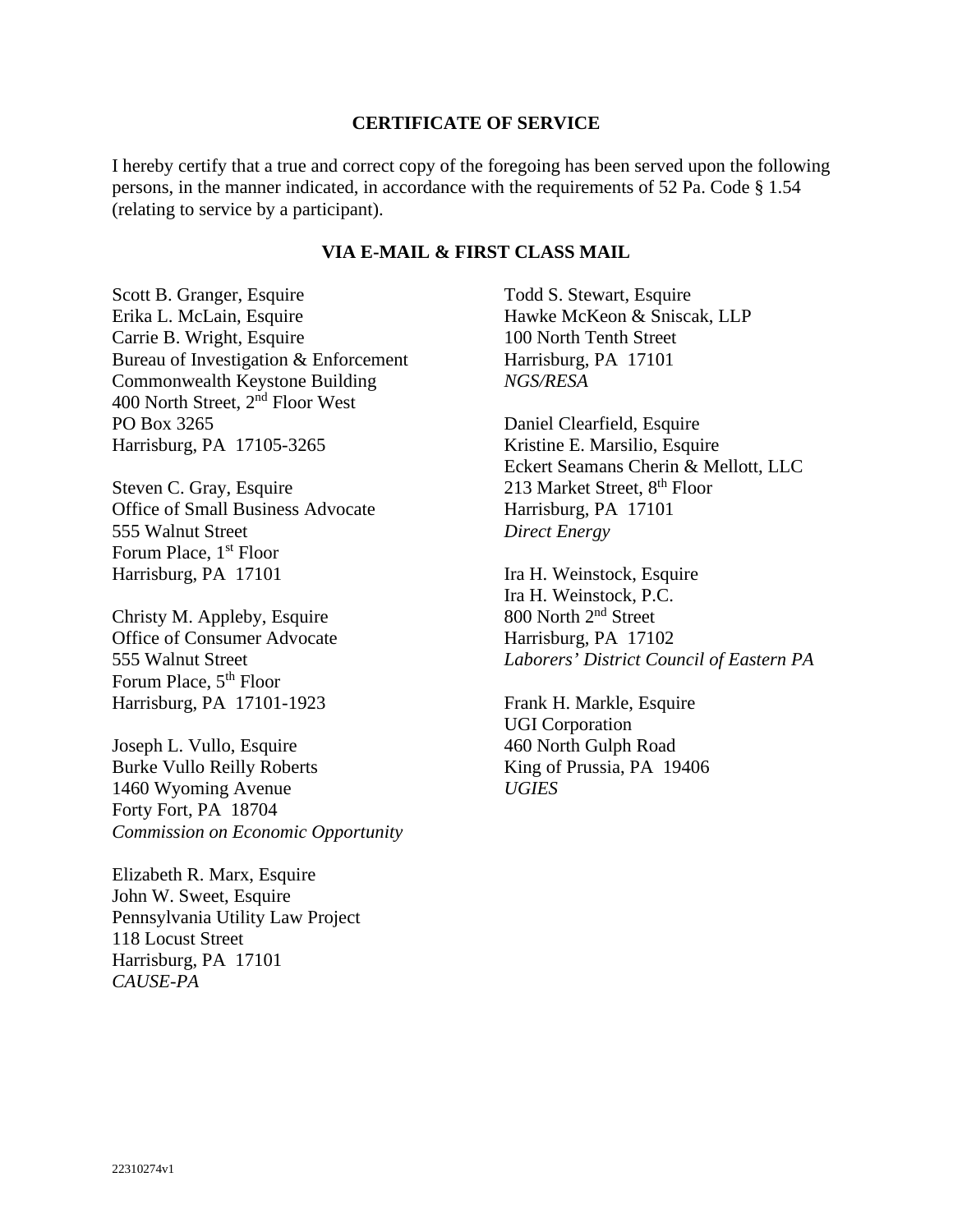#### **VIA FIRST CLASS MAIL**

Keith P. Dolon 501 Carleton Avenue Hazleton, PA 18201

Gail L. Hoffer & Bernadette Margel 594 Royer Drive Lancaster, PA 17601-5186

James L. Knowlton 2614 Cumberland Avenue Mt. Penn, PA 19606

Christopher Visco 916 Harrison Avenue Scranton, PA 18510

Ruth E. Neely 254 N. Main Street Seneca, PA 16346

Sam Galdieri 1162 Division Street Scranton, PA 18504

Billie Sue Atkinson 35 Pleasant Street Blossburg, PA 16912

Devin T. Ryan, Esquire

Date: July 23, 2021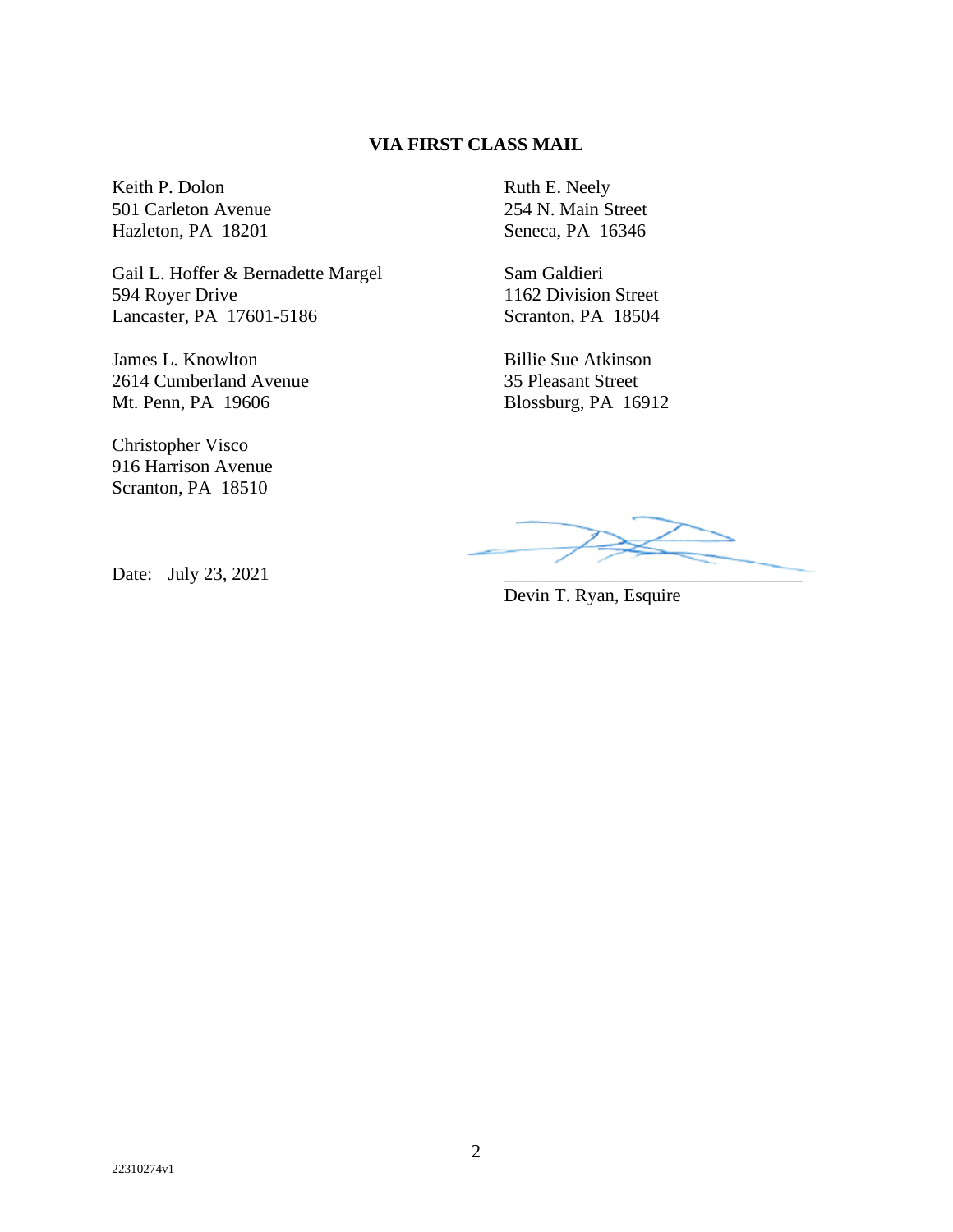UGI Utilities, Inc. – Gas Division

Consolidated Energy Efficiency and Conservation Plan October 1, 2019 – September 30, 2024

*Revised July 23, 2021*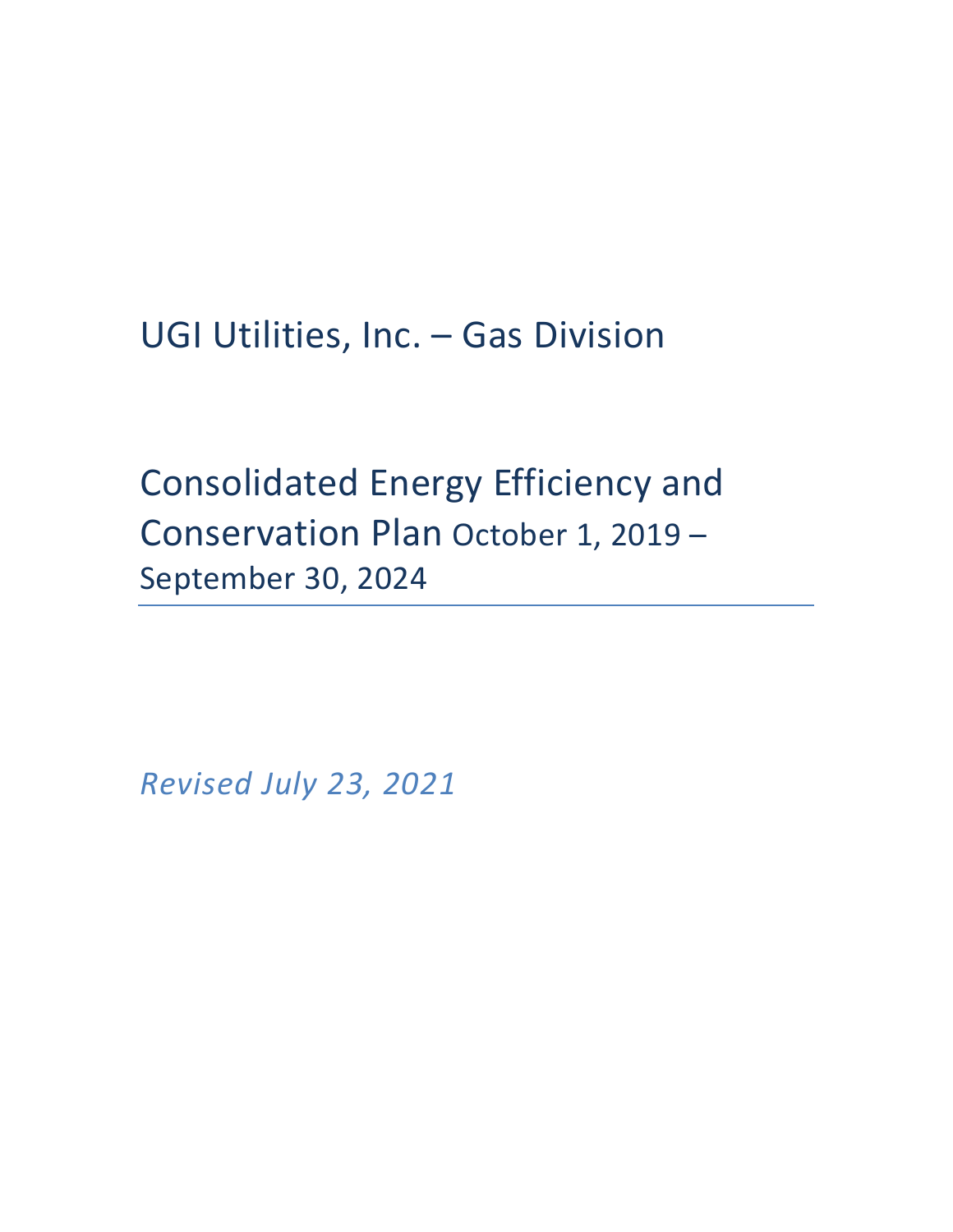## **Table of Contents**

| 1              |     |  |
|----------------|-----|--|
|                | 1.1 |  |
|                | 1.2 |  |
|                | 1.3 |  |
|                | 1.4 |  |
|                | 1.5 |  |
|                | 1.6 |  |
|                | 1.7 |  |
|                | 1.8 |  |
|                | 1.9 |  |
| $\overline{2}$ |     |  |
|                | 2.1 |  |
|                | 2.2 |  |
|                | 2.3 |  |
|                | 2.4 |  |
|                | 2.5 |  |
|                | 2.6 |  |
| 3 <sup>1</sup> |     |  |
|                | 3.1 |  |
|                | 3.2 |  |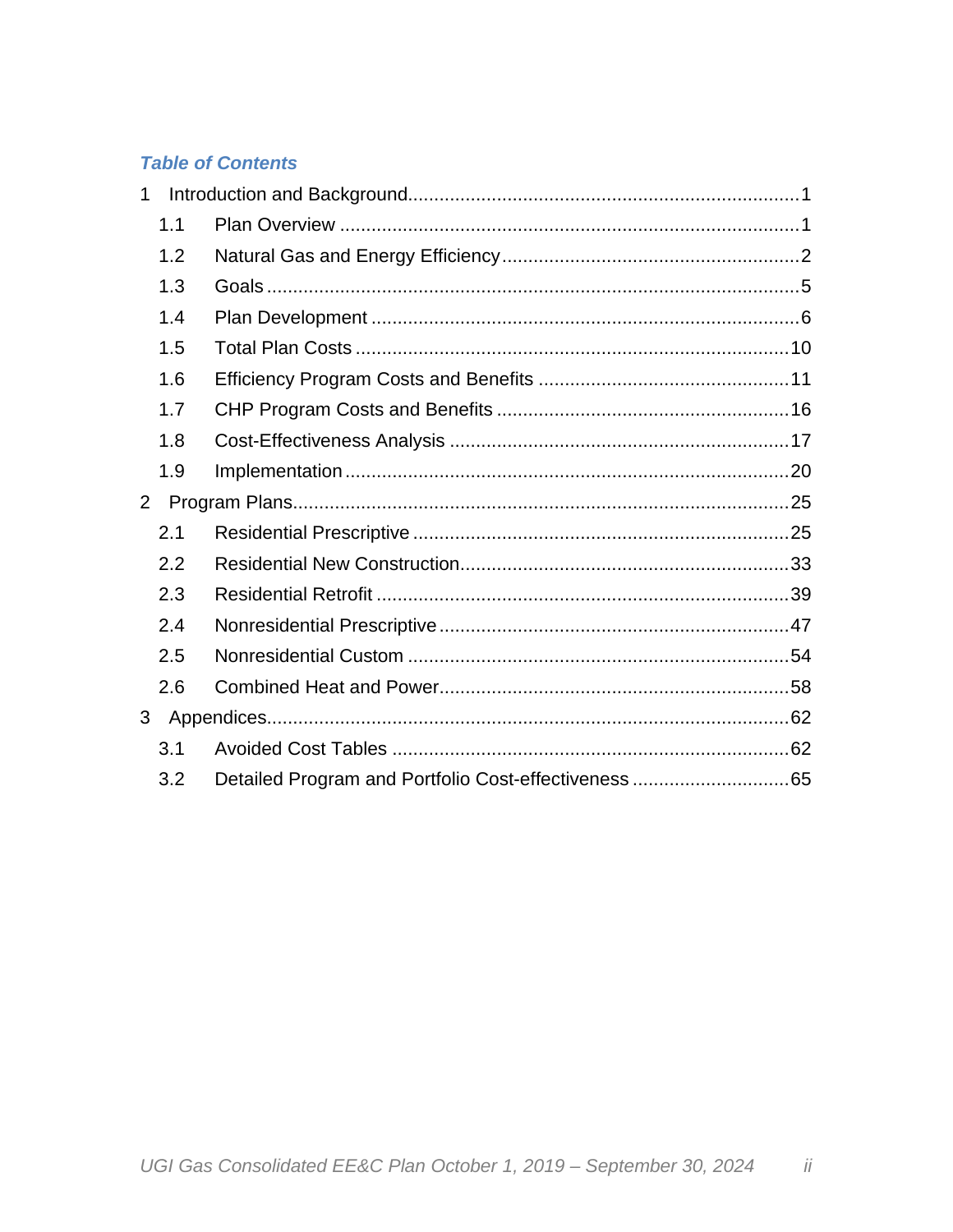## **1 Introduction and Background**

## **1.1 Plan Overview**

This plan provides a detailed description of the design and implementation of the energy efficiency and conservation portfolio ("EE&C Portfolio" or "Portfolio") that UGI Utilities, Inc. – Gas Division ("UGI Gas" or "the Company") is proposing to offer in its Consolidated Energy Efficiency and Conservation Plan ("EE&C Plan" or "Plan"). The Plan will have a five-year duration, beginning in UGI Gas's fiscal year ("FY") 2020 through FY 2024,<sup>1</sup> and will include both natural gas energy efficiency ("EE") programs and a combined heat and power ("CHP") program.

UGI Gas's EE&C Plan was developed based on the Company's two existing gas EE&C Plans for its South and North rate districts that were approved, respectively, as part of the UGI Gas base rate proceeding in 2016, $2$  and as part of the UGI Penn Natural Gas, Inc. ("UGI-PNG") base rate proceeding in 2017<sup>3</sup>. As discussed in more detail below, the Plan contains the same types of programs, Technical Reference Manual ("TRM"), and Total Resource Cost ("TRC") Test that are employed for both the North and South Rate District Plans approved by the Pennsylvania Public Utility Commission ("Commission"). Though UGI Gas is not mandated to enact an EE&C Plan under Act 129 of 2008 ("Act 129"), UGI Gas's voluntary EE&C Plan was developed using the guiding principles of the Commission's Act 129 Phase III Implementation Order.<sup>4</sup>

Over the five years of the EE&C Plan, UGI Gas plans to spend \$63.4 million on five energy efficiency programs and one CHP program.<sup>5</sup> Altogether, the EE&C Portfolio is cost-effective, providing \$85.2 million in net resource benefits with a

<sup>1</sup> UGI Gas's fiscal year runs October 1st to September 30th.

<sup>2</sup> *See Pa. PUC v. UGI Utilities, Inc.*, Docket No. R-2015-2518438 (Order entered Oct. 14, 2016) ("*UGI Gas Division Order*").

<sup>3</sup> See *PA. PUC v. UGI Penn Natural Gas, Inc*., Docket No. R-2016-2580030 (Order entered August 31, 2017) ("*PNG Order*").

<sup>4</sup> *See Energy Efficiency and Conservation Program*, Docket No. M-2014-2424864 (Order entered June 19, 2015) ("*Phase III Implementation Order*"), *clarified*, Docket No. M-2014-2424864 (Order entered Aug. 20, 2015).

<sup>5</sup> All dollars are nominal unless otherwise noted.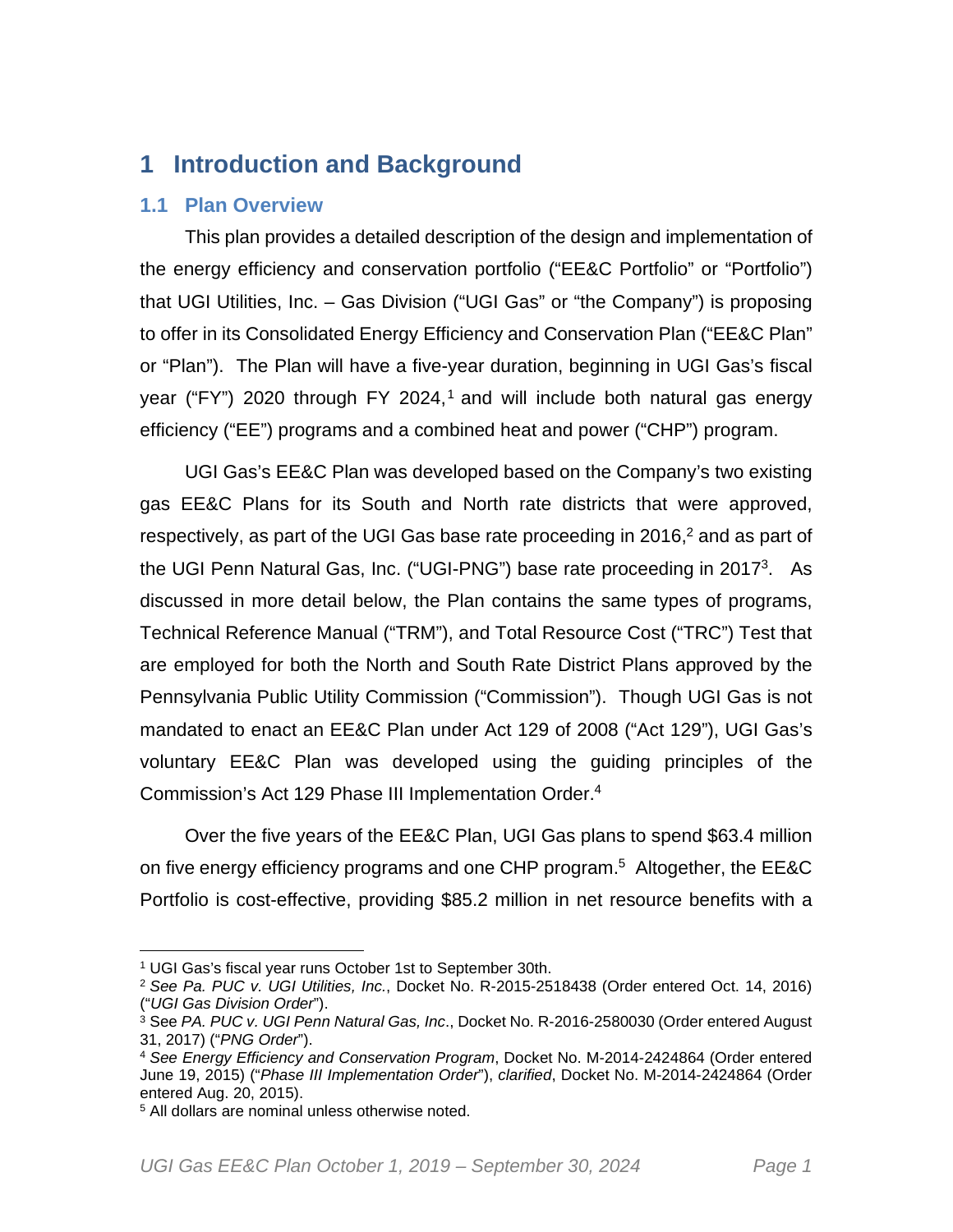TRC benefit-cost ratio ("BCR") of 1.51, which generally increases the economic wellbeing of UGI Gas's customers.

The five energy efficiency programs are projected to cost \$59.9 million and save 1,279 BBtus of natural gas during the first five years of the Plan, and 25,458 BBtus of natural gas over the lifetime of the measures installed. From a total resource perspective, the present value of benefits is \$138.7 million, with \$75.2 million in present value of costs, leading to a present value of net benefits of \$63.5 million and a TRC BCR of 1.84. Furthermore, the energy efficiency programs are expected to save 143,845 MWh of electricity, 299 million gallons of water, create between 764 and 1,527 jobs, and avoid the emission of  $CO<sub>2</sub>$  equivalent to over 26,971 cars being removed from the road.

UGI Gas is also proposing the investment of \$3.4 million in a CHP program over five years. This program would provide net energy savings to customers over the five years of the Plan of 1,756 BBtus, and 26,336 BBtus over the lifetime of the CHP projects installed. The CHP program will provide present value of net benefits of \$21.7 million from a total resource perspective, with a TRC BCR of 1.24.

## **1.2 Natural Gas and Energy Efficiency**

Natural gas is an abundant resource and an important component of the Pennsylvania economy. In 2014, Pennsylvania had the most shale gas proven reserves in the country, driven by the development of the Marcellus Shale, $6$  and over 90% of the natural gas UGI Gas delivers to its customers comes from the Marcellus Shale. As a result of this reliable, local supply, UGI Gas customers have seen utility bills that are approximately 40% lower than 2008.

Natural gas also has many important advantages as an end-use fuel source. When compared to the use of electricity generated from natural gas or most other fuels, the direct end-use of natural gas is more efficient and environmentally preferable. Natural gas has a source-to-site efficiency of 92%, meaning the vast majority of the energy from natural gas is associated with on-site consumption.

<sup>6</sup> http://marcelluscoalition.org/2015/11/pa-drives-increase-in-u-s-natural-gas-abundance/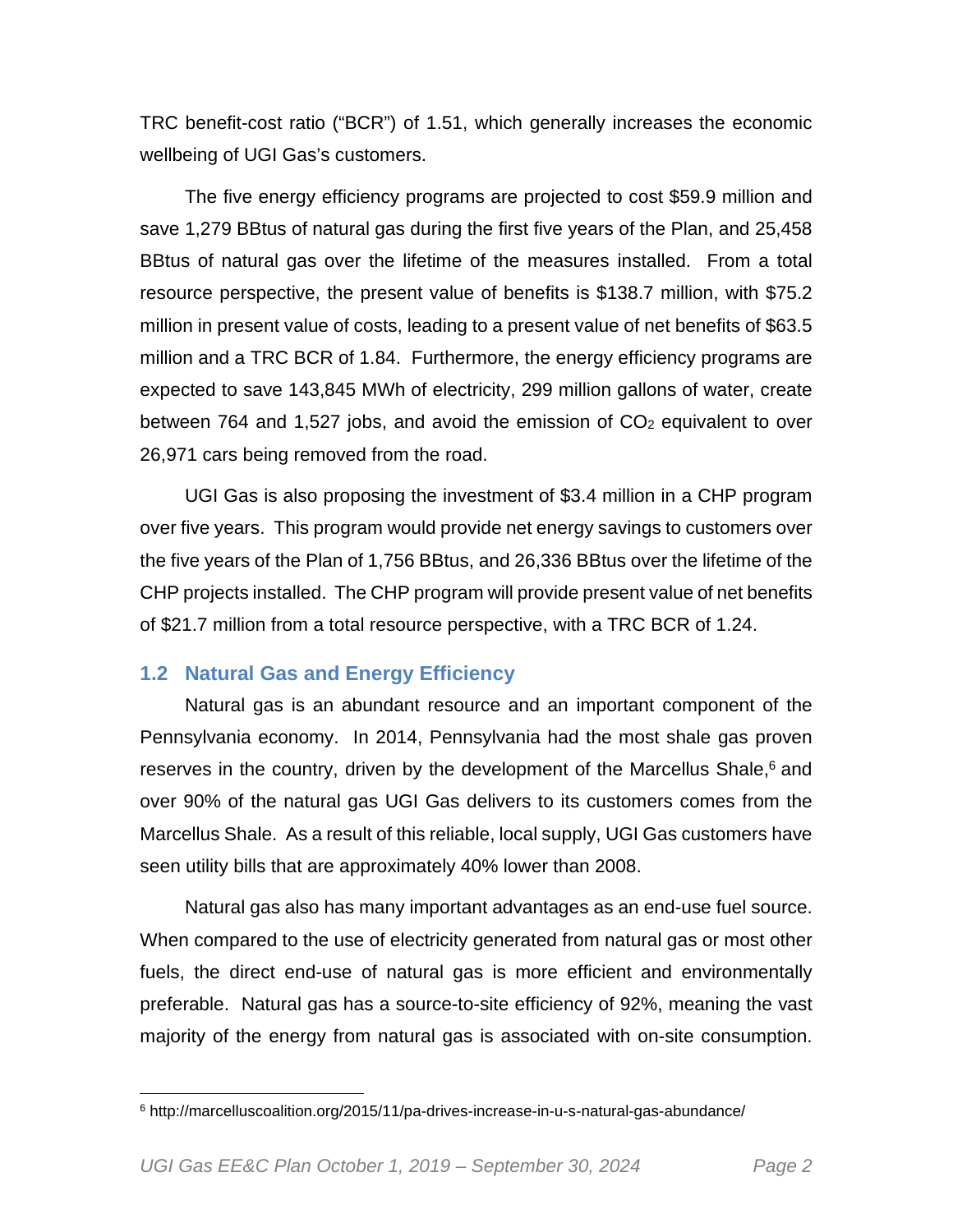Electricity on the other hand, only has a source-to-site efficiency of 32%, meaning that less than one third of generated electric energy is used at the site.<sup>7</sup>

**As natural gas has continued to grow in importance as a fuel source, natural gas energy efficiency programs have also shown steady growth. According to the American Gas Association ("AGA"), spending has gone up significantly over the past decade, nearly tripling from \$565 million in 2008 to \$1.49 billion budgeted for 2017, as shown in** 

Figure 1. The AGA also estimates that natural gas utility energy efficiency programs saved 239 trillion Btu of energy and offset 12.5 million metric tons of carbon dioxide emissions in 2016. <sup>8</sup>



#### **Figure 1. Growth of Natural Gas Energy Efficiency Program Spending<sup>9</sup>**

The American Council for an Energy Efficient Economy ("ACEEE") State Energy Scorecard shows that spending on natural gas energy-efficiency programs

<sup>7</sup> Meyer, Richard. Dispatching Direct Use: *Achieving Greenhouse Gas Reductions with Natural Gas in Homes and Businesses*. American Gas Association: Washington, DC. November 11, 2015, p. 5. 8 https://www.aga.org/globalassets/research--insights/reports/updated-energy-efficiency-slide-for-2018-aga-playbook.pptx

<sup>9</sup> https://www.aga.org/research/reports/natural-gas-efficiency-programs-2016-program-year/ .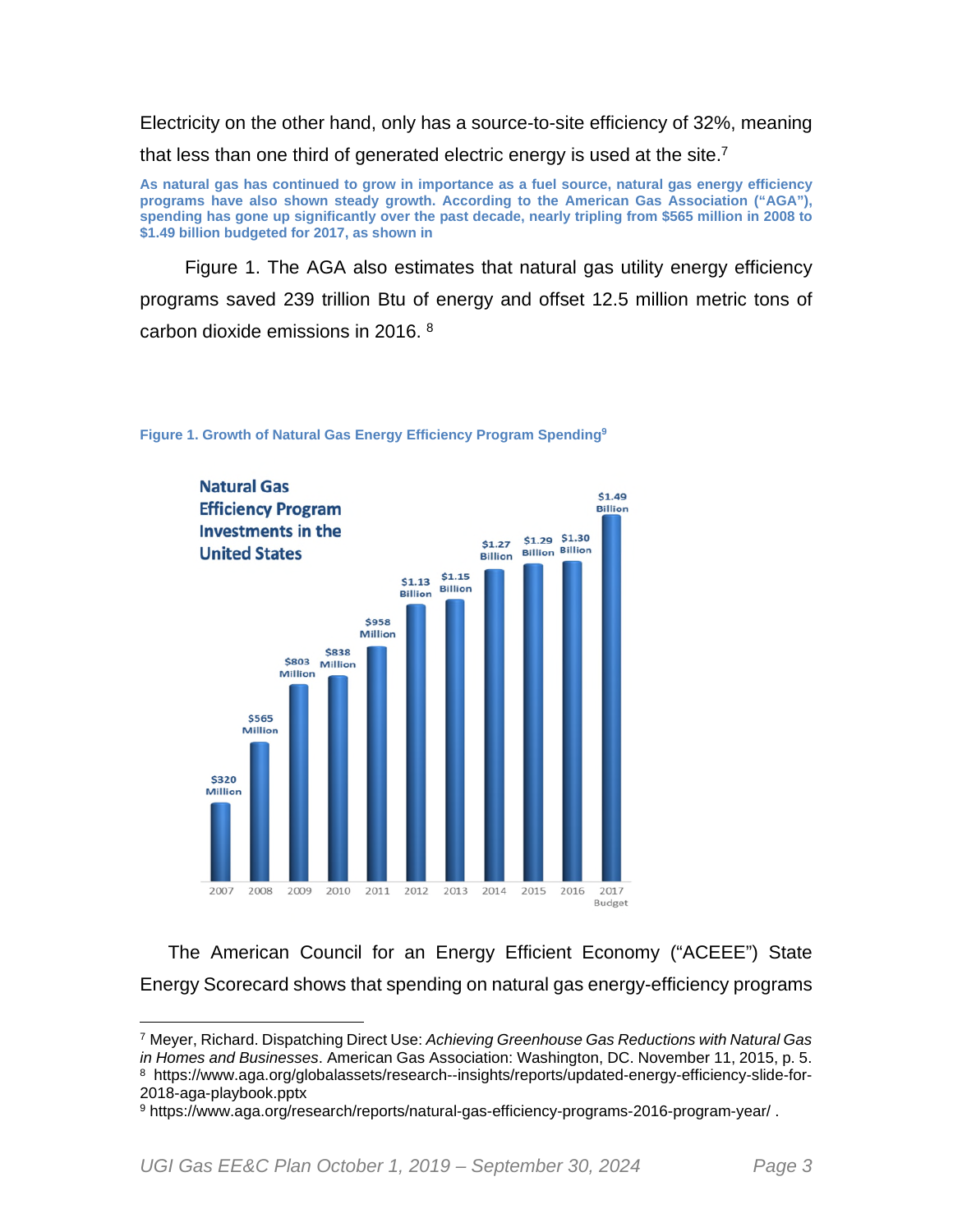has not just grown nationally, but also in the states surrounding Pennsylvania. New York has nearly tripled spending to \$140 million between 2009 and 2017, and Maryland's spending increased from a few hundred thousand dollars annually in 2009 to \$17 million in 2017.<sup>10</sup> Within Pennsylvania, a number of gas utilities have undertaken voluntary energy efficiency programs, including UGI Gas's North and South Rate Districts EE&C Plans and the second phase of Philadelphia Gas Works ("PGW") natural gas efficiency portfolio.

As the energy market is becoming increasingly customer driven, utilities around the country are recognizing the opportunity to drive economic growth and an efficient economy by sponsoring energy efficiency and conservation programs. For natural gas utilities, the opportunity to invest in helping customers save money, increase comfort, and reduce the impact they have on the environment is now a crucial component of joining the next generation of energy utilities and benefiting the communities that they serve.

<sup>10</sup> ACEEE (American Council for an Energy-Efficient Economy), *The 2018 State Energy Efficiency Scorecard*, Weston Berg, et al, October 2018, p. 36.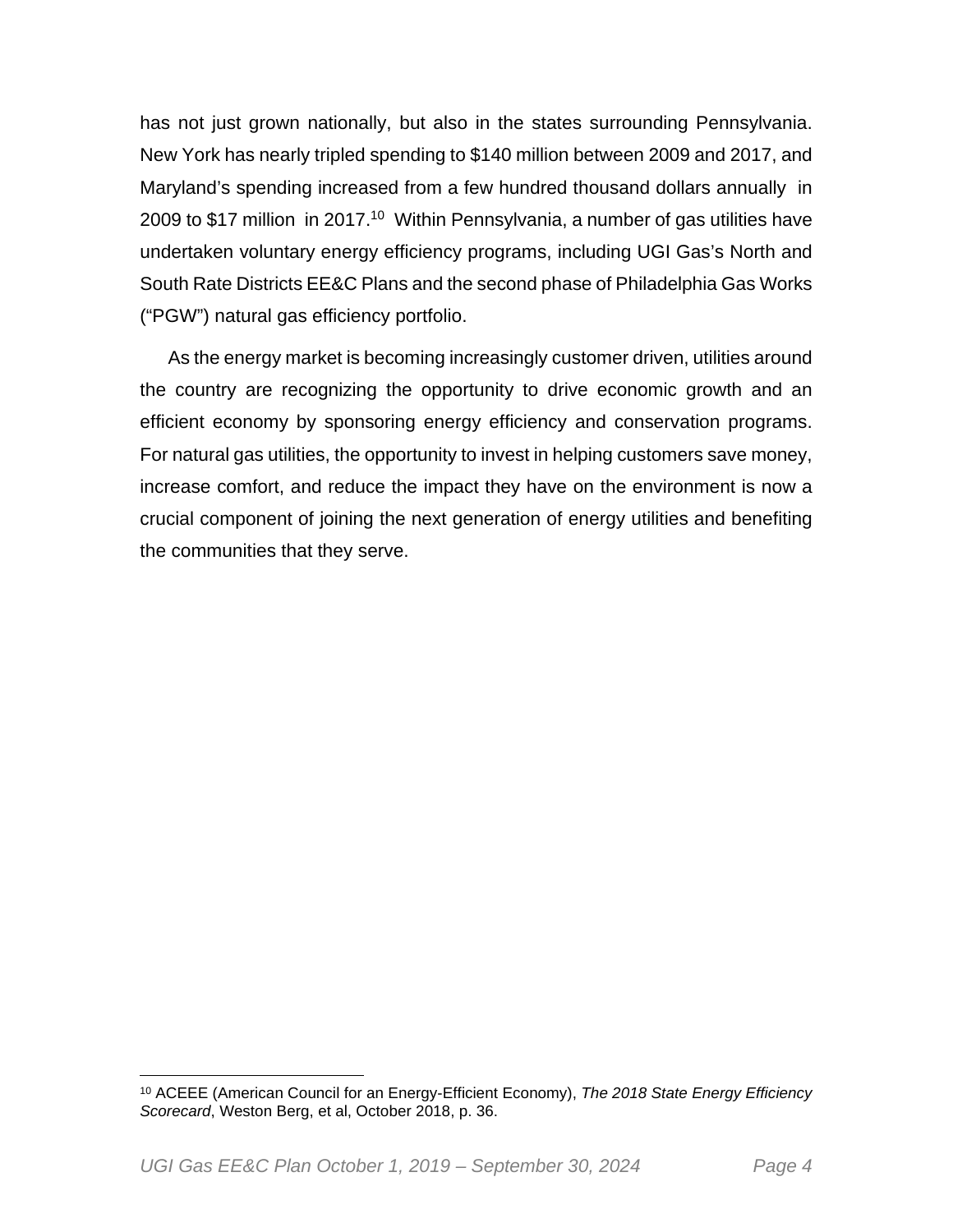## **1.3 Goals**

UGI Gas has the following core goals:

- Help its customers save energy cost-effectively through a holistic approach to energy efficiency and conservation;
- Avoid lost opportunities and provide deep levels of savings;
- Provide a wide range of services for its diverse customer base; and
- Contribute to the economic welfare of its customers and Pennsylvania.

In order to reach these goals, UGI Gas will utilize energy efficiency programs and a CHP program. For its energy efficiency programs, UGI Gas plans to invest approximately \$59.9 million over five years with the goal of returning \$63.5 million dollars in present value of total resource net benefits. As a secondary goal for efficiency programs, UGI Gas expects to save customers 25,458 BBtus of natural gas and 1.6 million tons of  $CO<sub>2</sub>$  emissions over the lifetime of installed measures during the five-year portfolio.

For the CHP program, UGI Gas plans to invest approximately \$3.4 million over five years with the goal of returning \$21.7 million dollars in present value of total resource net benefits.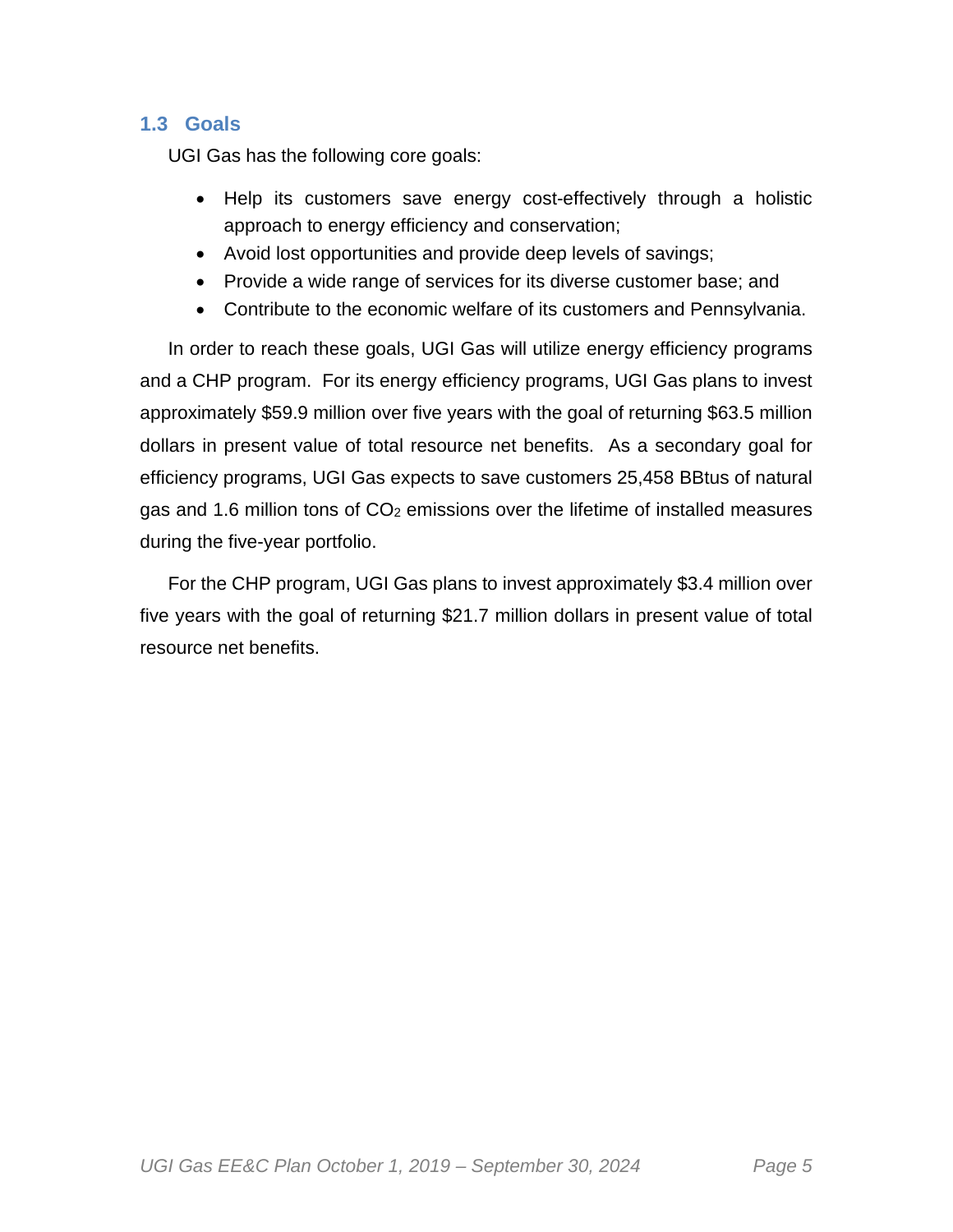## **1.4 Plan Development**

The UGI Gas Consolidated EE&C Plan was developed based on the following principles:

- 1. Maintain continuity with the current UGI Gas EE&C Plans while leveraging experience gained from the past two years of EE&C Program activity to improve program design and projections;
- 2. Extend the EE&C Plan opportunities to include UGI Central (formerly UGI Central Penn Gas, Inc.) rate district customers.
- 3. Extend opportunities to larger nonresidential customers in the DS and LFD rate classes.

UGI Gas market information was gathered and characterized, including avoided costs for natural gas and electricity, demographic, building stock, and equipment market characteristics. These were combined with the measure and project characterizations from the UGI Gas EE&C Portfolio for cost-effectiveness screening using the TRC Test. The cost-effective measures and projects were then used to calculate achievable savings and participation levels based on experience with the two current UGI Gas EE&C Plans. The achievable scenario was adjusted to allow for program ramp up, and budget constraints to come up with a final portfolio.

The proposed programs are based on the Company's two current EE&C Plans, with some updates based on lessons learned from previous program experience. Updates to program offerings include the combination of the Nonresidential New Construction and the Nonresidential Retrofit Program into the Nonresidential Custom Program and the decision not to include the Behavior and Education Program. The following table provides an overview of the proposed programs.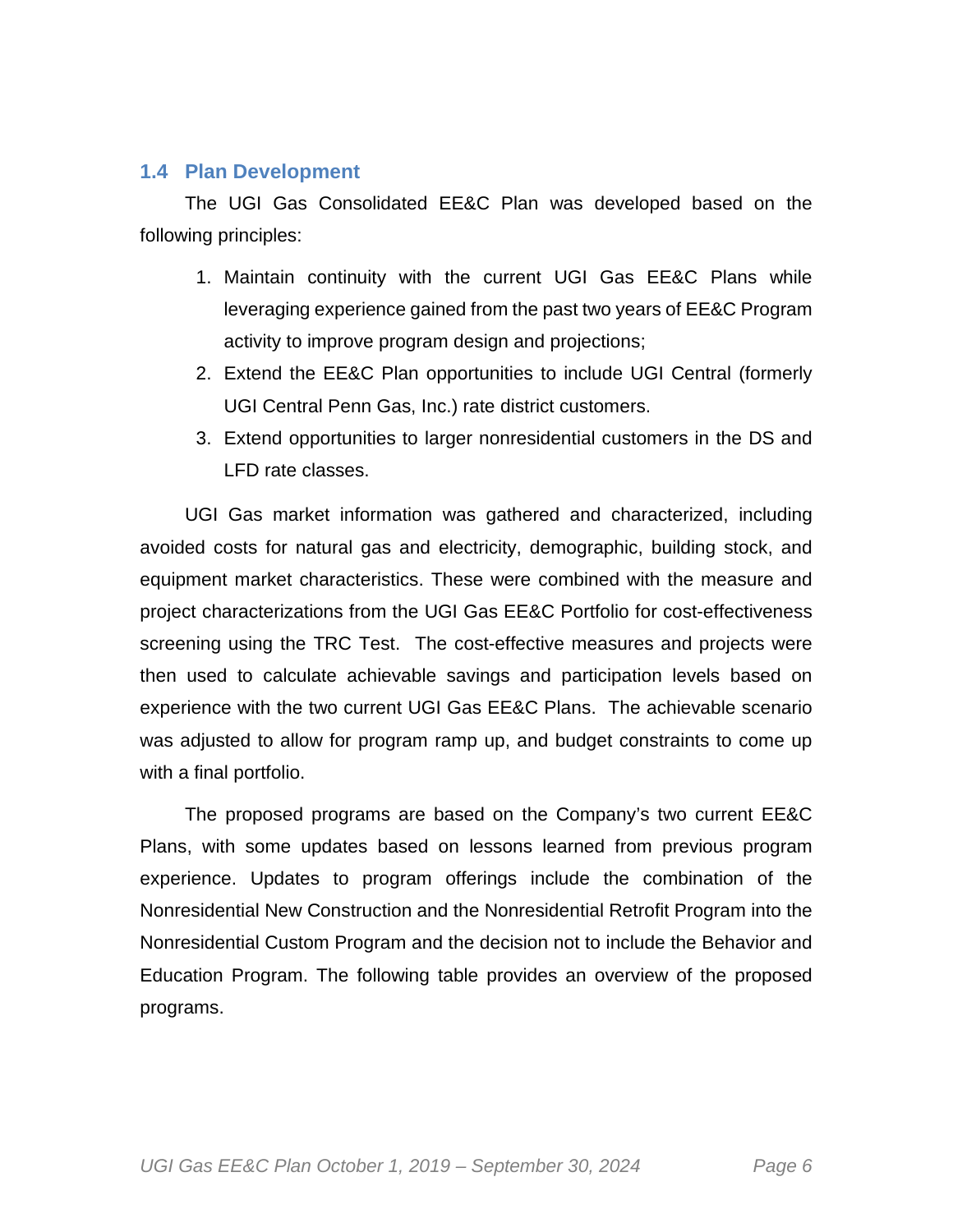#### **Table 1. Proposed Programs**

| <b>Proposed Program</b>                      | <b>Existing Program</b>                      | <b>Disposition</b> | <b>Modifications</b>                                                          |
|----------------------------------------------|----------------------------------------------|--------------------|-------------------------------------------------------------------------------|
|                                              | <b>Residential Programs</b>                  |                    |                                                                               |
| <b>Residential Prescriptive</b><br>(RP)      | <b>Residential Prescriptive</b><br>(RP)      | Continued          | <b>Updated Projections</b>                                                    |
| <b>Residential New</b><br>Construction (RNC) | <b>Residential New</b><br>Construction (RNC) | Continued          | <b>Updated Projections</b>                                                    |
| <b>Residential Retrofit (RR)</b>             | <b>Residential Retrofit (RR)</b>             | Modified           | Direct Install<br>Component Added,<br><b>Updated Projections</b>              |
| None                                         | <b>Behavior and Education</b><br>(BE)        | Discontinued       | No longer included in<br>Plan.                                                |
|                                              | <b>Nonresidential Programs</b>               |                    |                                                                               |
| Nonresidential<br>Prescriptive (NP)          | Nonresidential<br>Prescriptive (NP)          | Continued          | <b>Updated Projections</b><br>and Measures                                    |
| <b>Nonresidential Custom</b><br>(NC)         | Nonresidential Retrofit<br>(NR)              | Modified           | Renamed and Added<br><b>New Construction</b><br>track, Updated<br>Projections |
| Nonresidential Custom<br>(NC)                | Nonresidential New<br>Construction (NNC)     | Modified           | Merged into NC<br>Program                                                     |
| Combined Heat and<br>Power (CHP)             | Combined Heat and<br>Power (CHP)             | Continued          | <b>Updated Projections</b>                                                    |

## **1.4.1 Settlement Provisions from Previous Plans**

The following settlement items from previous plans were adhered to in the development of the plan:

- All appliances and equipment qualifying for rebates or incentives under the EE&C plan must meet or exceed U.S. Department of Energy "EnergyStar" Minimum Standards to the extent such standards exist.
- UGI Gas will submit an annual report in January, approximately three months after the end of a program year. UGI Gas shall also hold an annual stakeholder meeting (Parties to this proceeding and other entities that express interest) to review and discuss the EE&C Plan's progress, as well as receive input from stakeholders on potential modifications to the EE&C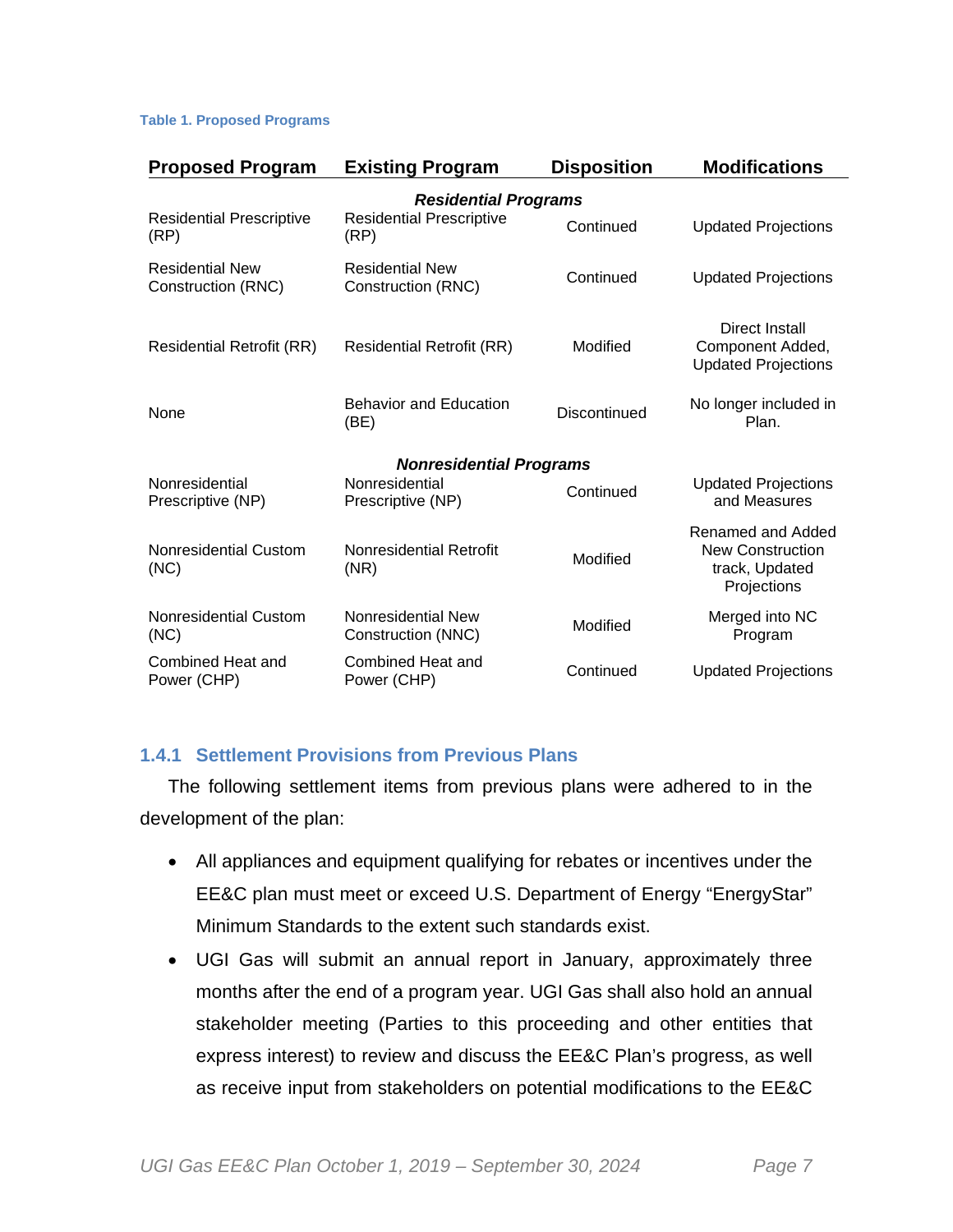Plan, if any. Each annual stakeholder meeting shall be held: (1) at a time and place chosen by UGI Gas; and (2) within three months after UGI Gas submits its EE&C Plan annual report to the Commission. UGI Gas will provide a copy of its annual EE&C Plan report to the stakeholders at the time it is submitted to the Commission and will review and discuss the report at the stakeholder meeting.

- UGI Gas will include total resource cost test evaluations with and without the economic effects of carbon taxes and DRIPE in the evaluations of the cost effectiveness of the programs.
- UGI Gas will continue to coordinate with PA Housing Alliance and PA Housing Finance Agency and will continue to track participation for buildings with more than one unit.
- UGI Gas will continue to refer potentially eligible customers to its Lowincome Usage Reduction Program ("LIURP") and will include LIURP messaging on applications and marketing materials, including a direct phone number to contact UGI Gas to pursue enrollment if the customer believes that they may qualify.
- UGI Gas will, over the five-year term of the EE&C Plan, limit recoverable utility costs (including incentives, program administration, marketing, inspections and evaluation but excluding portfolio wide costs) for the NP and NC to 55 percent of the overall aggregated TRC costs for the NP and NC programs. Grant funding will be considered a source of participant funding. To the extent that UGI Gas deems that utility contributions in excess of 55 percent of overall program costs are required to achieve UGI Gas's desired participation levels, UGI Gas may voluntarily make the necessary contributions without EE&C cost recovery.
- The Company will not seek to recover in rates EE&C administrative costs in excess of the projections included in its filing.

Settlement provisions regarding the separation of residential and nonresidential new construction programs are no longer relevant, due to the updated program design.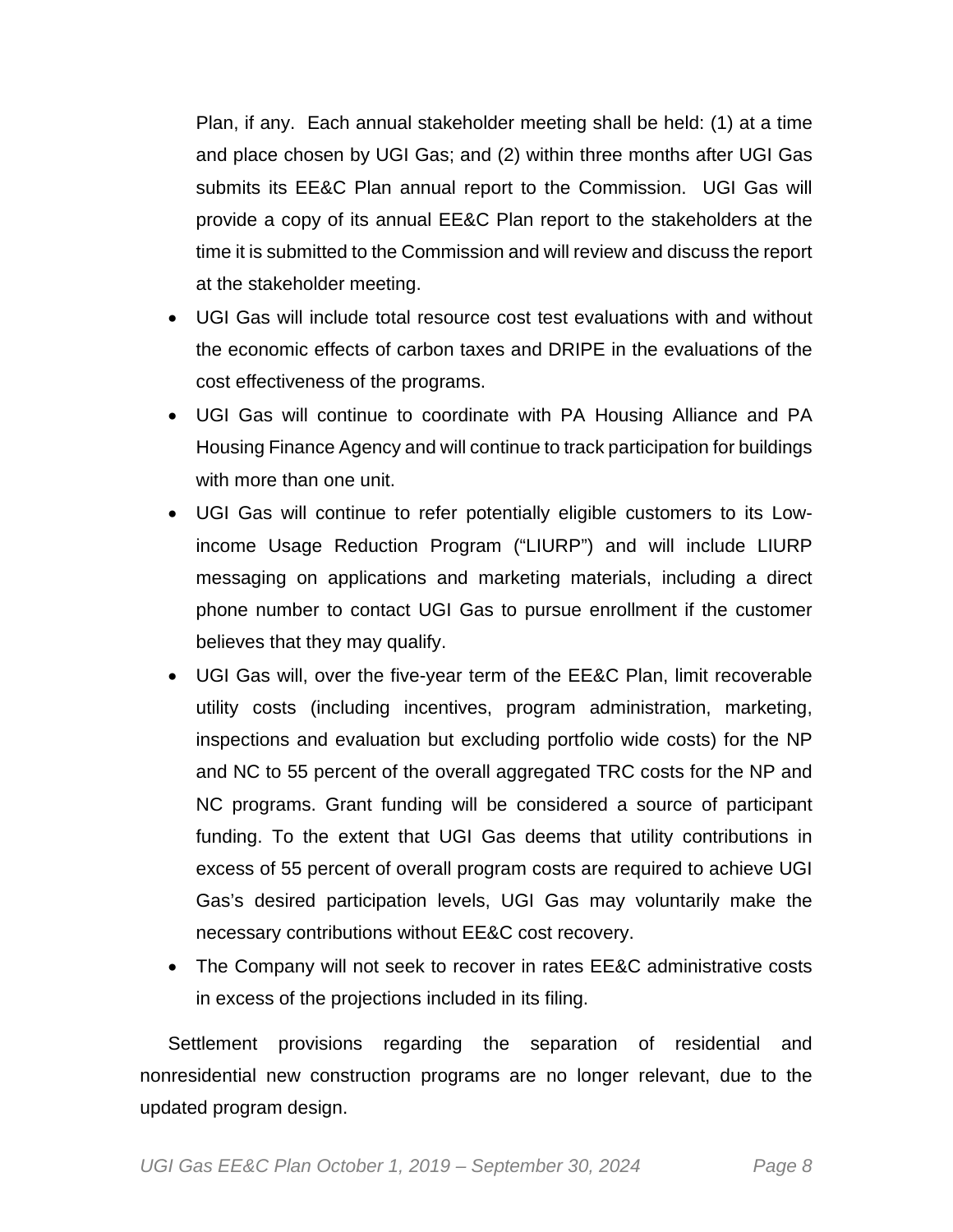Settlement provisions related to spending caps and benefit-cost ratios are no longer relevant due to updated projections and cost-effectiveness projections. Overall, spending was still restricted by a ceiling of 2% of revenue (approximately \$17 million per year), which is in-line with Act 129 spending limits, and the overall portfolio has a TRC BCR greater than 1.0.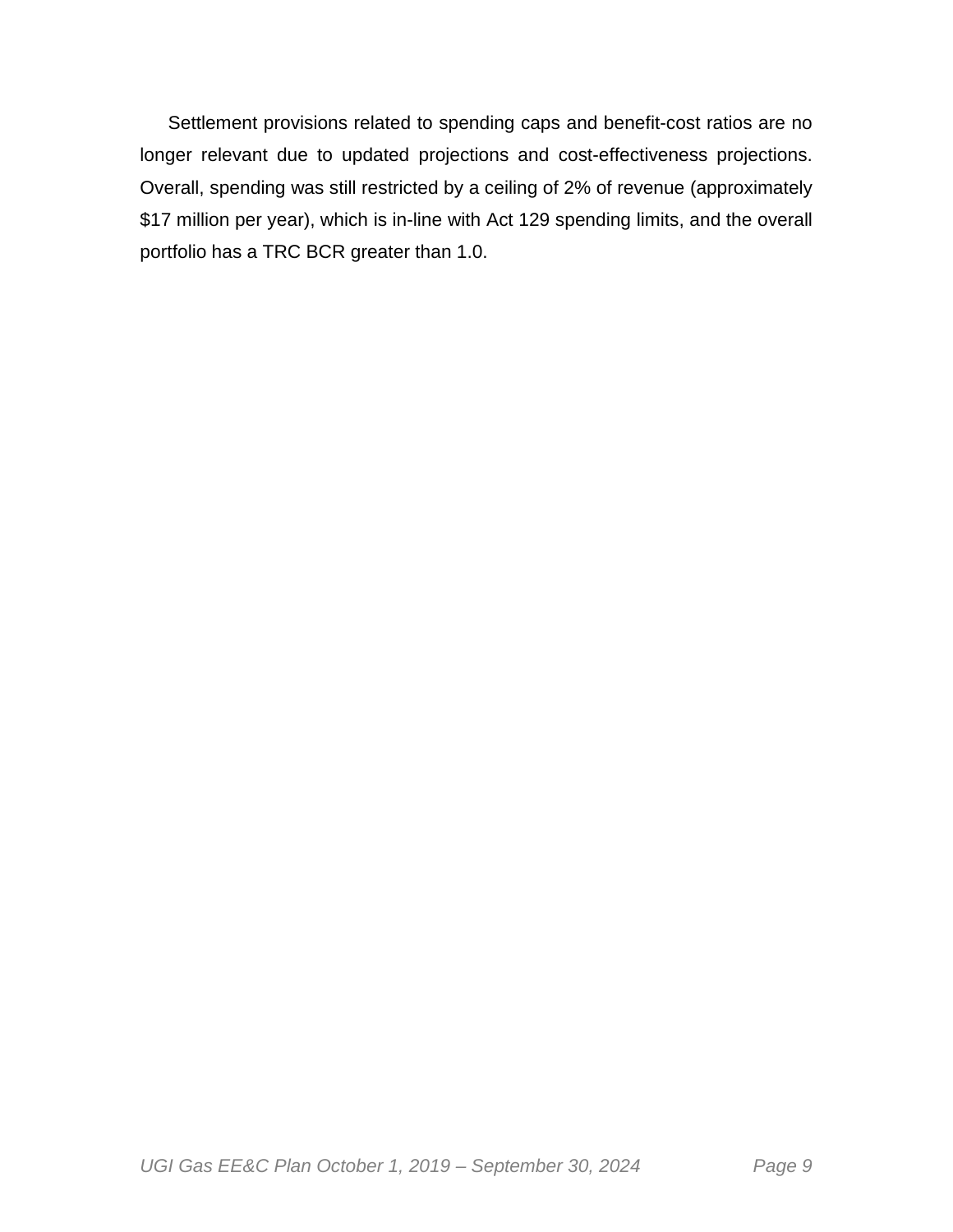## **1.5 Total Plan Costs**

The following table provides an overview of the spending by year and program for the total EE&C Plan. The maximum spend in a year is \$13.9 million in FY 2024, approximately 1.5% of UGI Gas's FY 2019 budgeted revenues. This level is well under the 2% cap that Act 129 imposes on electric efficiency programs in Pennsylvania.<sup>11</sup>

| Program                                   | FY 2020      | FY 2021      | FY 2022      | FY 2023      | FY 2024      | FY '20-'24   |
|-------------------------------------------|--------------|--------------|--------------|--------------|--------------|--------------|
| <b>EE&amp;C Total</b>                     | \$10,349,050 | \$12,093,350 | \$13,127,500 | \$13,896,100 | \$13,903,600 | \$63,369,600 |
| Residential Prescriptive (RP)             | 5.030.900    | 5.833.900    | 6.364.100    | 6.574.900    | 6.494.900    | 30,298,700   |
| <b>Residential New Construction (RNC)</b> | 837.800      | 584.200      | 2,083,700    | 2,143,700    | 2,083,700    | 7,733,100    |
| <b>Residential Retrofit (RR)</b>          | 1.521.000    | 2,068,000    | 664.000      | 604,000      | 604.000      | 5,461,000    |
| Nonresidential Prescriptive (NP)          | 848.350      | 1.008.450    | 995.700      | 1,055,700    | 995.700      | 4,903,900    |
| Nonresidential Custom (NC)                | 601.000      | 1.063.800    | 1.460.000    | 1,932,800    | 1,872,800    | 6,930,400    |
| Portfolio-wide Costs                      | 875,000      | 900.000      | 925.000      | 950.000      | 950,000      | 4,600,000    |
| <b>EE Total</b>                           | 9,714,050    | 11,458,350   | 12,492,500   | 13,261,100   | 13,001,100   | \$59,927,100 |
| <b>CHP Program</b>                        | 635,000      | 635,000      | 635,000      | 635,000      | 902,500      | 3,442,500    |
|                                           |              |              |              |              |              |              |

#### **Table 2. Projected Spending for Consolidated EE&C Plan by Program**

The following table provides the combined budgets for the EE programs and CHP Program by category for FY 2020, which is used as the reference year in UGI Gas's rate case filing.

#### **Table 3. FY 2020 Budgets by Rate Class and Category**

| <b>Program Category</b>    | <b>R/RT</b> | <b>N/NT</b> | DS        | <b>LFD</b> | Total        |
|----------------------------|-------------|-------------|-----------|------------|--------------|
| <b>Customer Incentives</b> | \$5,717,700 | \$527,175   | \$619,023 | \$408,153  | \$7,272,050  |
| Administration             | \$1,975,770 | \$213,115   | \$179,180 | \$93,934   | \$2,462,000  |
| Marketing                  | \$258,000   | \$43,500    | \$50,450  | \$33,050   | \$385,000    |
| Inspections                | \$137,000   | \$9,000     | \$8,800   | \$5,200    | \$160,000    |
| Evaluation                 | \$40,000    | \$0         | \$15,000  | \$15,000   | \$70,000     |
| <b>Total Expenses</b>      | \$8,128,470 | \$792,790   | \$872,453 | \$555,337  | \$10,349,050 |

<sup>11</sup> *See* 66 Pa.C.S. § 2806.1(g) (limiting the total cost of an EDC's EE&C Plan to 2% of the EDC's total annual revenue as of December 31, 2006).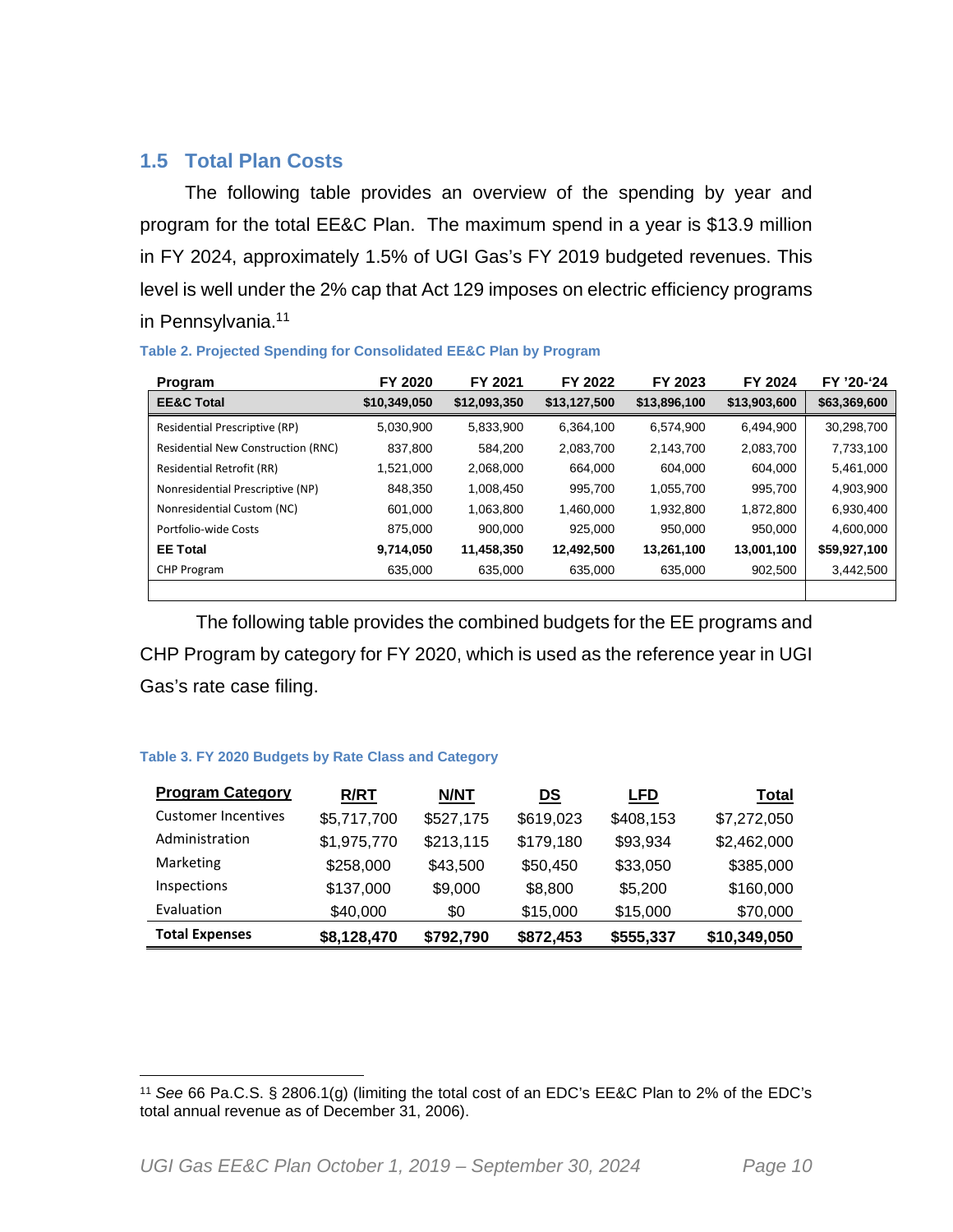## **1.6 Efficiency Program Costs and Benefits**

#### **1.6.1 Efficiency Program Costs**

The following table provides an overview of the spending by year and by sector on the EE programs. The EE programs will cost approximately \$12.1 million per year over the five-year life of the EE&C Plan.

| <b>Sector</b>  | FY 2020     | FY 2021      | FY 2022      | FY 2023      | FY 2024      | FY '20- '24  |
|----------------|-------------|--------------|--------------|--------------|--------------|--------------|
| <b>Nominal</b> | \$9.714.050 | \$11.458.350 | \$12,492,500 | \$13,261,100 | \$13,001,100 | \$59,927,100 |
| Residential    | \$8.128.470 | \$9.215.096  | \$9.838.382  | \$10,045.768 | \$9.906,737  | \$47.134.454 |
| Nonresidential | \$1,585,580 | \$2.243.254  | \$2.654.118  | \$3.215.332  | \$3,094,363  | \$12,792,646 |

#### **Table 4. Projected Efficiency Portfolio Budgets by Sector**

The following table shows the projected efficiency budgets by program.

| Program                                   | FY 2020   | FY 2021    | FY 2022    | FY 2023    | <b>FY 2024</b> | FY '20-'24 |
|-------------------------------------------|-----------|------------|------------|------------|----------------|------------|
| <b>EE Total</b>                           | 9,714,050 | 11,458,350 | 12,492,500 | 13,261,100 | 13,001,100     | 59,927,100 |
| Residential Prescriptive (RP)             | 5,030,900 | 5,833,900  | 6,364,100  | 6,574,900  | 6,494,900      | 30,298,700 |
| <b>Residential New Construction (RNC)</b> | 837,800   | 584.200    | 2,083,700  | 2,143,700  | 2,083,700      | 7,733,100  |
| <b>Residential Retrofit (RR)</b>          | 1,521,000 | 2,068,000  | 664.00     | 604.000    | 604.000        | 5,461,000  |
| Nonresidential Prescriptive (NP)          | 848.350   | 1,008,450  | 995,700    | 1,055,700  | 995.700        | 4,903,900  |
| Nonresidential Custom (NC)                | 601,000   | 1,063,800  | 1,460,000  | 1,932,800  | 1,872,800      | 6,930,400  |
| Portfolio-wide Costs                      | 875,000   | 900.000    | 925,000    | 950,000    | 950.000        | 4,600,000  |
|                                           |           |            |            |            |                |            |

#### **Table 5. Projected Efficiency Portfolio Budgets by Program**

The portfolio-wide cost lines from the previous table are costs that apply to all programs in the EE portfolio. They are costs incurred at the portfolio level for program development, design, tracking, reporting, and administrative overhead. Development costs for the portfolio occur in the first year as programs are designed and reporting infrastructure is put in place. Costs then fall sharply in the second year before climbing as the portfolio grows. In the final year, the portfolio wide costs represent 7% of the portfolio total cost, and, over the five-year period, they represent 8% of the portfolio's costs. The following table provides a portfoliolevel look at costs by category.

**Table 6. Projected Efficiency Portfolio Budgets by Category**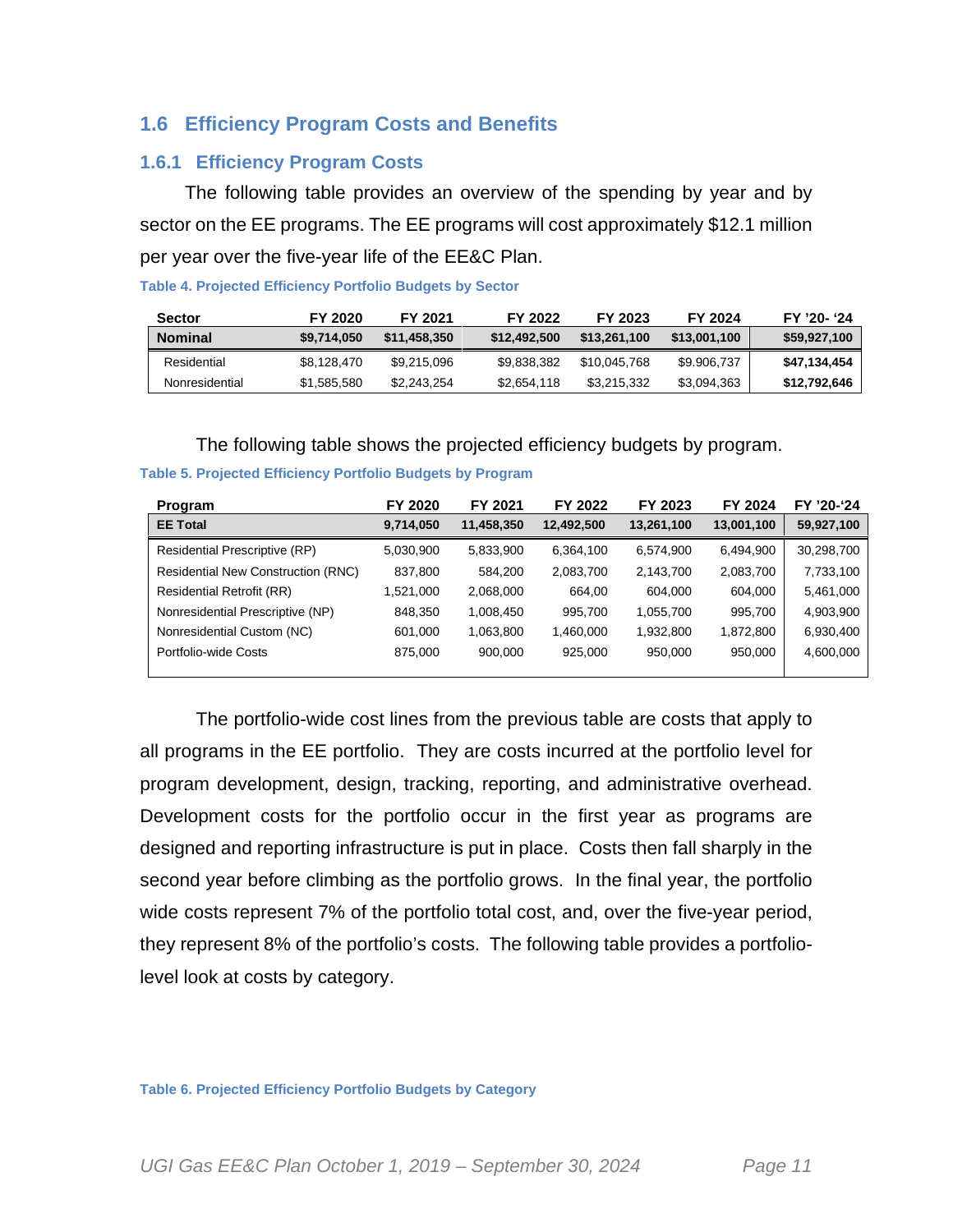| Category            | FY 2020     | FY 2021      | FY 2022      | FY 2023      | FY 2024      | FY '20-'24   |
|---------------------|-------------|--------------|--------------|--------------|--------------|--------------|
| <b>EE Total</b>     | \$9,714,050 | \$11,458,350 | \$12,492,500 | \$13,261,100 | \$13,001,100 | \$59,927,100 |
| Customer Incentives | 6.772.050   | 7,885,350    | 9.349.500    | 9.810.100    | 9,810,100    | 43,627,100   |
| Administration      | 2.402.000   | 2.840.000    | 2.523.000    | 2.611.000    | 2.611.000    | 12,987,000   |
| Marketing           | 345,000     | 373,000      | 363,000      | 373,000      | 373.000      | 1,827,000    |
| Inspections         | 155.000     | 190.000      | 197.000      | 207,000      | 207.000      | 956,000      |
| Evaluation          | 40.000      | 170.000      | 60,000       | 260,000      | 0            | 530,000      |

## **1.6.2 Natural Gas Savings**

The following tables provide projected natural gas savings by program and sector for the energy efficiency programs in the EE&C Portfolio.

#### **Table 7. Projected First Year Gas Savings by Program (MMBtus)**

| <b>Program</b>                            | FY 2020 | FY 2021 | FY 2022 | FY 2023 | FY 2024 | FY '20-'24 |
|-------------------------------------------|---------|---------|---------|---------|---------|------------|
| <b>Portfolio Total</b>                    | 204.704 | 233,603 | 271.51  | 284.864 | 284.864 | 1,279,546  |
| Residential Prescriptive (RP)             | 107.515 | 123.609 | 136.827 | 139.642 | 139.642 | 647,234    |
| <b>Residential New Construction (RNC)</b> | 20.623  | 9.377   | 39.185  | 39.185  | 39.185  | 147,555    |
| <b>Residential Retrofit (RR)</b>          | 17.325  | 24.340  | 5.423   | 5.423   | 5.423   | 57,933     |
| Nonresidential Prescriptive (NP)          | 48.350  | 54.847  | 57.209  | 57.209  | 57.209  | 274.825    |
| Nonresidential Custom (NC)                | 10,890  | 21.431  | 32,866  | 43.406  | 43.406  | 152,000    |

#### **Table 8. Projected Lifetime Gas Savings by Program (MMBtus)**

| Program                                   | FY 2020   | FY 2021   | FY 2022   | FY 2023   | FY 2024   | FY '20-'24 |
|-------------------------------------------|-----------|-----------|-----------|-----------|-----------|------------|
| <b>Portfolio Total</b>                    | 4,057,020 | 4.610.820 | 5,419,745 | 5,685,106 | 5,685,106 | 25,457,796 |
| Residential Prescriptive (RP)             | 2,081,972 | 2.393.590 | 2.649.411 | 2.703.966 | 2,703,966 | 12,532,905 |
| <b>Residential New Construction (RNC)</b> | 412.451   | 187.534   | 783.703   | 783.703   | 783.703   | 2,951,094  |
| <b>Residential Retrofit (RR)</b>          | 296.969   | 415.413   | 92.113    | 92.113    | 92.113    | 988,721    |
| Nonresidential Prescriptive (NP)          | 1,047,823 | 1,185,671 | 1,237,197 | 1,237,197 | 1,237,197 | 5,945,086  |
| Nonresidential Custom (NC)                | 217,806   | 428.612   | 657.320   | 868.126   | 868,126   | 3,039,990  |

#### **Table 9. Projected Gas Savings by Sector (MMBtus)**

| <b>Sector</b>                 | FY 2020   | FY 2021   | FY 2022   | FY 2023   | <b>FY 2024</b> | FY '20-'24 |
|-------------------------------|-----------|-----------|-----------|-----------|----------------|------------|
| <b>First Year Gas Savings</b> | 204.704   | 233.603   | 271.510   | 284.864   | 284.864        | 1,279,546  |
| Residential                   | 145.463   | 157,325   | 181.435   | 184.249   | 184.249        | 852,722    |
| Nonresidential                | 59.241    | 76.278    | 90.075    | 100.615   | 100,615        | 426.824    |
| <b>Lifetime Gas Savings</b>   | 4,057,020 | 4,610,820 | 5,419,745 | 5,685,106 | 5,685,106      | 25,457,796 |
| Residential                   | 2,791,392 | 2,996,538 | 3,525,227 | 3,579,782 | 3,579,782      | 16,472,720 |
| Nonresidential                | 1,265,629 | 1.614.282 | 1,894,518 | 2,105,324 | 2,105,324      | 8,985,076  |

## **1.6.3 Electric Savings**

The following table shows electric savings for measures installed under the energy efficiency programs in the EE&C Portfolio. The electric savings are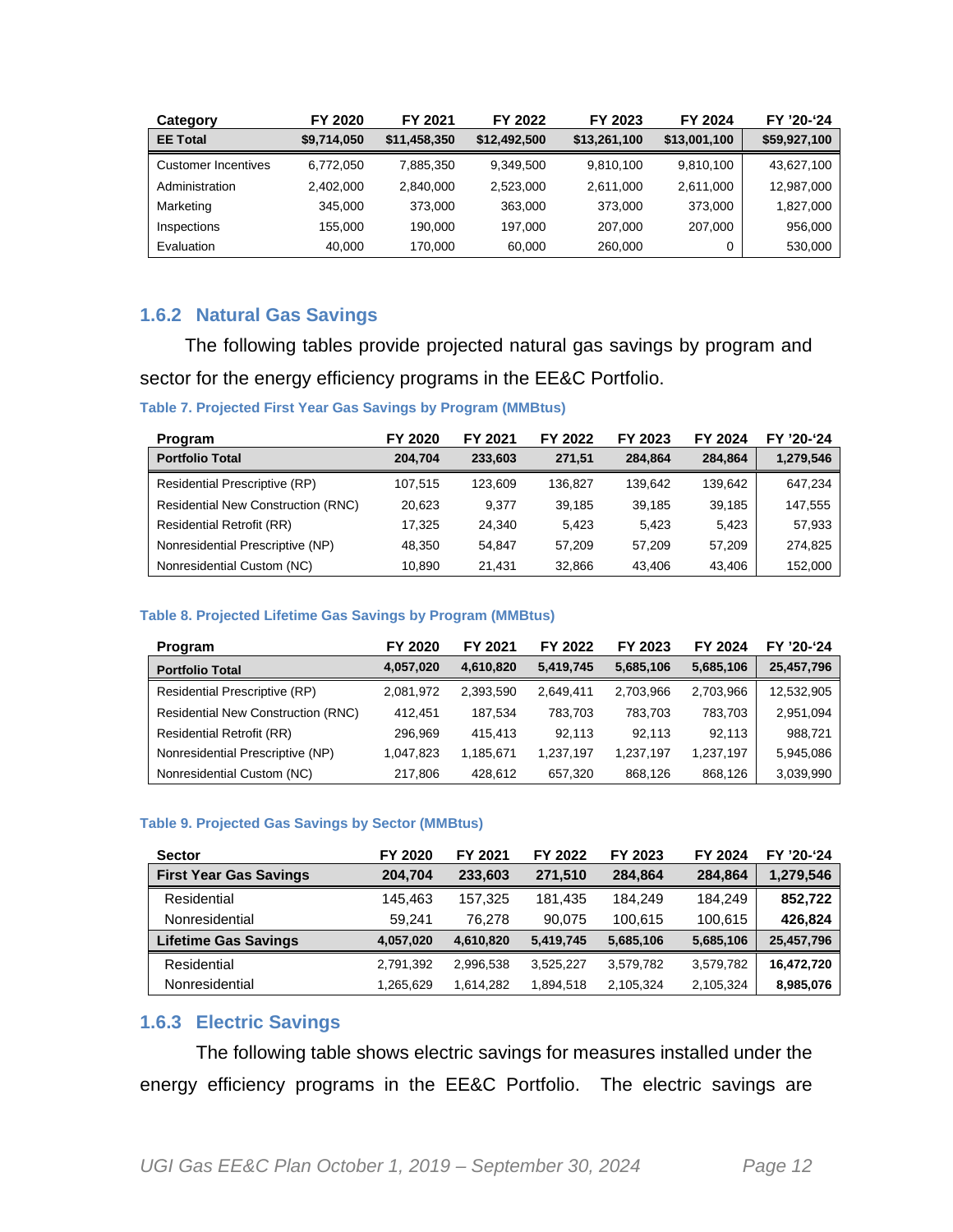secondary savings from measures that primarily save natural gas, such as airconditioning savings from higher insulation.

**Table 10. Projected Electric Savings by Sector** 

| <b>Sector</b>                  | FY 2020 | FY 2021 | FY 2022 | FY 2023 | FY 2024 | FY '20-'24 |
|--------------------------------|---------|---------|---------|---------|---------|------------|
| <b>First Year Energy (MWh)</b> | 1,607   | 604     | 1,763   | 1,775   | 1,775   | 7,524      |
| Residential                    | 1,546   | 529     | 1,674   | 1,675   | 1,675   | 7,099      |
| Nonresidential                 | 61      | 75      | 89      | 100     | 100     | 425        |
| <b>Lifetime Energy (MWh)</b>   | 30,849  | 10,513  | 34,002  | 34,240  | 34,240  | 143,845    |
| Residential                    | 29,977  | 9,380   | 32,611  | 32,629  | 32,629  | 137,227    |
| Nonresidential                 | 871     | 1,133   | 1,391   | 1,611   | 1,611   | 6,618      |
| <b>Summer Peak (kW)</b>        | 647     | 158     | 511     | 523     | 523     | 2,361      |
| Residential                    | 629     | 128     | 464     | 464     | 464     | 2,148      |
| Nonresidential                 | 18      | 30      | 47      | 59      | 59      | 213        |

#### **1.6.4 Water Savings**

This section contains ancillary water savings from gas efficiency measures that also save water, such as low-flow faucet aerators and showerheads.

| <b>Sector</b>                   | FY 2020 | FY 2021 | FY 2022 | FY 2023 | FY 2024 | FY '20-'24 |
|---------------------------------|---------|---------|---------|---------|---------|------------|
| <b>First Year Water Savings</b> | 4.62    | 5.55    | 3.92    | 3.92    | 3.92    | 21.93      |
| Residential (R/RT)              | 1.59    | 2.26    | 0.51    | 0.51    | 0.51    | 5.37       |
| Nonresidential (N/NT)           | 3.03    | 3.30    | 3.41    | 3.41    | 3.41    | 16.56      |
| <b>Lifetime Water Savings</b>   | 60.96   | 71.49   | 55.61   | 55.61   | 55.61   | 299.29     |
| Residential (R/RT)              | 15.91   | 22.59   | 5.09    | 5.09    | 5.09    | 53.77      |
| Nonresidential (N/NT)           | 45.05   | 48.90   | 50.52   | 50.52   | 50.52   | 245.52     |

#### **Table 11. Projected Water Savings by Sector (Million Gallons)**

#### **1.6.5 Emission Reductions**

This section contains projections for  $CO<sub>2</sub>$  emission reductions due to the energy efficiency programs. The total savings of 1.6 million tons of  $CO<sub>2</sub>$  is equivalent to removing 26,971 cars off the road. The following table breaks out the emission reductions due to gas savings and electric savings. While the emissions reductions are projected below, the main TRC test for the portfolio does not include any value for these emissions reductions.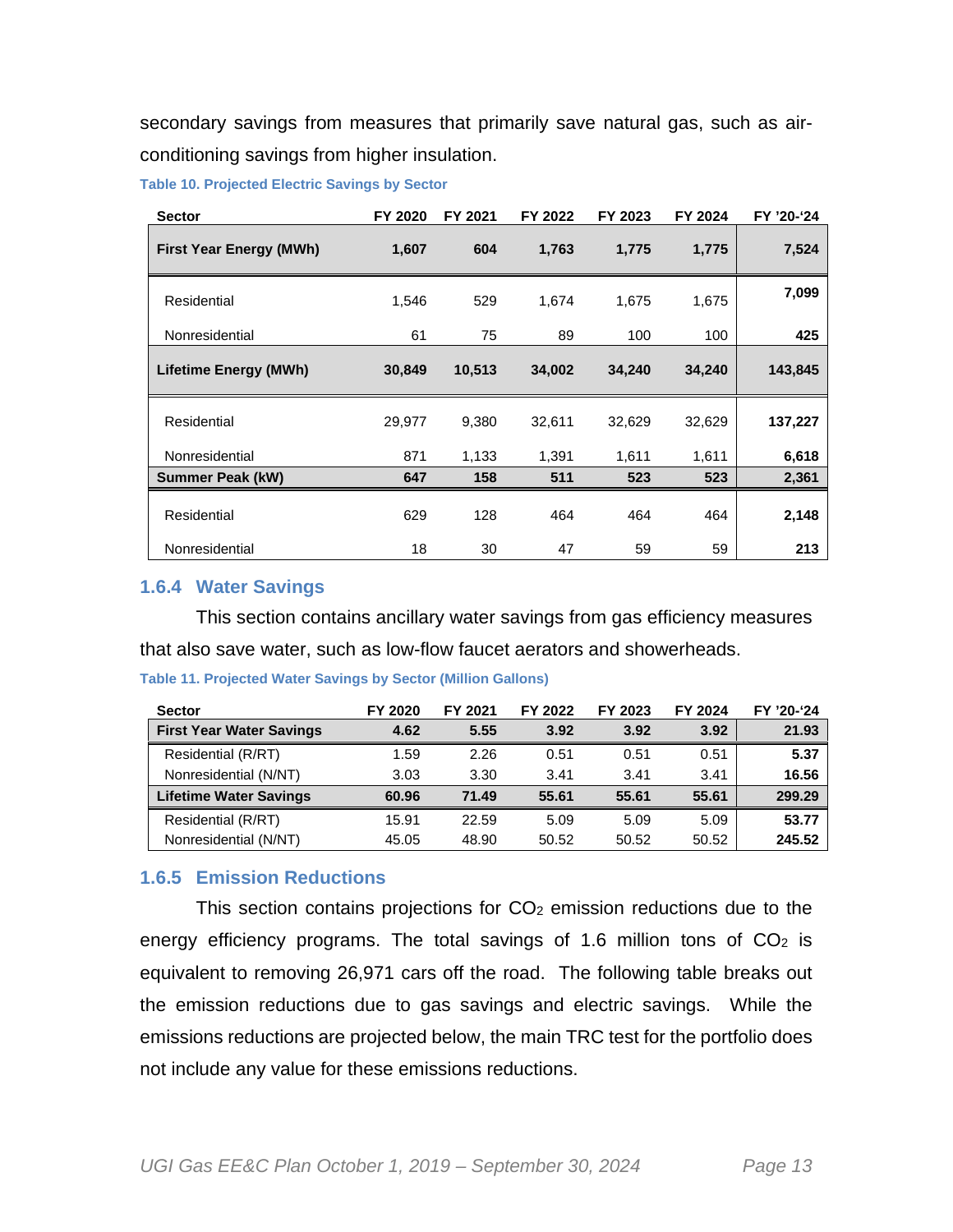| <b>Sector</b>                | FY 2020 | FY 2021 | FY 2022 | FY 2023 | FY 2024 | FY '20-'24 |
|------------------------------|---------|---------|---------|---------|---------|------------|
| <b>First Year Reductions</b> | 13,323  | 14.172  | 17,361  | 18,153  | 18,153  | 81,163     |
| From Gas Savings             | 11.975  | 13.666  | 15.883  | 16,665  | 16,665  | 74,853     |
| <b>From Electric Savings</b> | 1,348   | 507     | 1.478   | 1.489   | 1.489   | 6,309      |
| <b>Lifetime Reductions</b>   | 263,202 | 278,548 | 345,566 | 361,289 | 361,289 | 1,609,895  |
| From Gas Savings             | 237,336 | 269.733 | 317,055 | 332.579 | 332,579 | 1,489,281  |
| <b>From Electric Savings</b> | 25,867  | 8,815   | 28,511  | 28,711  | 28,711  | 120,614    |

#### **Table 12. Projected CO2 Emission Reductions by Energy Source (Short Tons)**

#### **1.6.6 Job Creation**

Investing in cost-effective energy efficiency creates jobs in two ways, one direct and the other indirect, as discussed in a 2012 white paper from the ACEEE.<sup>12</sup> Direct job creation results from hiring related to implementing the programs. Indirect job creation results from the substitution of capital spent on natural gas with capital spent in the local economy. Additional jobs are created by the indirect or income effect from cost-effective energy efficiency investment. Further, the net economic benefits from efficiency investment reduce household and business gas bills and raise household disposable incomes and business profitability. Customers will tend to spend most of this additional money and save the rest. This additional spending creates a "multiplier" effect through the cycle of re-spending of the initial cost savings, which stimulates aggregate demand for goods and services. Satisfying increased demand for goods and services requires more labor. While some of the jobs created leak into the broader U.S. and global economy, a good portion (possibly higher than 80%) of jobs created due to energy efficiency stay within the Commonwealth. The approach of looking at net job creation through both direct means and with economic multiplier effects is endorsed in the 2012 white paper from ACEEE.<sup>13</sup>

<sup>12 &</sup>quot;Energy Efficiency Job Creation: Real World Experiences" Bell, Casey J. American Council for an Energy-Efficiency Economy. October 2012.

<sup>&</sup>lt;sup>13</sup> Energy Efficiency Job Creation: Real World Experiences" Bell, Casey J. American Council for an Energy-Efficiency Economy. October 2012.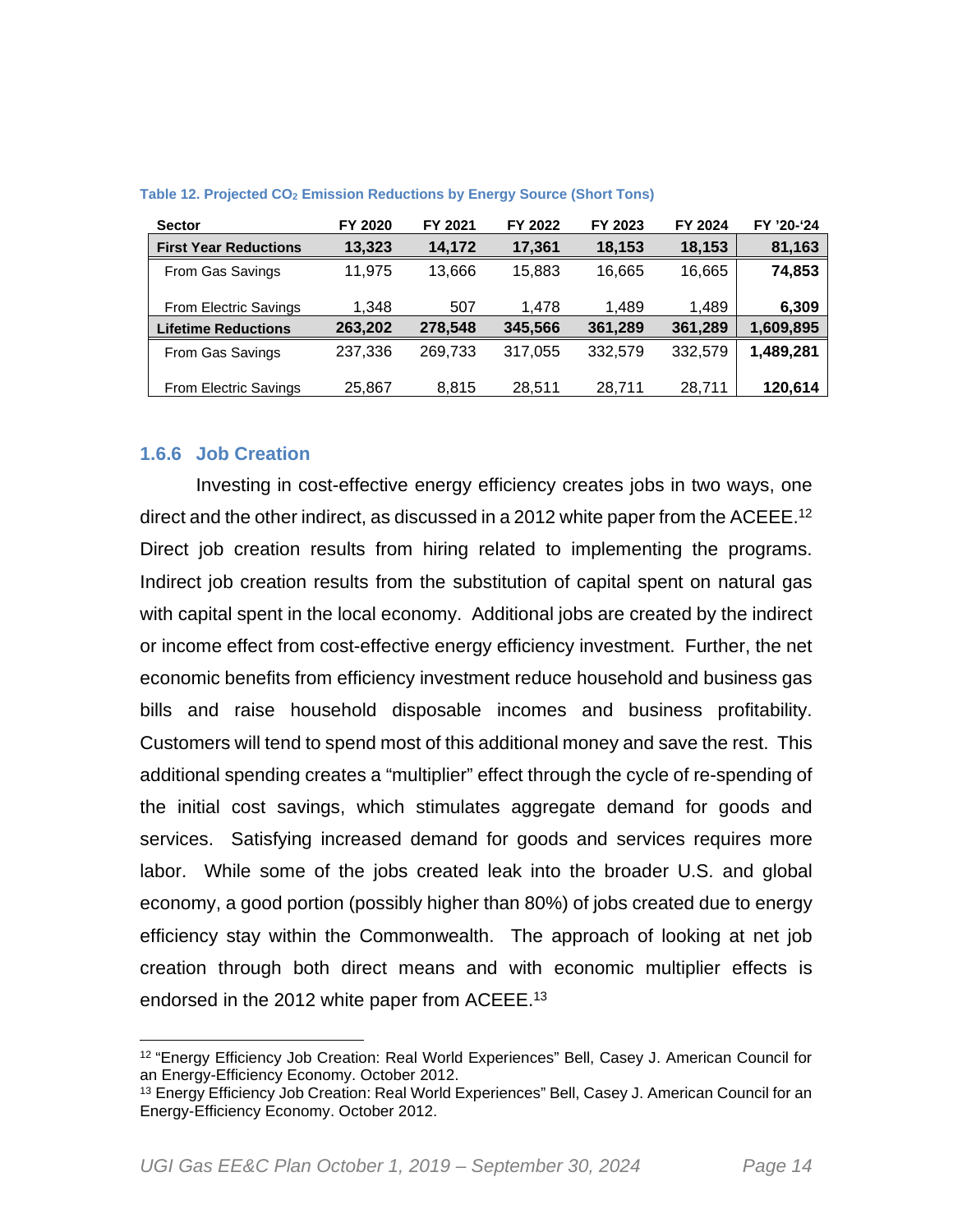The number of jobs created from investments in energy efficiency directly relates to the total resource value of the energy that these measures save. Studies of employment impacts of Demand Side Management ("DSM") use energy savings as a surrogate for total resource value. A meta-study of U.S. data found that estimates for the number of jobs created had a wide range, but that most studies estimate that between 30 and 60 net jobs are created by saving one TBtu.<sup>14</sup> In New York, New Jersey, and Pennsylvania, the ACEEE projected that 164,320 jobs, or 59 for every TBtu saved, could be attributed to EE in 1997 through 2010.<sup>15</sup>

As shown in the following table, UGI Gas estimates that its gas energy efficiency programs portfolio will generate between 764 and 1,527 net additional jobs over the lifetime of the efficiency measures installed over the next five-years. This range is based on assuming that each TBtu of gas savings creates between 30 and 60 full-time equivalent jobs in Pennsylvania.

|                             | 30 Jobs/TBtu | 40 Jobs/TBtu                    | 50 Jobs/TBtu | 60 Jobs/TBtu |  |  |  |  |  |  |
|-----------------------------|--------------|---------------------------------|--------------|--------------|--|--|--|--|--|--|
| <b>RESIDENTIAL PROGRAMS</b> |              |                                 |              |              |  |  |  |  |  |  |
| FY 2020                     | 84           | 112                             | 140          | 167          |  |  |  |  |  |  |
| FY 2021                     | 90           | 120                             | 150          | 180          |  |  |  |  |  |  |
| FY 2022                     | 106          | 141                             | 176          | 212          |  |  |  |  |  |  |
| FY 2023                     | 107          | 143                             | 179          | 215          |  |  |  |  |  |  |
| FY 2024                     | 107          | 143                             | 179          | 215          |  |  |  |  |  |  |
| TOTAL                       | 494          | 659                             | 824          | 988          |  |  |  |  |  |  |
|                             |              | <b>NON-RESIDENTIAL PROGRAMS</b> |              |              |  |  |  |  |  |  |
| FY 2020                     | 38           | 51                              | 63           | 76           |  |  |  |  |  |  |
| FY 2021                     | 48           | 65                              | 81           | 97           |  |  |  |  |  |  |
| FY 2022                     | 57           | 76                              | 95           | 114          |  |  |  |  |  |  |
| FY 2023                     | 63           | 84                              | 105          | 126          |  |  |  |  |  |  |
| FY 2024                     | 63           | 84                              | 105          | 126          |  |  |  |  |  |  |
| <b>TOTAL</b>                | 270          | 359                             | 449          | 539          |  |  |  |  |  |  |
|                             |              | <b>TOTAL PORTFOLIO</b>          |              |              |  |  |  |  |  |  |
| FY 2020                     | 122          | 162                             | 203          | 243          |  |  |  |  |  |  |
| FY 2021                     | 138          | 184                             | 231          | 277          |  |  |  |  |  |  |
| FY 2022                     | 163          | 217                             | 271          | 325          |  |  |  |  |  |  |
| FY 2023                     | 171          | 227                             | 284          | 341          |  |  |  |  |  |  |
| FY 2024                     | 171          | 227                             | 284          | 341          |  |  |  |  |  |  |
| TOTAL                       | 764          | 1,018                           | 1,273        | 1,527        |  |  |  |  |  |  |

**Table 13. Estimated Job Creation due to Energy Efficiency Programs** 

<sup>14</sup> Laitner, Skip, and Vanessa McKinney. June 2008. *Positive Returns: State Energy Efficiency Analyses Can Inform U.S. Energy Policy Assessments*. Washington, D.C.: American Council for an Energy Efficiency Economy.

<sup>15</sup> Nadel, Steven, Skip Laitner, Marshall Goldberg, Neal Elliott, John DeCicco, Howard Geller, and Robert Mowris. 1997. *Energy Efficiency and Economic Development in New York, New Jersey, and Pennsylvania. Washington, D.C*.: American Council for an Energy Efficiency Economy.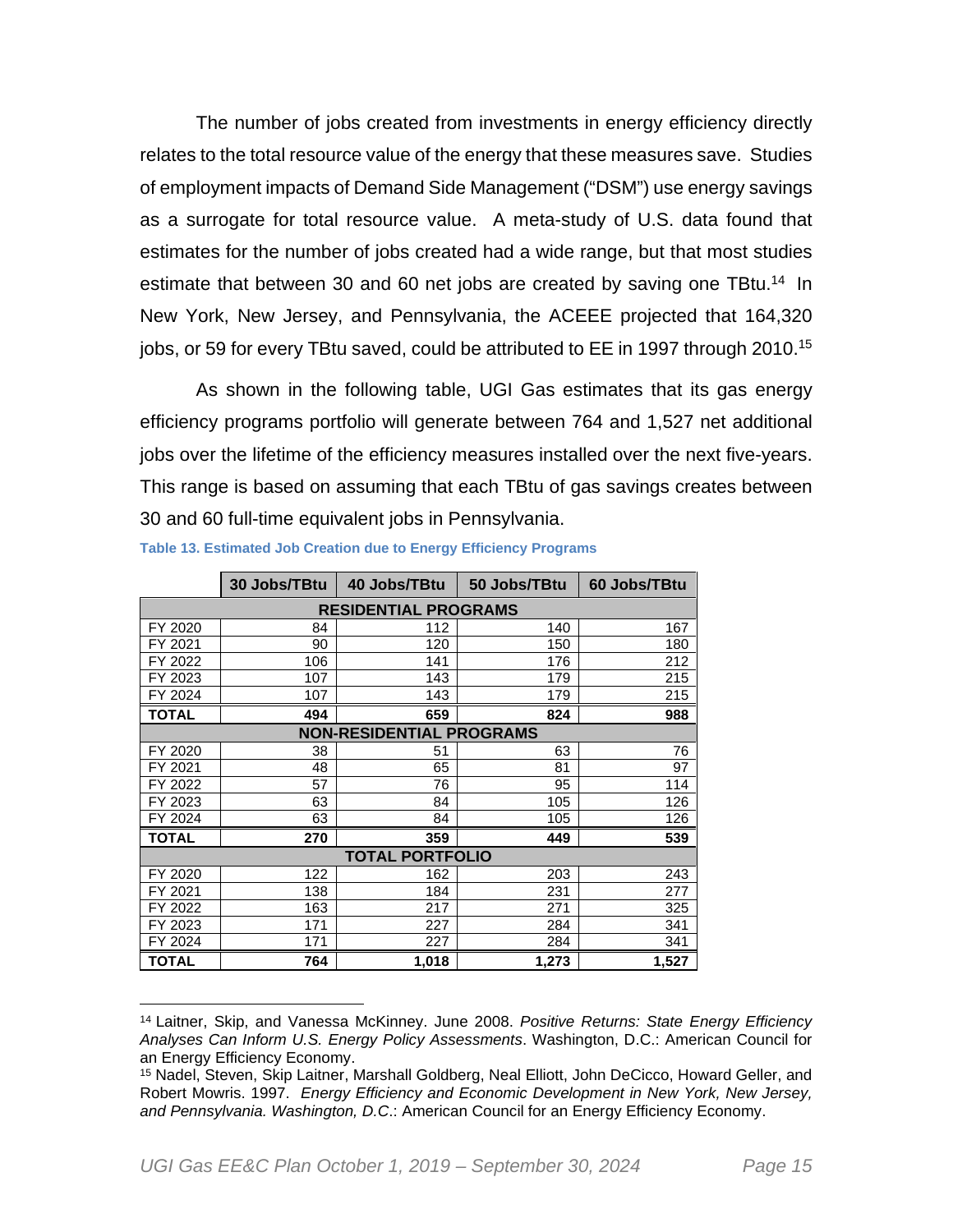## **1.7 CHP Program Costs and Benefits**

The following table provides the annual projected budget for the CHP Program in nominal dollars.

 **Table 14. Projected CHP Program Budgets** 

| <b>Spending</b> | FY 2020   | FY 2021   | FY 2022   | FY 2023   | FY 2024   | FY '20-'24  |
|-----------------|-----------|-----------|-----------|-----------|-----------|-------------|
| Nominal         | \$635,000 | \$635,000 | \$635,000 | \$635,000 | \$902,500 | \$3.442.500 |

The following table provides the net primary energy savings installed annually for the CHP Program.

**Table 15. Projected Net Primary Energy Savings from CHP (MMBtus)** 

| <b>Savings</b> | FY 2020   | FY 2021   | FY 2022   | FY 2023   | FY 2024   | FY '20-'24 |
|----------------|-----------|-----------|-----------|-----------|-----------|------------|
| First Year     | 339.710   | 339.710   | 339.710   | 339.710   | 396,905   | 1.755.747  |
| Lifetime       | 5,095,656 | 5.095.656 | 5.095.656 | 5.095.656 | 5.953.578 | 26.336.203 |

The following table provides the net  $CO<sub>2</sub>$  emission reductions due to the

#### CHP Program.

**Table 16. Net CO2 Emission Reductions due to CHP (Short Tons)** 

| <b>Savings</b> | FY 2020 | FY 2021 | FY 2022 | FY 2023 | FY 2024 | FY '20-'24 |
|----------------|---------|---------|---------|---------|---------|------------|
| First Year     | 34.154  | 34.154  | 34.154  | 34.154  | 39.907  | 176.524    |
| Lifetime       | 512.315 | 512.315 | 512.315 | 512.315 | 598,603 | 2.647.862  |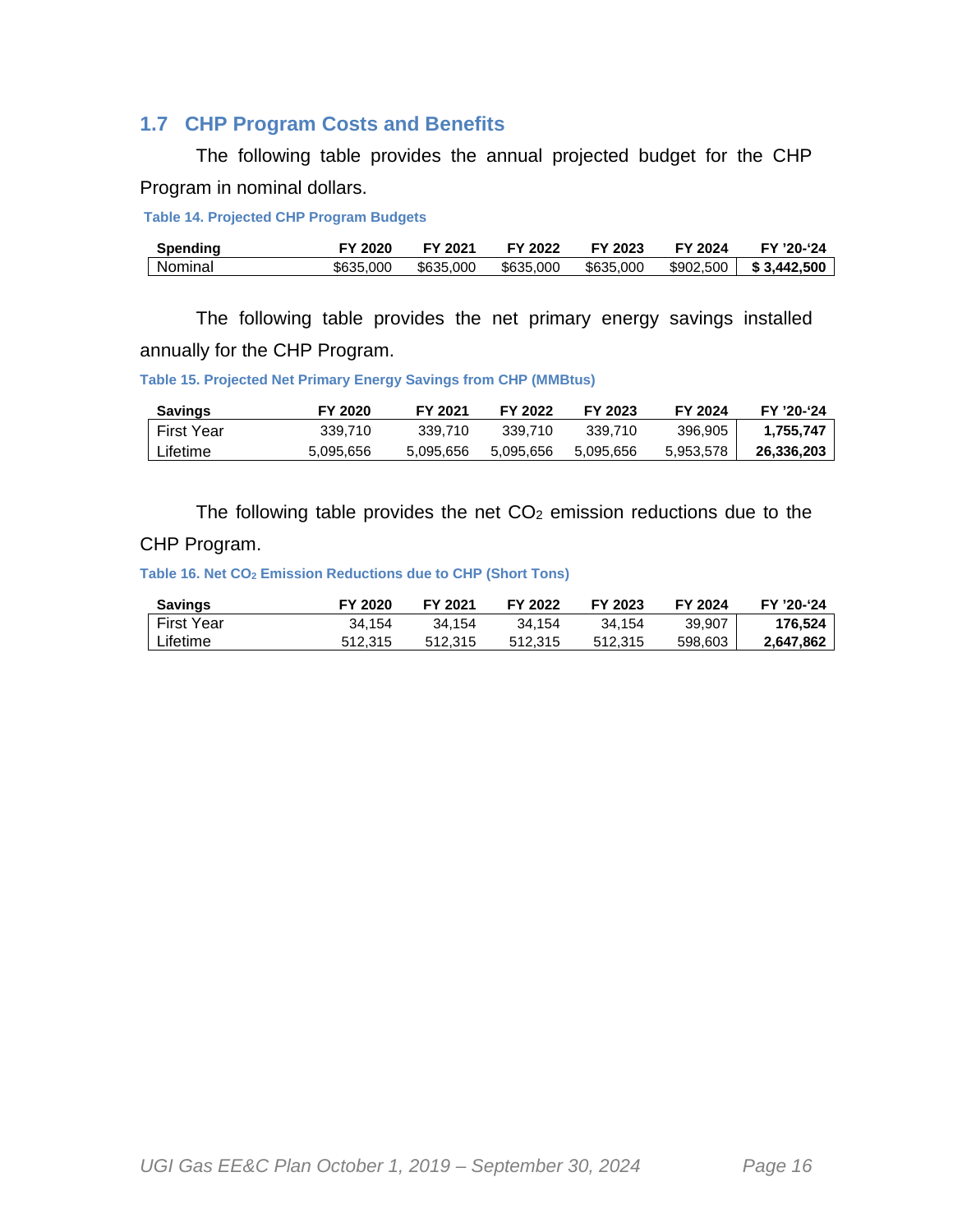## **1.8 Cost-Effectiveness Analysis**

The following table provides cost-effectiveness projections for the EE&C Portfolio using the TRC Test, which is the primary metric by which UGI Gas evaluates the EE&C Plan.

| Program                                   | <b>Total</b><br><b>Resource PV</b><br><b>Benefits</b> | Total<br><b>Resource PV</b><br>Costs | Total<br><b>Resource PV</b><br><b>Net Benefits</b> | Total<br><b>Resource</b><br><b>BCR</b> |
|-------------------------------------------|-------------------------------------------------------|--------------------------------------|----------------------------------------------------|----------------------------------------|
| <b>EE&amp;C Total</b>                     | \$252,455,031                                         | \$167,244,505                        | \$85,210,527                                       | 1.51                                   |
| Residential Prescriptive (RP)             | 66,906,943                                            | 36,799,435                           | 30,107,508                                         | 1.82                                   |
| <b>Residential New Construction (RNC)</b> | 18,038,897                                            | 8,754,545                            | 9,284,352                                          | 2.06                                   |
| <b>Residential Retrofit (RR)</b>          | 6,153,839                                             | 5,617,549                            | 536,290                                            | 1.10                                   |
| Nonresidential Prescriptive (NP)          | 30,824,692                                            | 8,147,406                            | 22,677,285                                         | 3.78                                   |
| Nonresidential Custom (NC)                | 16,816,997                                            | 12,415,806                           | 4,401,191                                          | 1.35                                   |
| Portfolio-wide Costs                      | 0                                                     | 3,511,529                            | $-3,511,529$                                       | 0.00                                   |
| <b>EE Total</b>                           | 138,741,368                                           | 75,246,271                           | 63,495,096                                         | 1.84                                   |
| CHP Program                               | 113,713,664                                           | 91,998,234                           | 21,715,430                                         | 1.24                                   |
|                                           |                                                       |                                      |                                                    |                                        |

**Table 17. TRC Cost-effectiveness Summary of EE&C Portfolio (2018\$)** 

While the portfolio is cost-effective using the primary TRC Test, if the values for demand-response induced pricing effects ("DRIPE") and internalized market prices for carbon dioxide ("CO2") are included, the portfolio shows substantially more benefits. In particular, net benefits for the CHP Program are \$117.3 million, more than six times the net benefits calculated using the primary TRC Test. Energy efficiency programs' TRC net benefits increase by more than 60 percent to \$102.1 million, and the TRC BCR for the entire EE&C portfolio goes from 1.51 to 2.31.

|                                           | Total<br><b>Resource PV</b> | Total<br><b>Resource PV</b> | Total<br><b>Resource PV</b> | Total<br><b>Resource</b> |
|-------------------------------------------|-----------------------------|-----------------------------|-----------------------------|--------------------------|
| Program                                   | <b>Benefits</b>             | Costs                       | <b>Net Benefits</b>         | <b>BCR</b>               |
| <b>EE&amp;C Total</b>                     | \$386,666,839               | \$167,244,505               | \$219,422,334               | 2.31                     |
| Residential Prescriptive (RP)             | 86,025,637                  | 36,799,435                  | 49.226.202                  | 2.34                     |
| <b>Residential New Construction (RNC)</b> | 22,540,336                  | 8,754,545                   | 13,785,791                  | 2.57                     |
| <b>Residential Retrofit (RR)</b>          | 7,658,120                   | 5,617,549                   | 2,040,571                   | 1.36                     |
| Nonresidential Prescriptive (NP)          | 39,700,986                  | 8,147,406                   | 31,553,580                  | 4.87                     |
| Nonresidential Custom (NC)                | 21,457,045                  | 12,415,806                  | 9,041,239                   | 1.73                     |
| Portfolio-wide Costs                      | 0                           | 3,511,529                   | $-3.511.529$                | 0.00                     |
| <b>EE</b> Total                           | 177,382,125                 | 75,246,271                  | 102,135,853                 | 2.36                     |
| CHP Program                               | 209,284,714                 | 91,998,234                  | 117,286,481                 | 2.27                     |

**Table 18. TRC Cost-effectiveness Summary of EE&C Portfolio (2018\$) including DRIPE and CO<sup>2</sup>**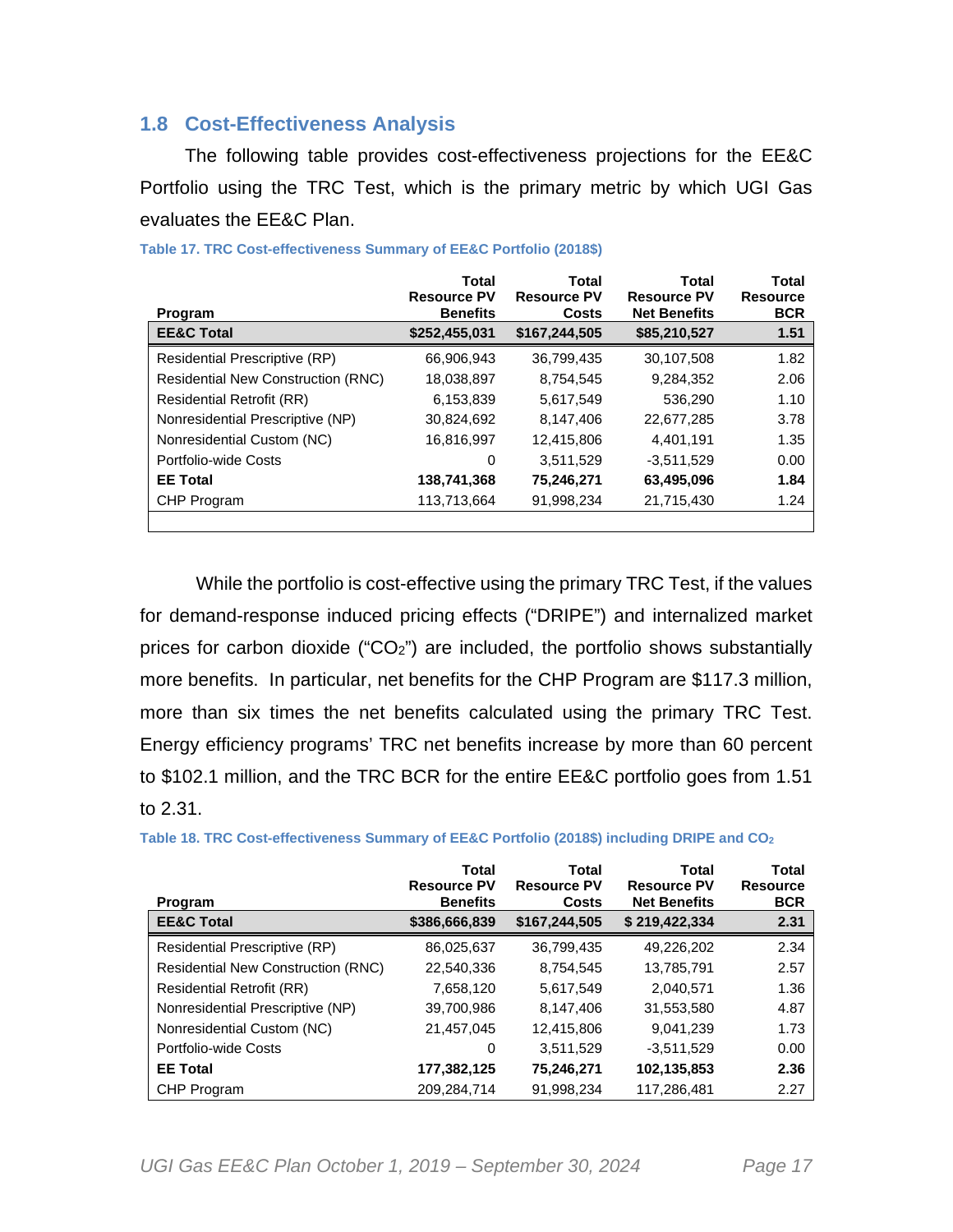#### **1.8.1 Cost-Effectiveness Analysis Methodology**

The cost-effectiveness results reported in the Plan followed standard industry practices for utilizing the TRC Test for cost-effectiveness. The TRC Test methodology used is the same as that used by the Company in its current EE&C Plans for the North and South Rate Districts. To calculate benefits, projected natural gas, electricity, and water savings are multiplied by avoided costs, and this stream of future values is discounted to the present. For measures that have an increase in resource usage, such as CHP projects, the increase in usage may offset some, or all, of the positive benefit derived from resource savings. The cost side of the test consists of the present value of all incremental costs incurred by participants, including net operation and maintenance costs, and the non-incentive costs incurred by the portfolio administrator. If the benefits outweigh the costs (the benefit-cost ratio is above one), then the total cost of energy services for an average customer within the territory will fall and the portfolio is considered cost effective. Results for the Program Administrator Cost ("PAC") test are also included. The PAC only includes the costs for program administration and incentives, not additional customer costs. Since UGI Gas is a natural gas utility, the benefits for the PAC test are the natural gas savings. As per paragraph 41 of the UGI Gas Division rate case settlement, UGI Gas will present the results of the TRC Test with and without the value of DRIPE and CO2.

The analysis used a real discount rate ("RDR") of 5.43%. The RDR was calculated using an assumption of a nominal discount rate ("NDR") of 7.54%, based on UGI Gas's weighted average cost of capital ("WACC"), and an inflation rate of 2.0%.

#### **1.8.2 Avoided costs**

UGI Gas developed avoided costs consistent with its current EE&C Plans, with some adjustments to account for the entirety of the consolidated utility territory. The costs of baseload and peaking capacity were included (paralleling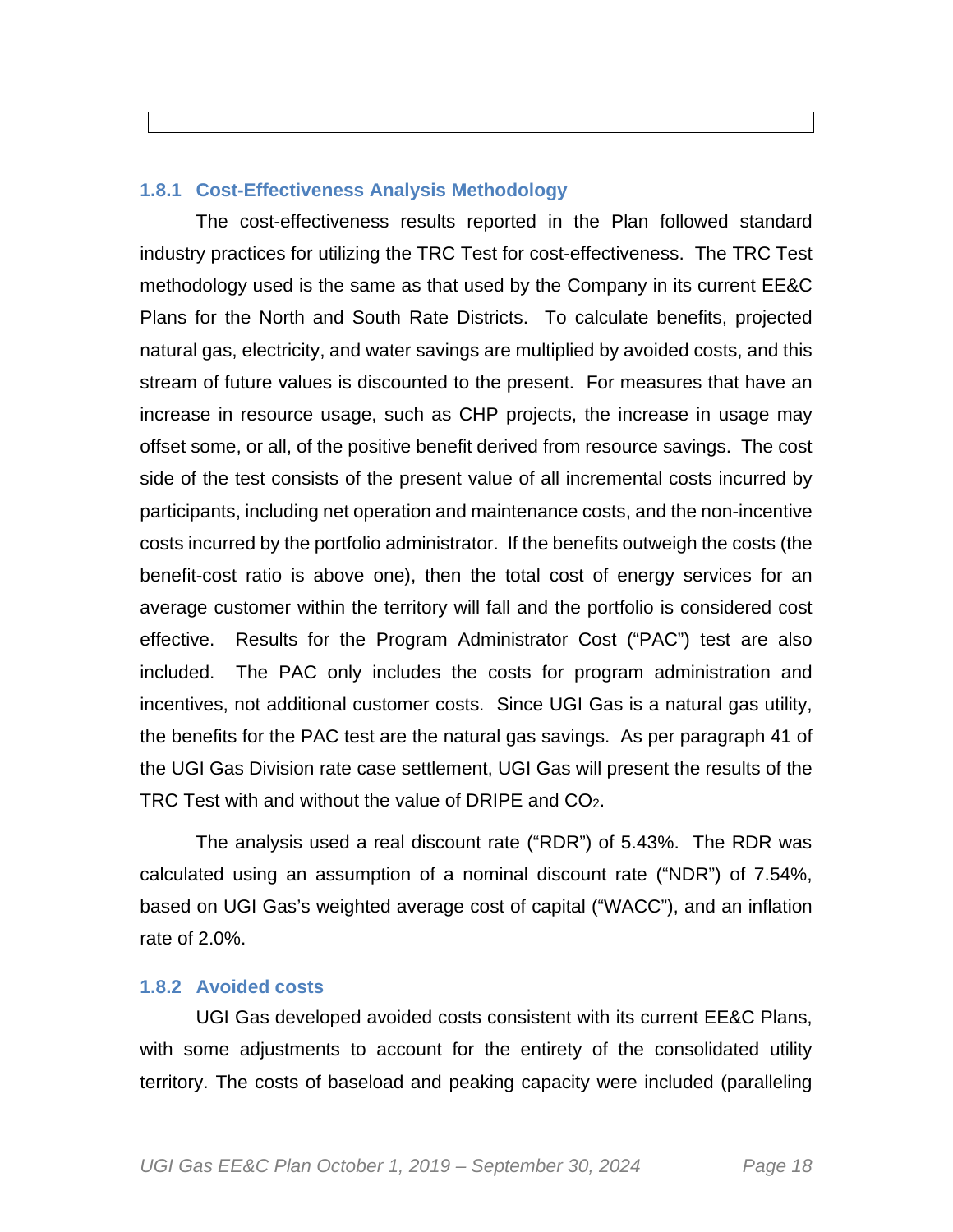the inclusion of generation capacity in the electric avoided costs), along with avoidable local distribution costs.

The avoided costs for baseload were computed as the cost of the Transco FT contract, plus commodity priced at Transco Zone 4, using futures pricing from November 9, 2018. Futures prices were blended with 2018 Annual Energy Outlook ("AEO") values through 2030, and the Annual Energy Outlook projections were used thereafter. To slow the transition to the AEO prices, blending was based on the cube root (the ⅓ power) of the ratio of open contracts in each year to the open contracts for 2019.

The avoided costs for heating load were computed as the commodity costs of the projected Henry Hub price, minus the basis to Transco Zone 4, plus the commodity charge and gas retention from the Transco FT tariff. This was then combined with capacity costs for a typical marginal peaking contract, computed as the capacity-weighted average annual charge in dollar per peak dekatherm ("dth") for the five most expensive peaking contracts from UGI Energy Services, of \$222/dth. This capacity is applied to the contribution of the load-weighted designday peak, equivalent to 74.2 HDD, and divided over the annual heating load, which averages about 5,665 HDD.

Avoided transmission and distribution, demand-reduction induced price effect ("DRIPE") and internalized market price of carbon dioxide (" $CO<sub>2</sub>$ ") were unchanged from the original South EE&C Plan Filing.

Evaluation of some gas-efficiency programs and CHP also requires estimates of avoided electric costs. Electric avoided costs were taken directly from the analysis performed by the Statewide Evaluator ("SWE"), and utilizes a blend of 50% PPL Electric Utilities Corporation, 25% FirstEnergy – Penelec, and 25% FirstEnergy - MetEd, the major electric distribution companies ("EDCs") whose service territories overlap with UGI Gas's service territory, restated to constant 2018 dollars.<sup>16</sup> Both the electric and gas avoided costs are also provided with the

<sup>&</sup>lt;sup>16</sup> Act 129 SWE Distributed Generation Potential Study, Docket No. M-2014-2424864 (February 13, 2015).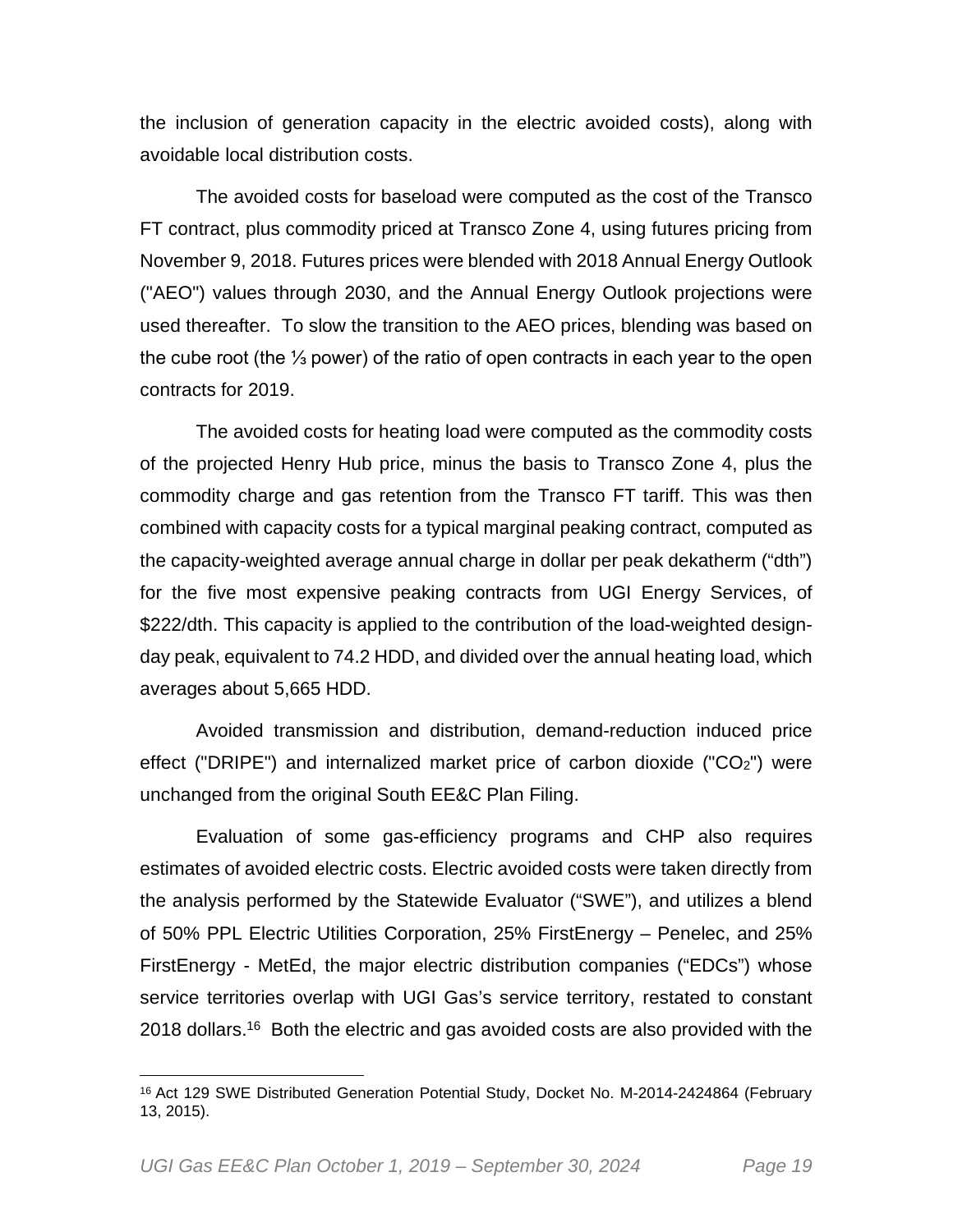benefits of reduced supply prices and the internalized market price for carbon emissions included. A table showing the annual values for gas and electric avoided costs is included in Appendix 3.1.

#### **1.9 Implementation**

#### **1.9.1 Program Staging**

All programs are projected to be operating by October 1, 2019, since all the programs currently exist already as part of the Company's two existing gas EE&C Plans. However, programs may have some ramp up time due to the addition of customers in the current Central Rate District who do not currently have access to a gas EE&C Plan. Under the Consolidated EE&C Plan, eligible customers in the UGI Central Rate District will be allowed to participate upon the effective date of new rates.

#### **1.9.2 Marketing**

#### **General Awareness and Branding**

UGI Gas will leverage much of the already established existing marketing infrastructure. This will create cost-effective and consistent messaging regarding UGI Gas's efficiency and conservation efforts. Marketing efforts may include, but not be limited to, www.ugi.com/savesmart, print, radio and digital advertisements, along with billboards, social media, bill inserts and trade ally outreach. Once a customer reaches the website, the customer will be funneled towards appropriate programs and incentives through targeted links. While the website will be a primary component of marketing the Plan, it will also be supplemented with additional marketing collateral such as flyers and application forms.

#### **Multi-family Outreach**

UGI Gas will market directly to residential multi-family customers and multifamily new construction, including master-metered multifamily residences. These efforts will focus on residents, landlords, and management companies, regardless of the rate class structure of the property. In addition, efforts will be made to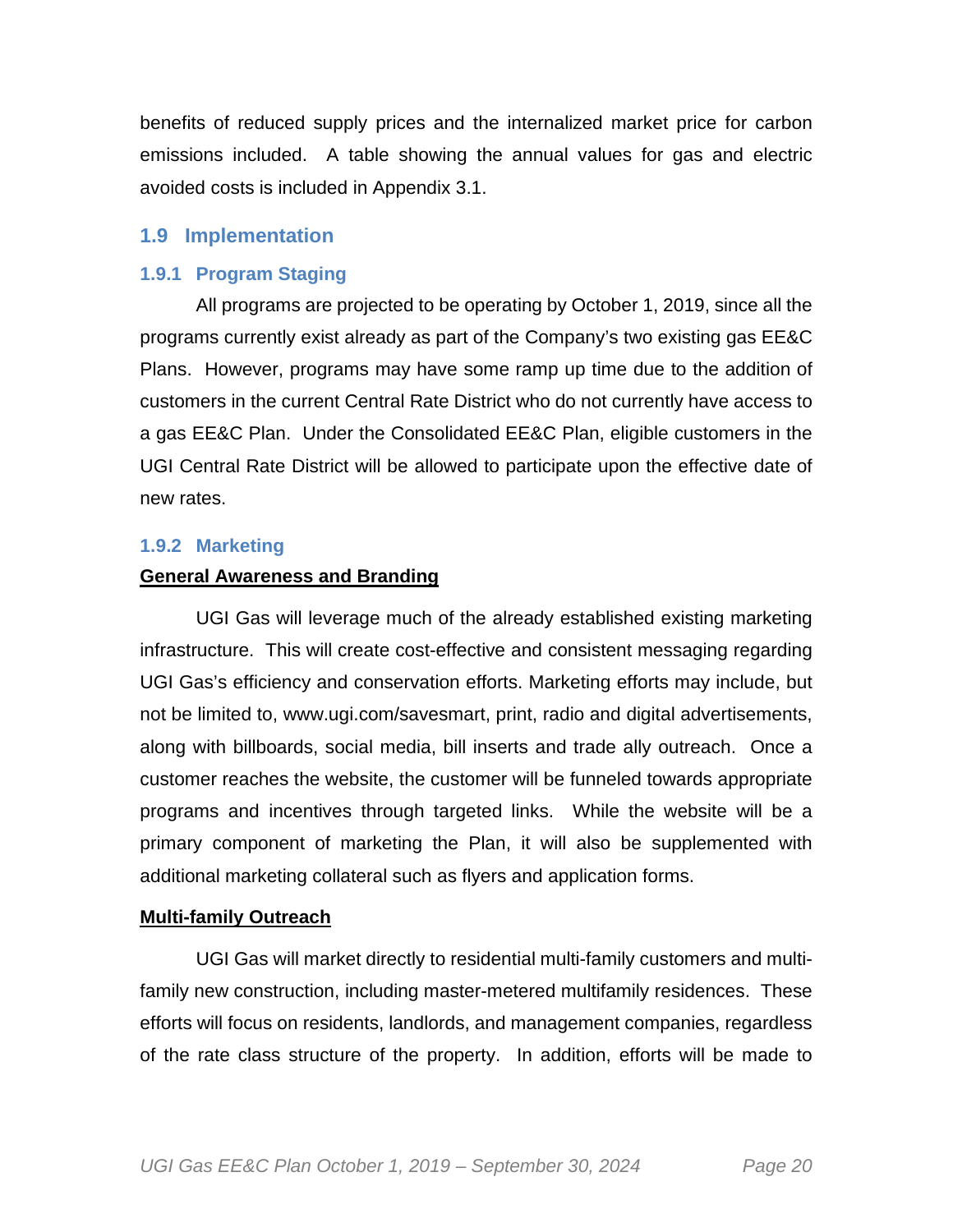coordinate with the Pennsylvania Housing Alliance and the Pennsylvania Housing Finance Agency.

## **Low-income Customers**

Customers who contact UGI Gas or its Conservation Service Providers ("CSPs") with interest in participating in the EE&C Plan will be informed that they might qualify for the Low-Income Usage Reduction Program ("LIURP") if they are income qualified. Any interested customers will be referred to UGI Gas's LIURP.

## **Targeted Outreach and Partnerships**

UGI Gas will continue to leverage and enhance partnerships with trade allies. These efforts are likely to be the best way to drive nonresidential participation. Successful activities involve all sectors within the community and may include as activities such as:

- Partnering with local businesses and trade organizations (builders, contractors, plumbers, HVAC service providers, equipment suppliers, etc.) to familiarize them with program opportunities, energy efficiency practices and implementation requirements and to utilize them, where appropriate, as one of the program's service delivery channels.
- Targeting equipment manufacturers, distributors, installation contractors and retailers/vendors to make sure they offer high-efficiency equipment and can make customers aware of available incentives.
- Connecting with local business organizations to provide opportunities to address their specific needs and translate them to their tenants, management, and facility operations personnel.
- Working with administrators of Act 129 EDCs' EE&C Plans to combine marketing and delivery options and address all aspects of efficiency at the same time.

## **1.9.3 Administration**

The table below describes the main roles in the management of the EE&C Plan.

**Table 19. Overview of Administration Roles**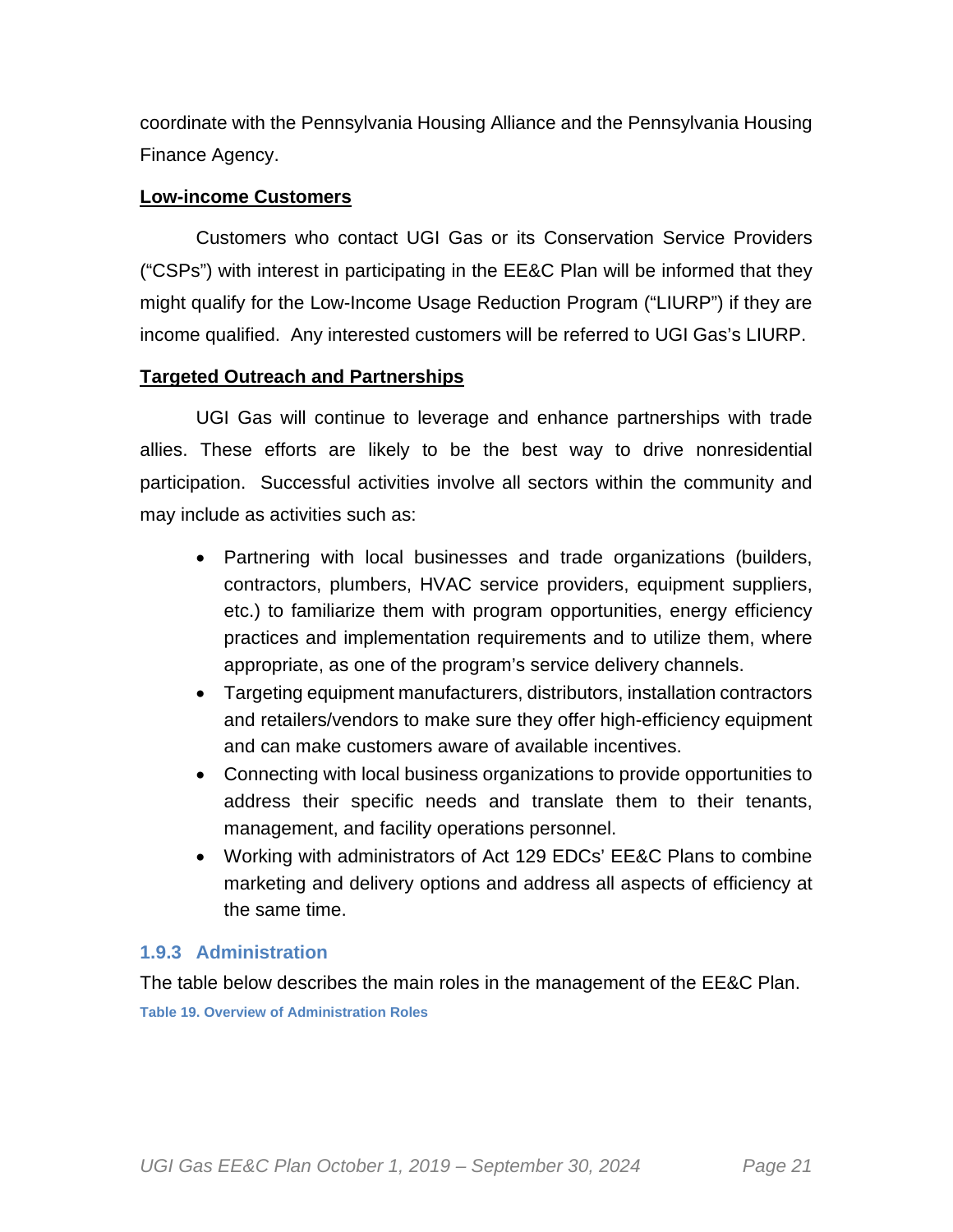| <b>Role</b>                                               | <b>Description</b>                                                                                                                                                                                                                                                              |
|-----------------------------------------------------------|---------------------------------------------------------------------------------------------------------------------------------------------------------------------------------------------------------------------------------------------------------------------------------|
| <b>Plan</b><br>Administrator                              | Primarily responsible for program and portfolio planning,<br>management and reporting. Supervises and manages all<br>other roles.                                                                                                                                               |
| <b>Implementation</b><br>and Design<br><b>Consultants</b> | Provides assistance in the design and implementation on<br>multiple aspects of the portfolio, including, but not limited to,<br>program design, reporting, marketing, and training. UGI Gas<br>will leverage internal resources wherever possible to provide<br>these services. |
| Implementation<br><b>Contractor</b>                       | Directly responsible for main aspects of program delivery,<br>including but not limited to, customer engagement and<br>retention, technical assistance, measure installation, rebate<br>processing, program tracking, and reporting.                                            |
| <b>Third-party</b><br>Inspector                           | Responsible for measure and project inspections separately<br>from the implementation contractor.                                                                                                                                                                               |
| <b>Evaluator</b>                                          | Performs independent program and portfolio evaluations that<br>are used to verify savings and guide future plans.                                                                                                                                                               |

### **1.9.4 Reporting**

UGI Gas will submit an annual report on the EE&C Plan each January, three months after the close of the program year. This report will provide information on activity for the previous year and progress towards five-year goals, including, but not limited to:

- First year and lifetime savings;
- Participation;
- Spending;
- Cost-effectiveness:
- Highlights of portfolio and program activity; and
- Updates to program delivery and design.

In order to tie savings and costs together as effectively as possible, results will be reported based on commitments made. UGI Gas will also report on any participation by buildings with more than one unit.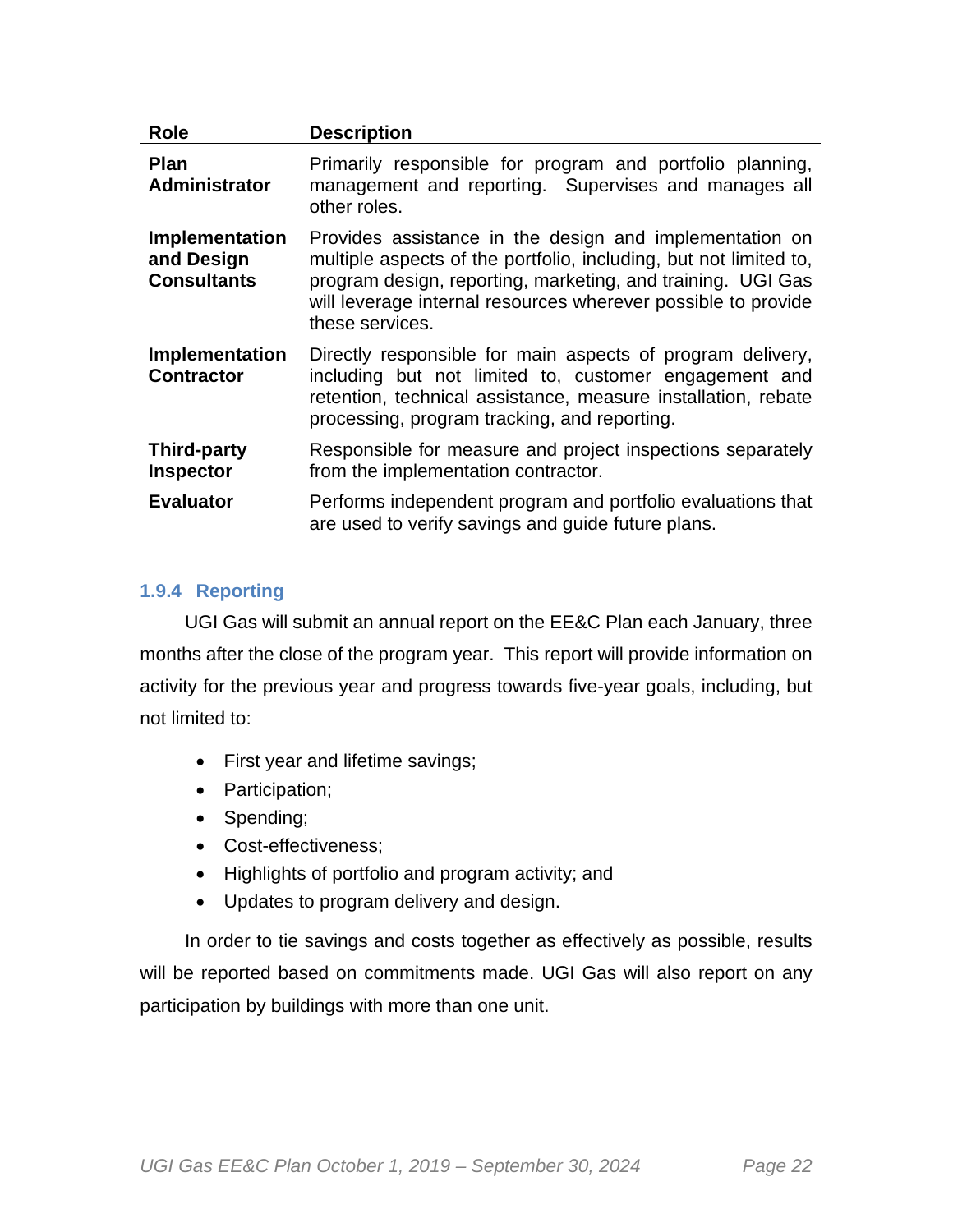#### **1.9.5 Program Flexibility**

To make sure that the EE&C Portfolio is able to address changing market conditions and improve service delivery as quickly as possible, UGI Gas requires flexibility in the allocation of budgets and implementation of program improvements. This plan document provides the principles and five-year goals that UGI Gas is seeking, but certain adjustments, such as providing incentives for new measures or moving budgets between years and programs, may be required to meet these goals. UGI Gas will include any such adjustments in its annual report but does not anticipate seeking initial approval for such updates. However, UGI Gas will file an updated EE&C Plan in anticipation of material changes that may have a serious effect on five-year goals, such as:

- The addition or removal of a program;
- A need for total funding levels above those approved for the five-year period; and
- Significant changes to cost-effectiveness projections, such as an update to avoided costs or a large reduction in portfolio spending projections.

#### **1.9.6 Technical Reference Manual**

To maintain consistency with existing gas efficiency programs in Pennsylvania, UGI Gas will utilize the same Technical Reference Manual ("TRM") that is currently used in the Company's existing gas EE&C Plans. Any results from program evaluations that affect deemed savings calculations will be added to the TRM and provided in annual report filings.

#### **1.9.7 Tracking System**

UGI Gas will require that CSPs collect all relevant customer, application, measure, and contractor information and that this data is provided to UGI Gas in a timely fashion. UGI Gas will in turn maintain a program and portfolio-level aggregation of this information to be used for program management and assessment, as well as for annual reporting.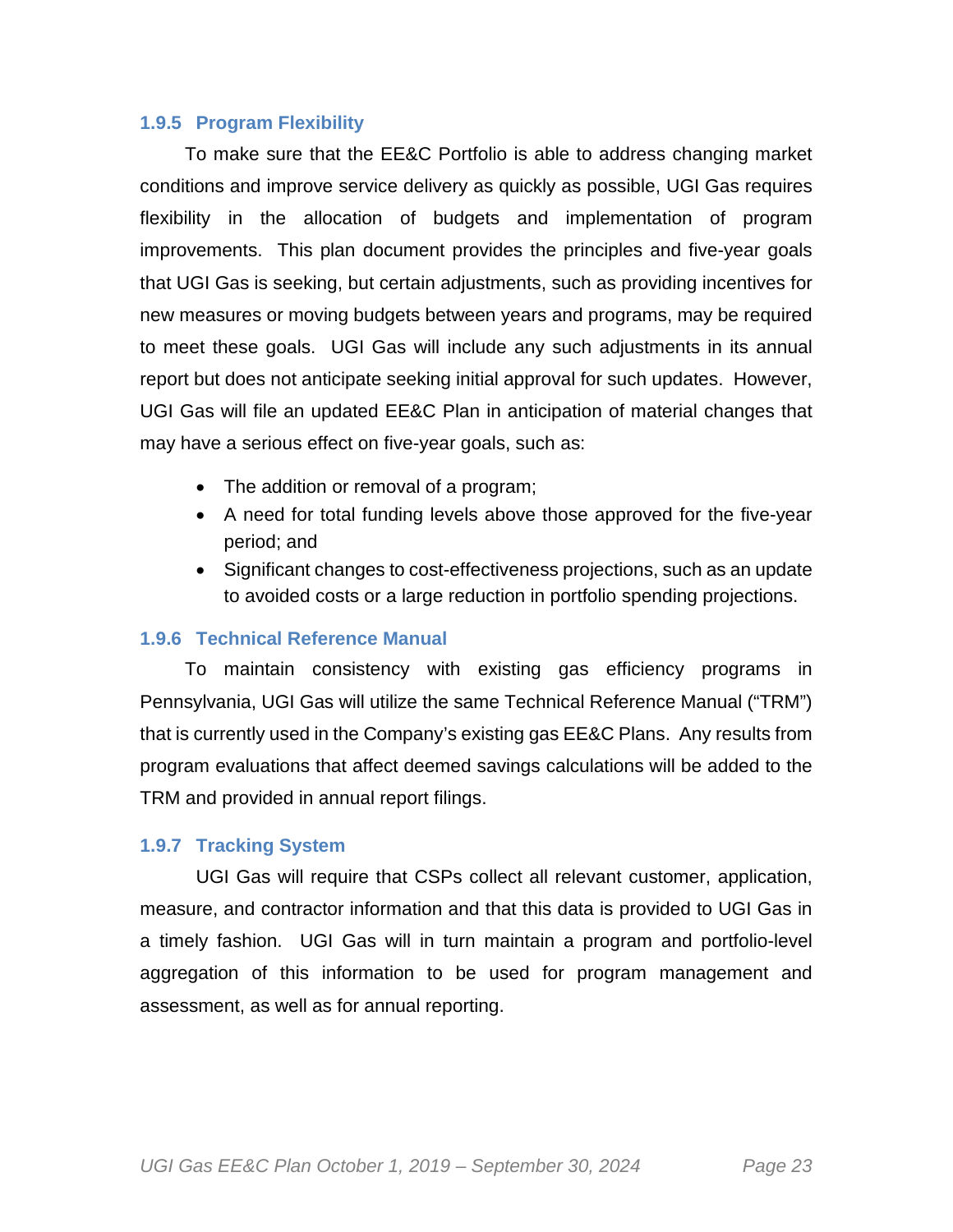#### **1.9.8 Third-party inspections**

Each program will have a third-party inspector, separate from the contractor that performed the work, who will solicit customer feedback and will examine whether the work was done properly and whether the installed measures match the application data. Inspections for large, complex, and custom projects will be mandatory. Inspection rates for prescriptive programs will be designed to gather a statistically significant sample of program activity. See individual program plans for additional details.

#### **1.9.9 Evaluation, Measurement, and Verification**

UGI Gas will monitor the ongoing progress of the EE&C Plan to provide the highest possible service to customers, while maintaining rigorous processes and controls to ensure that savings and costs are being properly accounted for. UGI Gas will closely track program data, perform independent inspections of completed projects, and perform periodic evaluations for all programs.

UGI Gas will evaluate each of its programs once adequate participation levels have been reached and a full 12 months of post-participation billing data has been collected. The programs may be evaluated again after another two years have passed. As part of the initial program development, UGI Gas will work with the selected evaluator to establish the methodology and goals of the process evaluation. Initial objectives include:

- Verifying energy savings and associated costs;
- Assessing market attitudes towards the program, including contractors, customers, and efficient equipment suppliers; and
- Measuring the effectiveness of current program design, marketing, and service delivery.

The evaluation section of the individual program descriptions includes additional details on evaluation schedules and goals unique to that program.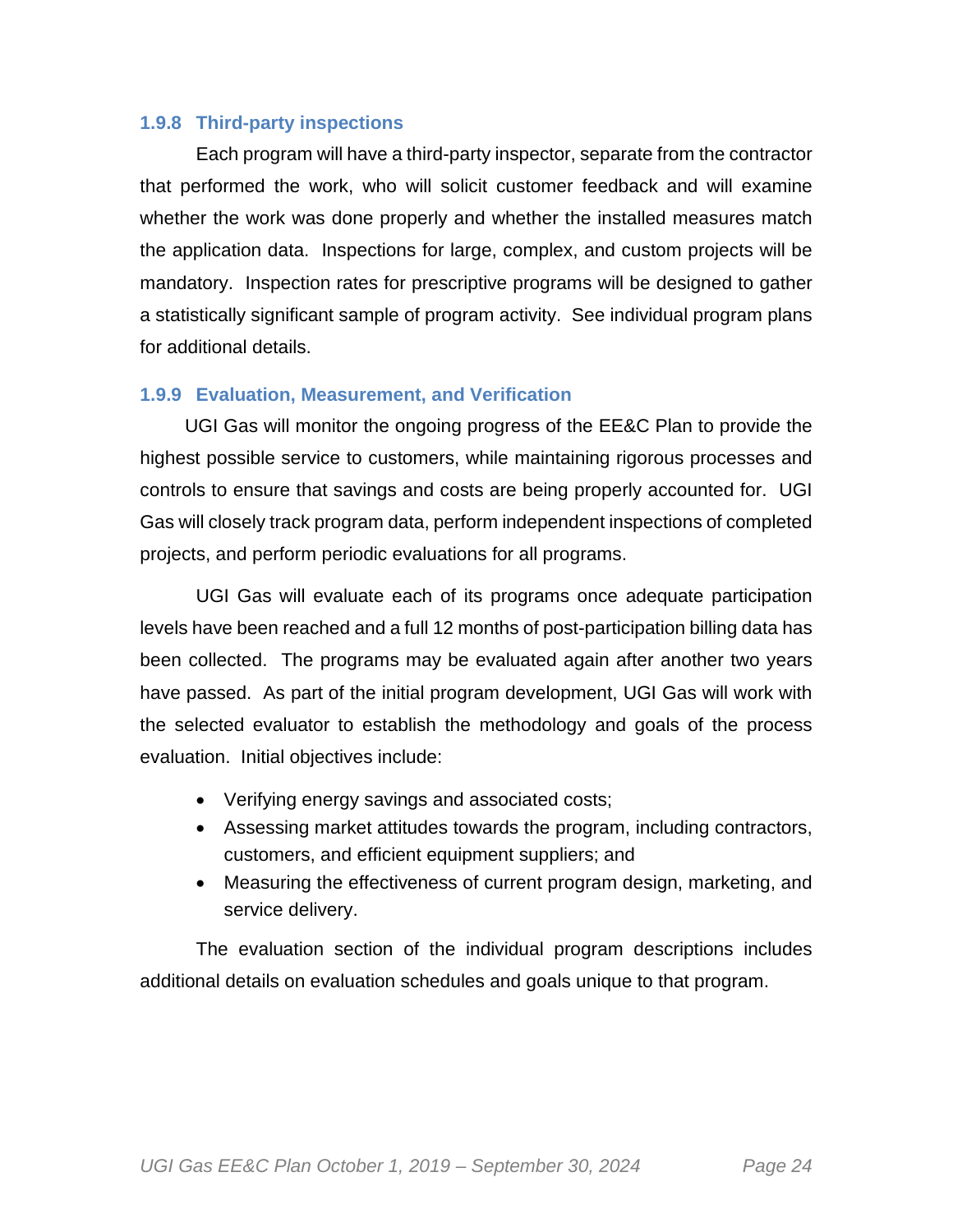# **2 Program Plans**

# **2.1 Residential Prescriptive**

| <b>Objective</b>                     | The Residential Prescriptive (RP) program is designed to overcome market barriers to energy efficient |           |                    |                |           |                 |    |               |            |  |
|--------------------------------------|-------------------------------------------------------------------------------------------------------|-----------|--------------------|----------------|-----------|-----------------|----|---------------|------------|--|
|                                      | space and water heating equipment in the residential sector through rebates and customer awareness.   |           |                    |                |           |                 |    |               |            |  |
|                                      | The objective of the program is to avoid lost opportunities by encouraging consumers to install the   |           |                    |                |           |                 |    |               |            |  |
|                                      | most efficient gas heating technologies available when replacing older, less efficient equipment. The |           |                    |                |           |                 |    |               |            |  |
|                                      | program also aims to strengthen UGI Gas's relationship with HVAC contractors, suppliers, and other    |           |                    |                |           |                 |    |               |            |  |
|                                      | trade allies.                                                                                         |           |                    |                |           |                 |    |               |            |  |
| <b>Eligible Rate</b><br><b>Class</b> | R/RT, N/NT                                                                                            |           |                    |                |           |                 |    |               |            |  |
| Cost                                 | Five-Year Cost-Effectiveness Results (2018\$)                                                         |           |                    |                |           |                 |    |               |            |  |
| <b>Effectiveness</b>                 | <b>CE Test</b>                                                                                        |           | <b>PV Benefits</b> |                |           | <b>PV Costs</b> |    | <b>PV Net</b> | <b>BCR</b> |  |
|                                      | <b>TRC Test</b>                                                                                       |           | \$66,906,943       | \$             |           | 36,799,435      | \$ | 30,107,508    | 1.82       |  |
|                                      | <b>Gas Admin Test</b>                                                                                 |           | \$66,740,097       | $\mathfrak{F}$ |           | 22,995,133      | \$ | 43,744,963    | 2.90       |  |
| <b>Savings</b>                       | <b>Five-Year Savings Projections</b>                                                                  |           |                    |                |           |                 |    |               |            |  |
| <b>Projections</b>                   |                                                                                                       | FY 2020   | FY 2021            |                | FY 2022   | FY 2023         |    | FY 2024       | FY '20-'24 |  |
|                                      | <b>Natural Gas (MMBtus)</b>                                                                           |           |                    |                |           |                 |    |               |            |  |
|                                      | <b>First Year</b>                                                                                     | 107,515   | 123,609            |                | 136,827   | 139,642         |    | 139,642       | 647,234    |  |
|                                      | Lifetime                                                                                              | 2,081,972 | 2,393,590          |                | 2,649,411 | 2,703,966       |    | 2,703,966     | 12,532,905 |  |
|                                      | <b>Electric Energy (kWh)</b>                                                                          |           |                    |                |           |                 |    |               |            |  |
|                                      | First Year                                                                                            | 64.784    | 74,399             |                | 82.419    | 84,038          |    | 84,038        | 389,677    |  |
|                                      | Lifetime                                                                                              | 712,620   | 818,387            |                | 906,613   | 924,416         |    | 924,416       | 4,286,451  |  |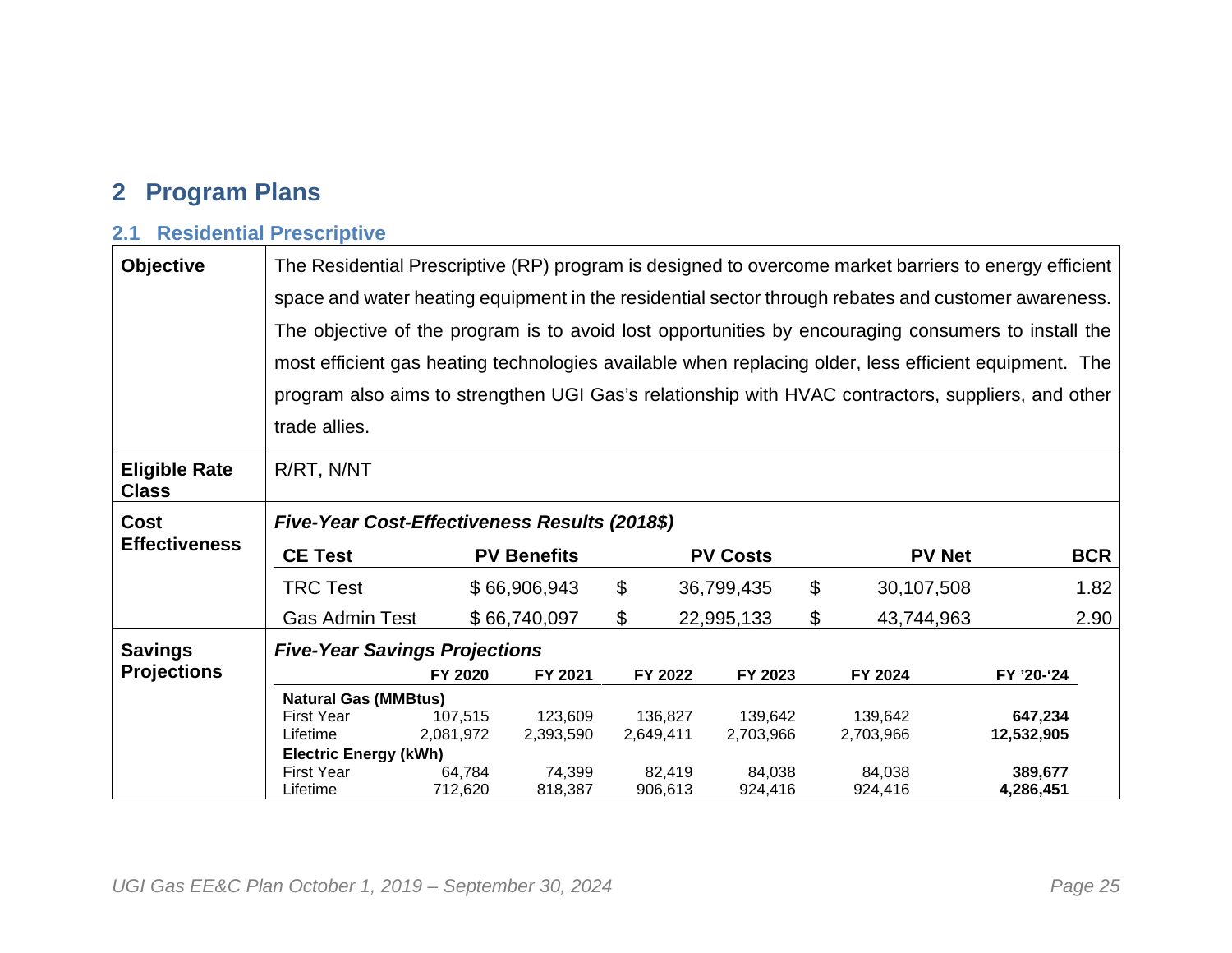|                                            | Peak (kW)                                                                                          |             |             |         |             |             |             |         |              |  |
|--------------------------------------------|----------------------------------------------------------------------------------------------------|-------------|-------------|---------|-------------|-------------|-------------|---------|--------------|--|
|                                            |                                                                                                    |             |             |         |             |             |             |         |              |  |
|                                            | <b>Water (Gallons)</b>                                                                             |             |             |         |             |             |             |         |              |  |
|                                            | <b>First Year</b>                                                                                  |             |             |         |             |             |             |         |              |  |
|                                            | Lifetime                                                                                           |             |             |         |             |             |             |         |              |  |
| <b>Budget</b>                              | <b>Five-Year Budgets (Nominal)</b>                                                                 |             |             |         |             |             |             |         |              |  |
| <b>Projections</b>                         | Category                                                                                           | FY 2020     | FY 2021     |         | FY 2022     | FY 2023     | FY 2024     |         | FY '20-'24   |  |
|                                            | <b>Customer Incentives</b>                                                                         | \$4,675,900 | \$5,378,900 |         | \$5,953,100 | \$6,078,900 | \$6,078,900 |         | \$28,165,700 |  |
|                                            | Administration                                                                                     | 151,000     | 159,000     |         | 166,000     | 167,000     |             | 167,000 | 810,000      |  |
|                                            | Marketing                                                                                          | 123,000     | 134,000     |         | 143,000     | 145,000     |             | 145,000 | 690,000      |  |
|                                            | Inspections                                                                                        | 81,000      | 92,000      |         | 102,000     | 104,000     |             | 104,000 | 483,000      |  |
|                                            | Evaluation                                                                                         |             | 70,000      |         |             | 80,000      |             |         | 150,000      |  |
|                                            | <b>Total</b>                                                                                       | \$5,030,900 | \$5,833,900 |         | \$6,364,100 | \$6,574,900 | \$6,494,900 |         | \$30,298,700 |  |
| <b>Participation</b><br><b>Projections</b> | <b>Five-Year Participation Projections</b>                                                         |             |             |         |             |             |             |         |              |  |
|                                            | <b>Measure</b>                                                                                     |             |             | FY 2020 | FY 2021     | FY 2022     | FY 2023     | FY 2024 | FY '20-'24   |  |
|                                            | Furnace - ENERGY STAR                                                                              |             |             | 4,392   | 5,024       | 5,567       | 5,655       | 5,655   | 26,293       |  |
|                                            | Boiler - (94+ AFUE)                                                                                |             |             | 330     | 378         | 418         | 426         | 426     | 1,978        |  |
|                                            | Combi Boiler - (94+ AFUE)                                                                          |             |             | 1,035   | 1,201       | 1,327       | 1,365       | 1,365   | 6,293        |  |
|                                            | Smart Thermostat - ENERGY STAR                                                                     |             |             | 2,722   | 3,126       | 3,463       | 3,531       | 3,531   | 16,373       |  |
|                                            | <b>Tankless Water Heater - ENERGY STAR</b>                                                         |             |             | 648     | 748         | 828         | 849         | 849     | 3,922        |  |
|                                            | <b>Total</b>                                                                                       |             |             | 9,127   | 10,477      | 11,603      | 11,826      | 11,826  | 54,859       |  |
|                                            |                                                                                                    |             |             |         |             |             |             |         |              |  |
| Program                                    | The RP program follows the same design as the current UGI North and UGI South programs of the      |             |             |         |             |             |             |         |              |  |
| Design                                     | same name. The same measures from the current program are also included; however, incentive levels |             |             |         |             |             |             |         |              |  |
|                                            |                                                                                                    |             |             |         |             |             |             |         |              |  |
|                                            | were adjusted to reflect updated incremental cost data.                                            |             |             |         |             |             |             |         |              |  |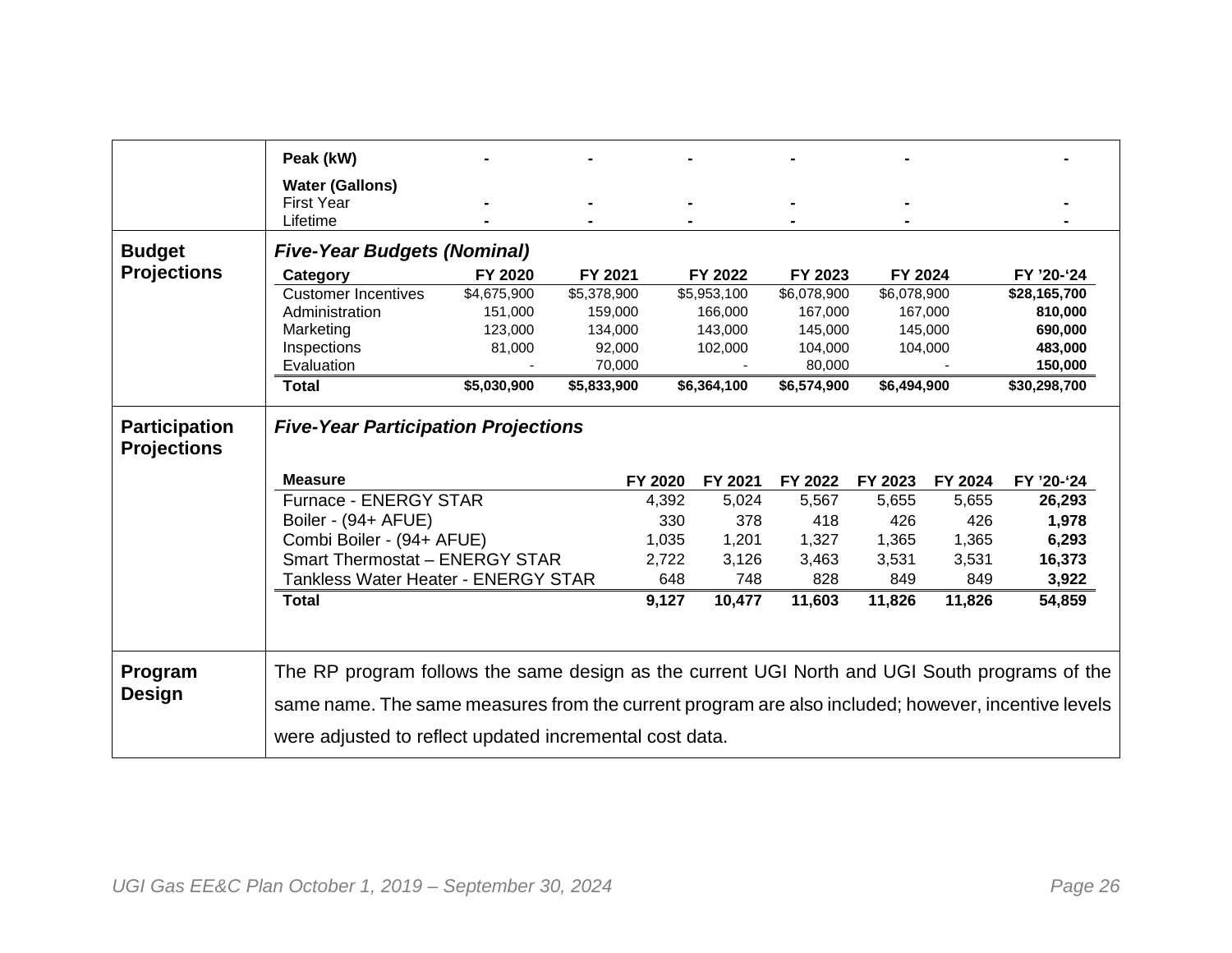|                      | The RP program offers rebates for qualifying residential-sized space and water heating equipment.        |
|----------------------|----------------------------------------------------------------------------------------------------------|
|                      | Customer rebates can be issued via mail or in the form of an instant rebate issued by qualified          |
|                      | participating contractors or equipment distributors. Customers will be made aware of opportunities       |
|                      | through traditional marketing efforts, such as bill inserts and media advertisements, as well as from    |
|                      | installation contractors. For most measures, customers will have a contractor install the measure and    |
|                      | receive a cash rebate to offset most of the incremental cost of the higher efficiency equipment. Smaller |
|                      | measures, such as Wi-Fi enabled thermostats, will only require a valid proof of purchase before a cash   |
|                      | rebate is issued.                                                                                        |
|                      | UGI Gas will continue to examine other equipment for potential inclusion in the program, as well as the  |
|                      | relative market adoption of equipment already receiving incentives.                                      |
|                      | If program funds begin to run low in a given year, incentive levels may be lowered, or equipment         |
|                      | removed from the program if additional budget adjustments cannot be made. UGI Gas will aim to            |
|                      | provide as little interruption to customers as possible due to such adjustments.                         |
| <b>Target Market</b> | The RP targets residential and small commercial consumers who use natural gas to heat their homes        |
| and End Uses         | and/or generate hot water. In general, the program aims to incentivize only the highest levels of        |
|                      | efficient equipment on the market. The minimum level of efficiency for measures offered through the      |
|                      | RP program will be ENERGY STAR®, when available, and in some cases may exceed ENERGY                     |
|                      | STAR®.                                                                                                   |
|                      |                                                                                                          |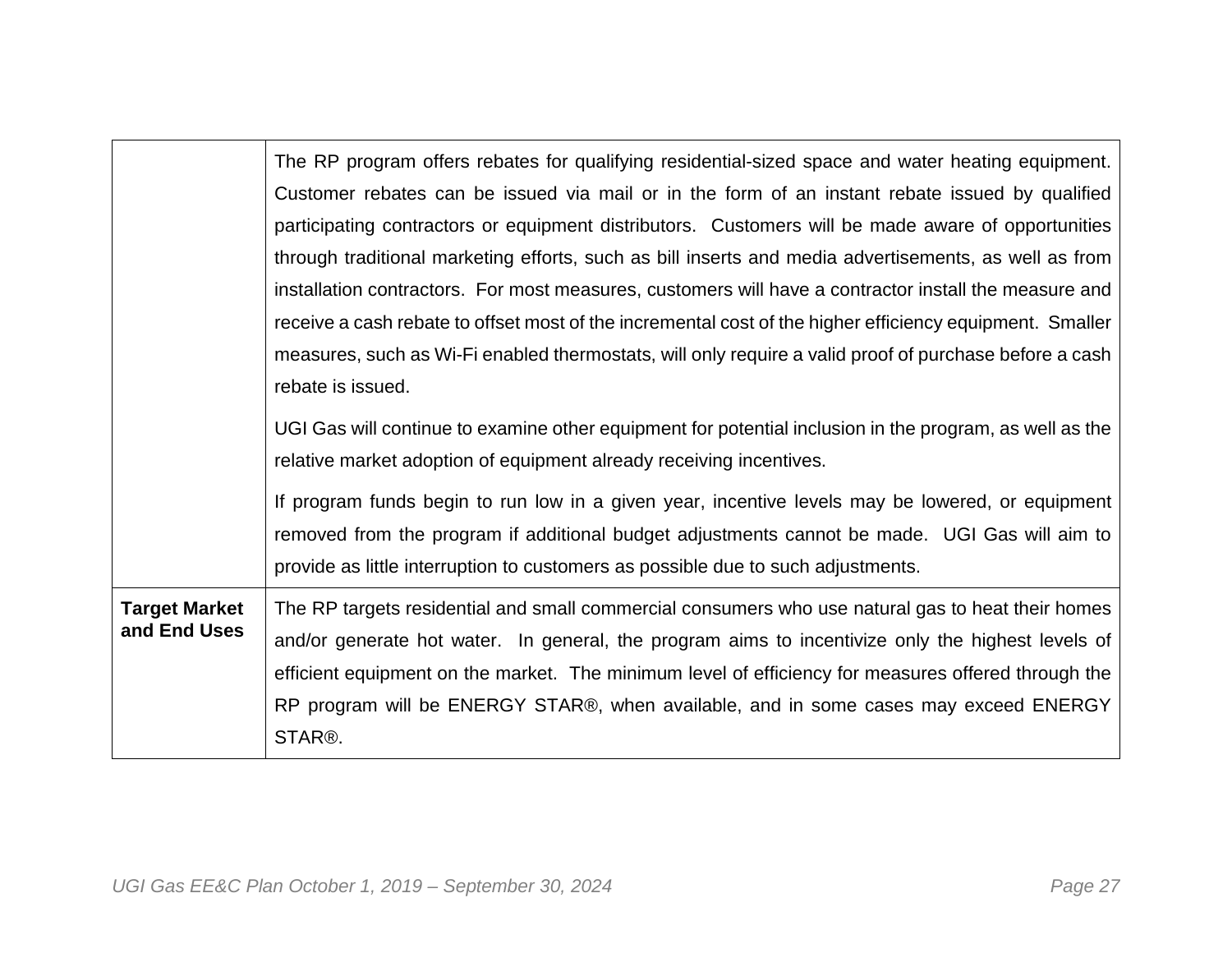On the space heating side, the program provides incentives for ENERGY STAR® labeled smart thermostats, furnaces, high efficiency boilers, and combination boilers. ENERGY STAR® smart thermostats offer the potential for deeper savings than traditional programmable thermostats due to the wide range of features and feedback they offer. ENERGY STAR® requirements for furnaces drive customers toward the highest efficiency tier of condensing units (95+ AFUE) and require efficient fans that save electricity. The program would also require boilers to go towards the highest efficiency tier with an AFUE of at least 94. Finally, offering incentives for combination space and water heating boilers addresses two types of end-use with one piece of equipment. These "combi boilers" also address issues with orphaned water heaters having existing atmospheric venting systems that are no longer adequate, when switching to condensing heating equipment. The program also addresses water heating savings by offering incentives for ENERGY STAR® tankless water heaters.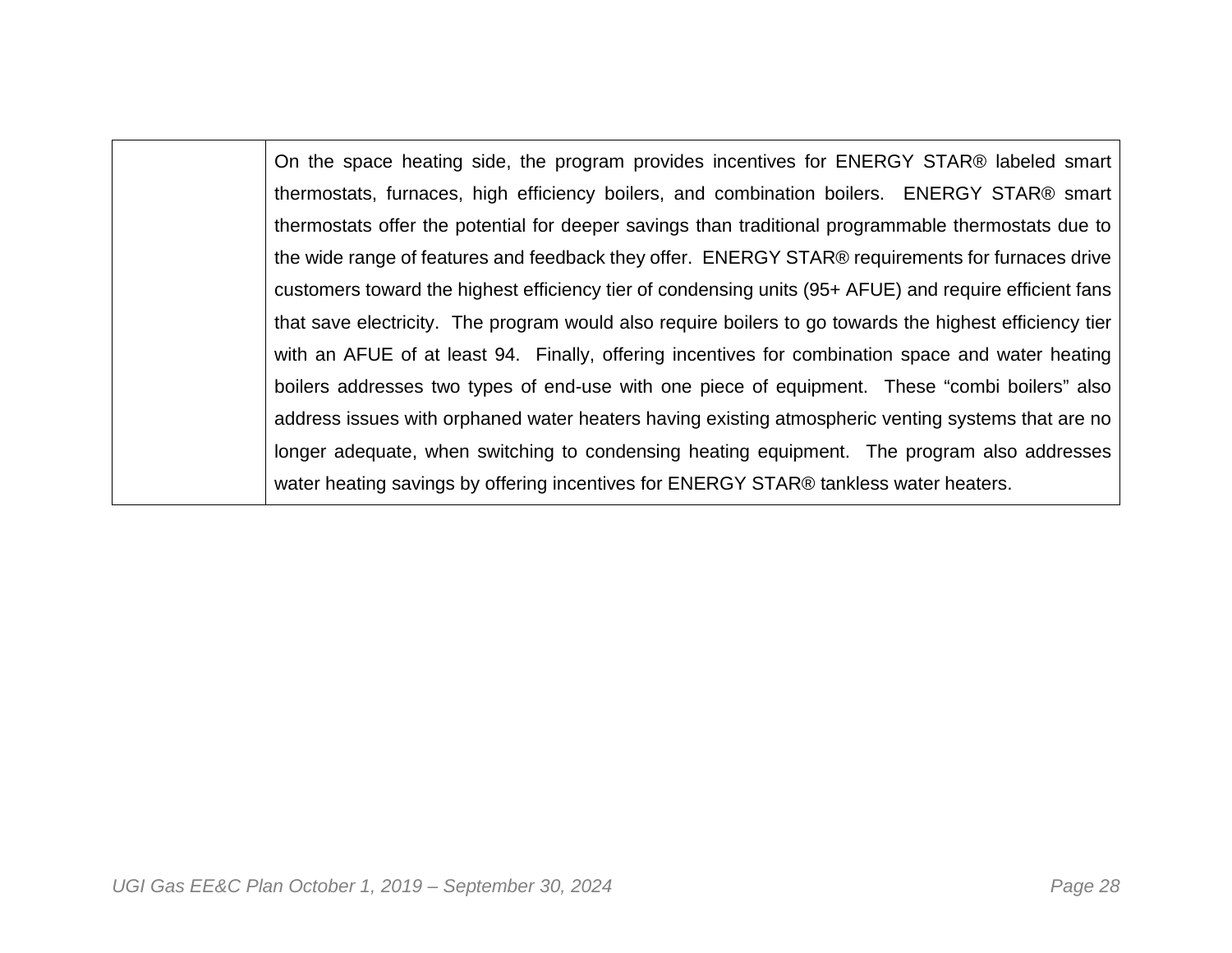| <b>Financial</b><br><b>Incentives</b> | Incentives were designed to be in line with other offerings in the region and/or cover approximately<br>two-thirds of the incremental cost of the measure. The table below lists the proposed incentive<br>schedule. |                           |                                                                                                            |                                    |  |  |  |  |  |  |
|---------------------------------------|----------------------------------------------------------------------------------------------------------------------------------------------------------------------------------------------------------------------|---------------------------|------------------------------------------------------------------------------------------------------------|------------------------------------|--|--|--|--|--|--|
|                                       | <b>Proposed Residential Prescriptive Program Rebates (Nominal)</b>                                                                                                                                                   |                           |                                                                                                            |                                    |  |  |  |  |  |  |
|                                       | <b>Equipment</b>                                                                                                                                                                                                     | <b>Minimum Efficiency</b> | <b>Proposed Incentive</b>                                                                                  | <b>Maximum</b><br><b>Incentive</b> |  |  |  |  |  |  |
|                                       | <b>Smart Thermostat</b>                                                                                                                                                                                              | <b>ENERGY STAR®</b>       | \$100                                                                                                      | \$100                              |  |  |  |  |  |  |
|                                       | Furnace                                                                                                                                                                                                              | <b>ENERGY STAR®</b>       | \$500                                                                                                      | \$500                              |  |  |  |  |  |  |
|                                       | <b>Boiler</b>                                                                                                                                                                                                        | 94+ AFUE                  | \$1,200                                                                                                    | \$1,500                            |  |  |  |  |  |  |
|                                       | Combi Boiler                                                                                                                                                                                                         | 94+ AFUE                  | \$1,500                                                                                                    | \$1,800                            |  |  |  |  |  |  |
|                                       | <b>Tankless Water Heater</b>                                                                                                                                                                                         | <b>ENERGY STAR®</b>       | \$400                                                                                                      | \$400                              |  |  |  |  |  |  |
|                                       | All equipment besides the Wi-Fi thermostat must be powered by natural gas.                                                                                                                                           |                           |                                                                                                            |                                    |  |  |  |  |  |  |
| <b>Marketing</b>                      |                                                                                                                                                                                                                      |                           | The RP program will be a cornerstone of the two-pronged marketing approach for the portfolio. The          |                                    |  |  |  |  |  |  |
| Approach                              |                                                                                                                                                                                                                      |                           | program is expected to be a large portion of the general call-to-action on the residential side as well as |                                    |  |  |  |  |  |  |
|                                       |                                                                                                                                                                                                                      |                           | a key part of trade ally outreach efforts. This will include placement on UGI's energy efficiency website, |                                    |  |  |  |  |  |  |
|                                       |                                                                                                                                                                                                                      |                           | www.ugi.com/savesmart, as well as a general social media push. This program will also include more         |                                    |  |  |  |  |  |  |
|                                       |                                                                                                                                                                                                                      |                           | tailored messages for developers, owners, and managers of larger multi-family properties to make sure      |                                    |  |  |  |  |  |  |
|                                       |                                                                                                                                                                                                                      |                           | that high efficiency options are considered when bulk-purchasing decisions may be made. The RP             |                                    |  |  |  |  |  |  |
|                                       | program will also be regularly featured in UGI Gas monthly bill inserts.                                                                                                                                             |                           |                                                                                                            |                                    |  |  |  |  |  |  |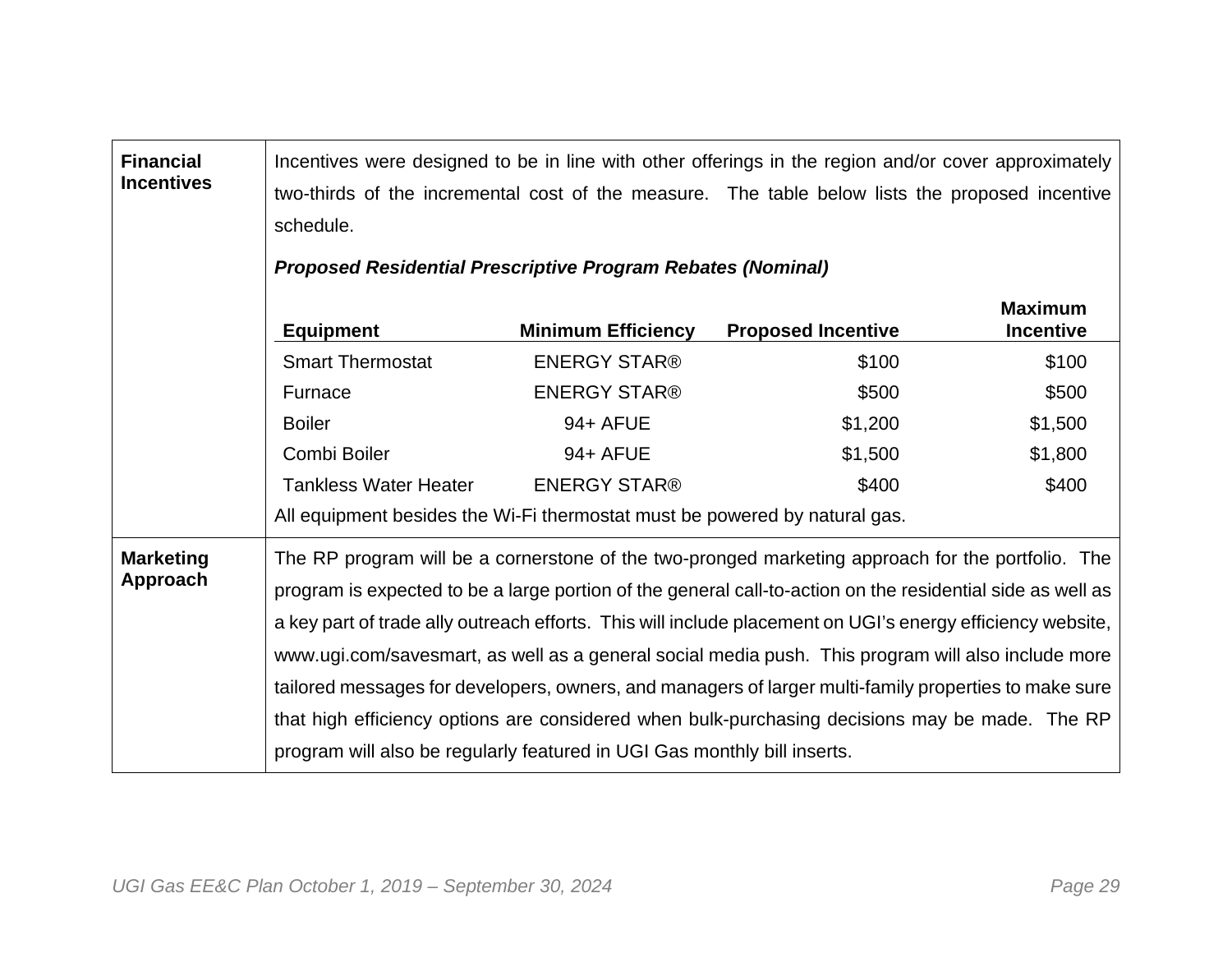| Evaluation,<br>Measurement, | <b>Quality Assurance</b>                                                                                      |
|-----------------------------|---------------------------------------------------------------------------------------------------------------|
| and<br><b>Verification</b>  | All applications will require proof of purchase and a valid UGI Gas account number. Rebates received          |
|                             | as an instant rebate via a qualified participating contractor or equipment distributor will be accompanied    |
|                             | by an invoice showing the point of sale discount passed on to the customer. The rebate processor will         |
|                             | verify that the equipment is eligible for the rebate based on the model number before issuing any             |
|                             | rebate. The program's rebate processor will maintain a real-time database of rebate activity, which will      |
|                             | be periodically reviewed by UGI Gas and stored separately for long-term purposes.                             |
|                             | A third-party inspector will perform on-site inspections on approximately five percent (5%) of non-           |
|                             | thermostat equipment rebates and approximately three percent (3%) of Wi-Fi thermostat rebates in              |
|                             | order to obtain a statistically significant sample of activity. The inspection will consist of verifying that |
|                             | the rebated equipment is installed and operational and conclude with a short informational interview          |
|                             | with the participant.                                                                                         |
|                             | <b>Evaluations</b>                                                                                            |
|                             | A third-party vendor began evaluation activity on the existing UGI South and North programs at the            |
|                             | end of FY 2018. This vendor will continue to provide evaluation activity in conjunction with all applicable   |
|                             | UGI Gas EE&C programs. The program evaluation activity is expected to continue on a biennial basis,           |
|                             | with the next evaluation scheduled for FY 2021.                                                               |
|                             |                                                                                                               |
|                             |                                                                                                               |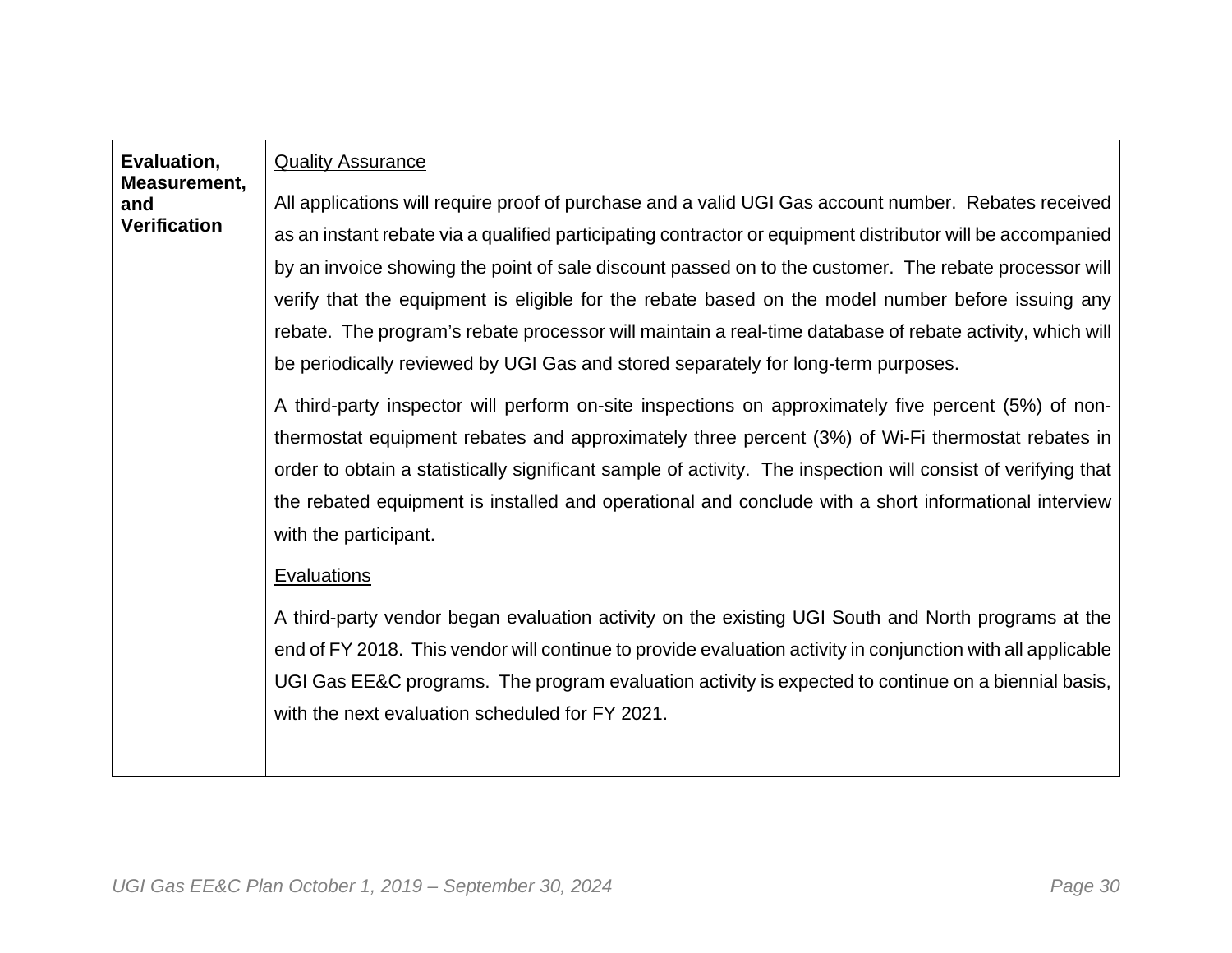| Program<br><b>Administration</b> | <b>Rebate Processing</b>                                                                                 |
|----------------------------------|----------------------------------------------------------------------------------------------------------|
|                                  | The rebate processor will accept customer applications, track and verify application information, notify |
|                                  | the customer of any issues, maintain a call center, and report results to UGI Gas. The rebate processor  |
|                                  | may also be responsible for other rebate programs in order to streamline portfolio management. UGI       |
|                                  | Gas plans to continue to utilize the existing rebate processor to help ensure a seamless transition and  |
|                                  | process for customers.                                                                                   |
|                                  | <b>Marketing and Outreach</b>                                                                            |
|                                  | The UGI Gas marketing vendor and the UGI Gas internal team will handle marketing and outreach for        |
|                                  | the RP program.                                                                                          |
|                                  | Inspector                                                                                                |
|                                  | A separate contractor from the one installing any equipment will perform on-site inspections and collect |
|                                  | customer feedback and is expected to be the same as that utilized by UGI Gas in order to standardize     |
|                                  | inspection workflows and data collection.                                                                |
|                                  | Evaluator                                                                                                |
|                                  | A third-party evaluator will be retained to perform regular evaluations approximately every two years.   |
| <b>Special Notes</b>             | In addition to offering cash rebates and instant rebates via a qualified participating contractor,       |
|                                  | customers will also have the option to purchase qualified smart thermostats via an online marketplace    |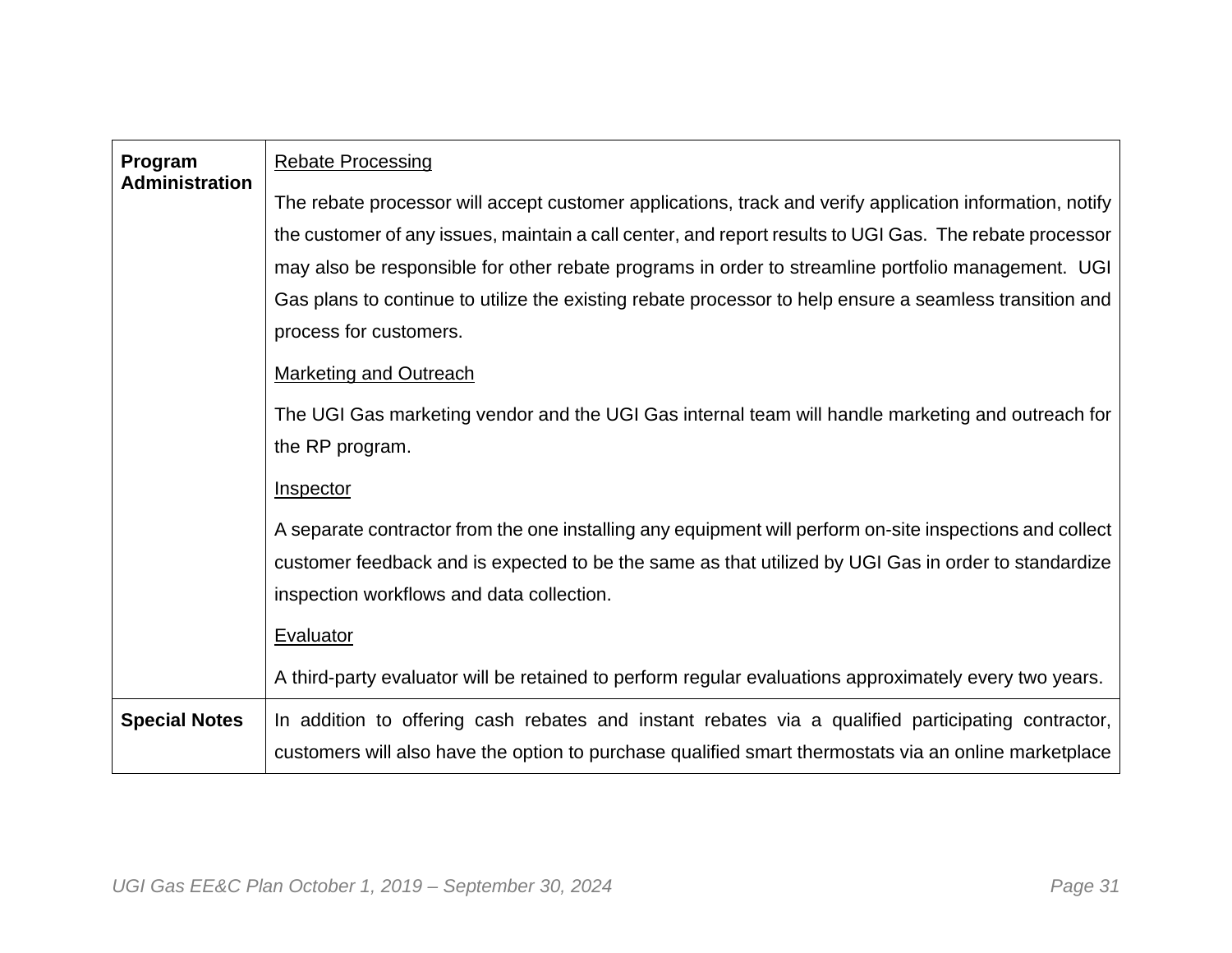| operated by the UGI Gas rebate processor. This website offers the most popular qualified smart   |
|--------------------------------------------------------------------------------------------------|
| thermostats, with the rebate being discounted from the purchase price instantly during checkout. |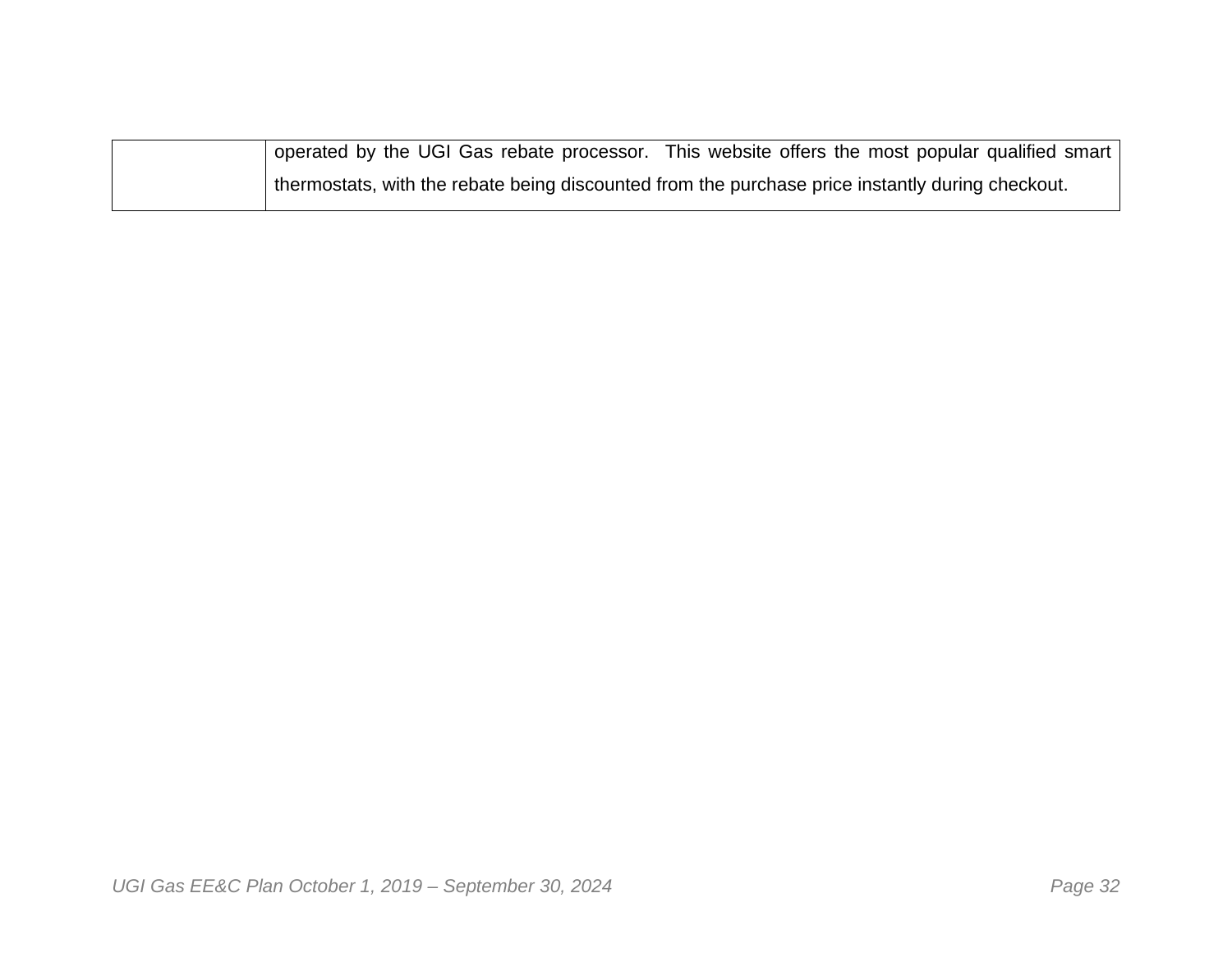## **2.2 Residential New Construction**

| <b>Objective</b>                     | The Residential New Construction (RNC) Program is designed to overcome market barriers to |                                                                                                      |                                               |              |       |                 |                |           |                                                                                                      |            |  |
|--------------------------------------|-------------------------------------------------------------------------------------------|------------------------------------------------------------------------------------------------------|-----------------------------------------------|--------------|-------|-----------------|----------------|-----------|------------------------------------------------------------------------------------------------------|------------|--|
|                                      |                                                                                           | energy efficient space and water heating equipment, as well as high efficiency thermal envelopes, in |                                               |              |       |                 |                |           |                                                                                                      |            |  |
|                                      |                                                                                           | the residential new construction sector through rebates offered to builders and developers, and      |                                               |              |       |                 |                |           |                                                                                                      |            |  |
|                                      |                                                                                           |                                                                                                      |                                               |              |       |                 |                |           | general potential buyer awareness. The objective of the program is to avoid lost opportunities by    |            |  |
|                                      |                                                                                           |                                                                                                      |                                               |              |       |                 |                |           | encouraging builders and developers to install the most efficient gas heating technologies available |            |  |
|                                      |                                                                                           |                                                                                                      |                                               |              |       |                 |                |           | instead of less efficient baseline equipment, as well as promote thermal envelope best practices.    |            |  |
|                                      |                                                                                           |                                                                                                      |                                               |              |       |                 |                |           | The program also aims to strengthen UGI Gas's relationship with builders, HVAC contractors,          |            |  |
|                                      |                                                                                           |                                                                                                      | suppliers, and other trade allies.            |              |       |                 |                |           |                                                                                                      |            |  |
| <b>Eligible Rate</b><br><b>Class</b> | R/RT                                                                                      |                                                                                                      |                                               |              |       |                 |                |           |                                                                                                      |            |  |
| <b>Cost</b>                          |                                                                                           |                                                                                                      | Five-Year Cost-Effectiveness Results (2018\$) |              |       |                 |                |           |                                                                                                      |            |  |
| <b>Effectiveness</b>                 | <b>CE Test</b>                                                                            |                                                                                                      | <b>PV Benefits</b>                            |              |       | <b>PV Costs</b> |                |           | <b>PV Net</b>                                                                                        | <b>BCR</b> |  |
|                                      | <b>TRC</b>                                                                                | \$                                                                                                   | 18,038,897                                    | $\mathbb{S}$ |       | 8,754,545       | $\mathfrak{S}$ | 9,284,352 |                                                                                                      | 2.06       |  |
|                                      | <b>PAC</b>                                                                                | \$                                                                                                   | 11,750,847                                    |              |       | \$5,695,076     | \$             | 6,055,770 |                                                                                                      | 2.06       |  |
| <b>Savings</b>                       |                                                                                           |                                                                                                      | <b>Five-Year Savings Projections</b>          |              |       |                 |                |           |                                                                                                      |            |  |
| <b>Projections</b>                   |                                                                                           |                                                                                                      | FY 2020                                       | FY 2021      |       | FY 2022         |                | FY 2023   | FY 2024                                                                                              | FY '20-'24 |  |
|                                      | <b>Natural Gas (MMBtus)</b>                                                               |                                                                                                      |                                               |              |       |                 |                |           |                                                                                                      |            |  |
|                                      | <b>First Year</b>                                                                         |                                                                                                      | 20,623                                        |              | 9,377 | 39,185          |                | 39,185    | 39,185                                                                                               | 147,555    |  |
|                                      | Lifetime                                                                                  |                                                                                                      | 412,451                                       | 187,534      |       | 783,703         |                | 783,703   | 783,703                                                                                              | 2,951,094  |  |
|                                      | <b>Electric Energy (kWh)</b>                                                              |                                                                                                      |                                               |              |       |                 |                |           |                                                                                                      |            |  |
|                                      | <b>First Year</b>                                                                         |                                                                                                      | 1,426,485                                     | 376,258      |       | 1,573,656       |                | 1,573,656 | 1,573,656                                                                                            | 6,523,710  |  |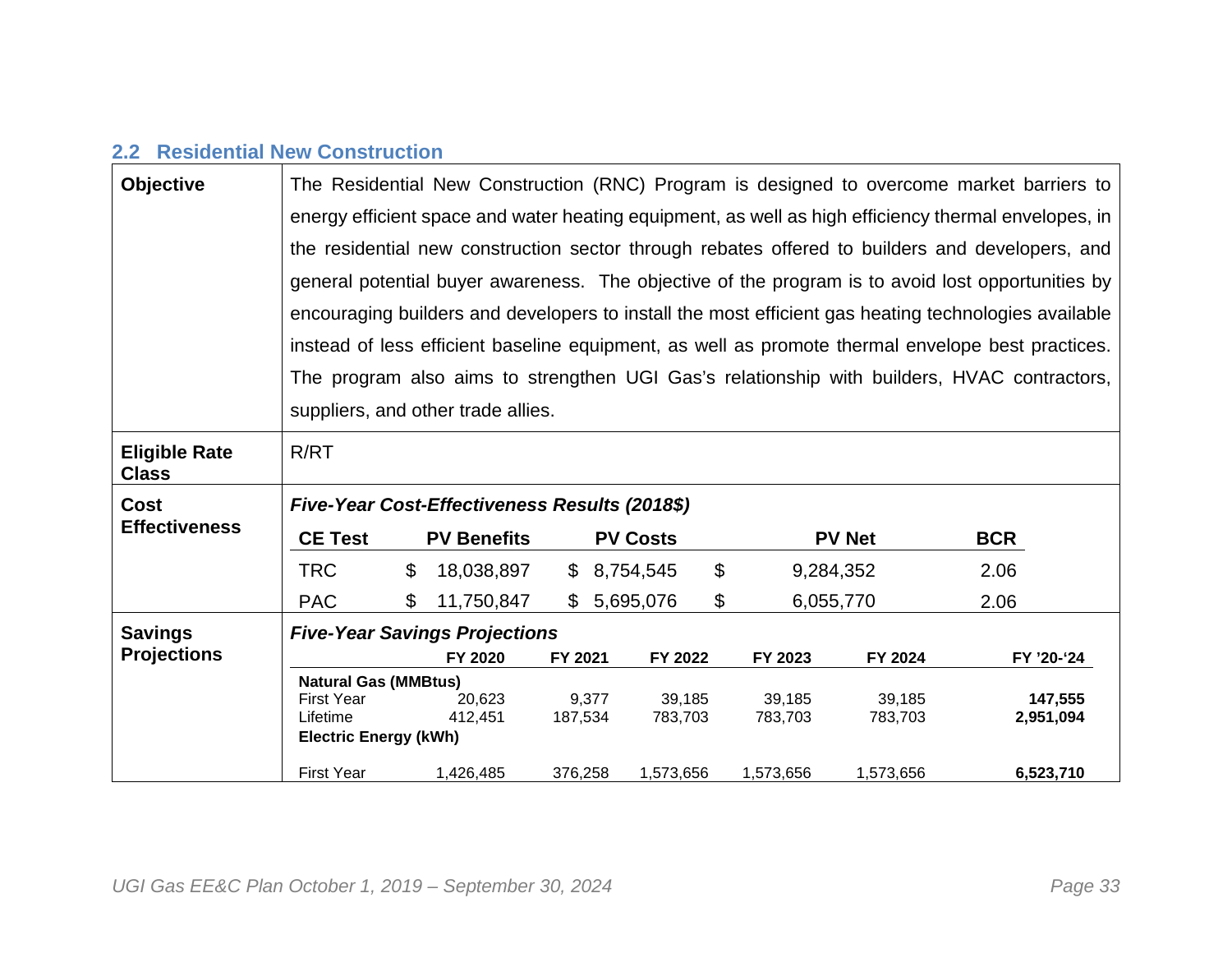|                       | Lifetime                                                                                                                                                                                                                                                                                                                                                                                                             | 28,529,691 | 7,525,152 |           | 31,473,120  | 31,473,120 |             | 31,473,120  | 130,474,203 |
|-----------------------|----------------------------------------------------------------------------------------------------------------------------------------------------------------------------------------------------------------------------------------------------------------------------------------------------------------------------------------------------------------------------------------------------------------------|------------|-----------|-----------|-------------|------------|-------------|-------------|-------------|
|                       | Peak (kW)                                                                                                                                                                                                                                                                                                                                                                                                            | 616.2      |           | 110.0     | 459.7       |            | 459.7       | 459.7       | 2,105.3     |
|                       | <b>Water (Gallons)</b><br><b>First Year</b>                                                                                                                                                                                                                                                                                                                                                                          |            |           |           |             |            |             |             |             |
|                       | Lifetime                                                                                                                                                                                                                                                                                                                                                                                                             |            |           |           |             |            |             |             |             |
| <b>Budget</b>         | <b>Five-Year Budgets (Nominal)</b>                                                                                                                                                                                                                                                                                                                                                                                   |            |           |           |             |            |             |             |             |
| <b>Projections</b>    | Category                                                                                                                                                                                                                                                                                                                                                                                                             |            | FY 2020   | FY 2021   |             | FY 2022    | FY 2023     | FY 2024     | FY '20-'24  |
|                       | <b>Customer Incentives</b>                                                                                                                                                                                                                                                                                                                                                                                           |            | \$573,800 | \$358,200 | \$1,356,700 |            | \$1,356,700 | \$1,356,700 | \$5,002,100 |
|                       | Administration                                                                                                                                                                                                                                                                                                                                                                                                       |            | 153,000   | 155,000   |             | 631,000    | 631,000     | 631,000     | 2,201,000   |
|                       | Marketing                                                                                                                                                                                                                                                                                                                                                                                                            |            | 55,000    | 55,000    |             | 50,000     | 50,000      | 50,000      | 260,000     |
|                       | Inspections                                                                                                                                                                                                                                                                                                                                                                                                          |            | 16,000    | 16,000    |             | 46,000     | 46,000      | 46,000      | 170,000     |
|                       | Evaluation                                                                                                                                                                                                                                                                                                                                                                                                           |            | 40,000    |           |             |            | 60,000      |             | 100,000     |
|                       | <b>Total</b>                                                                                                                                                                                                                                                                                                                                                                                                         |            | \$837,800 | \$584,200 | \$2,083,700 |            | \$2,143,700 | \$2,083,700 | \$7,733,100 |
|                       |                                                                                                                                                                                                                                                                                                                                                                                                                      |            |           |           |             |            |             |             |             |
|                       |                                                                                                                                                                                                                                                                                                                                                                                                                      |            |           |           |             |            |             |             |             |
| <b>Participation</b>  | <b>Five-Year Participation Projections</b>                                                                                                                                                                                                                                                                                                                                                                           |            |           |           |             |            |             |             |             |
| <b>Projections</b>    | <b>Project Type</b>                                                                                                                                                                                                                                                                                                                                                                                                  |            | FY 2020   | FY 2021   |             | FY 2022    | FY 2023     | FY 2024     | FY '20-'24  |
|                       | <b>HERS Track New Home</b>                                                                                                                                                                                                                                                                                                                                                                                           |            | 328       | 333       |             | 1,117      | 1,117       | 1,117       | 4,012       |
|                       | <b>ENERGY STAR New Home</b>                                                                                                                                                                                                                                                                                                                                                                                          |            | 142       | 144       |             | 479        | 479         | 479         | 1,723       |
|                       | <b>Total</b>                                                                                                                                                                                                                                                                                                                                                                                                         |            | 470       | 477       |             | 1,596      | 1,596       | 1,596       | 5,735       |
| <b>Program Design</b> | Addressing efficiency when a building is first built is the cheapest and longest lasting way to change<br>energy consumption patterns. The RNC program offers incentives to builders and/or developers for<br>going beyond building code to reduce natural gas consumption. UGI Gas will continue to use the<br>current program administrator to review customer applications, assess the project plans, verify that |            |           |           |             |            |             |             |             |
|                       | each project meets program eligibility requirements, help the customer to achieve the highest feasible<br>and cost-effective savings, and issue rebate payments.                                                                                                                                                                                                                                                     |            |           |           |             |            |             |             |             |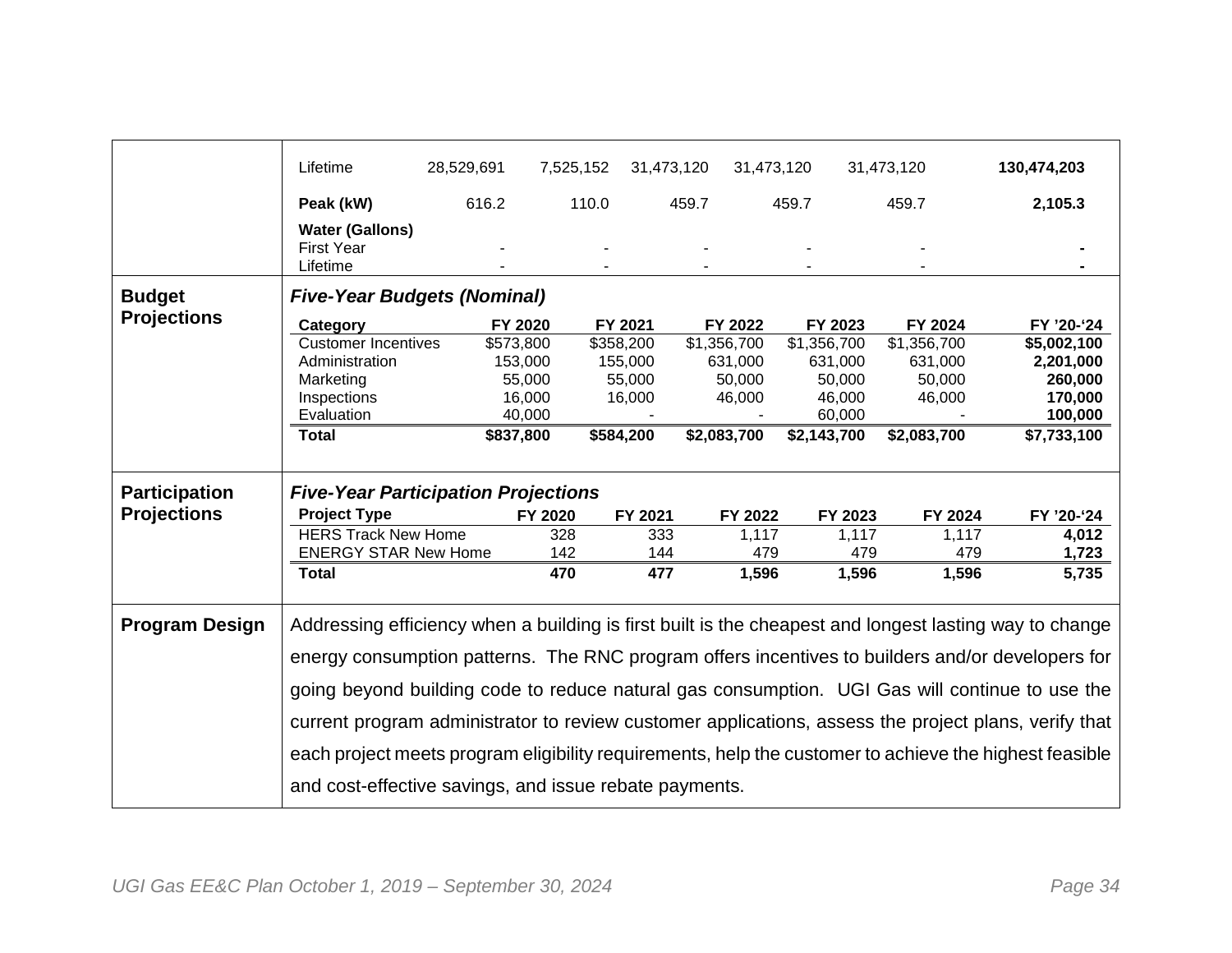|                                       | Similar to the program design of the Act 129 129 EDCs, the program focuses on a whole home<br>energy efficient building practice that is evaluated by savings above code, as established through a<br>Home Energy Rating System score ("HERS rating" or "HERS score"). The HERS rating will evaluate<br>the savings above a baseline code construction home and will issue incentives based on the natural<br>gas savings achieved. The RNC program encourages participants to go as deep as possible by<br>addressing the space heating system, water heating system, and building envelope.                                                                                                                                                                                                                                                                                                                    |
|---------------------------------------|------------------------------------------------------------------------------------------------------------------------------------------------------------------------------------------------------------------------------------------------------------------------------------------------------------------------------------------------------------------------------------------------------------------------------------------------------------------------------------------------------------------------------------------------------------------------------------------------------------------------------------------------------------------------------------------------------------------------------------------------------------------------------------------------------------------------------------------------------------------------------------------------------------------|
| <b>Target Market</b><br>and End Uses  | The RNC program targets all new residential construction projects (including "gut rehab")<br>contemplating use of natural gas to provide space and hot water heating. For the purposes of this<br>program, gut rehabilitation is defined as a project where the interior space of the building exposes<br>the studs or two or more of the mechanical systems are being replaced and are required to meet<br>current energy code standards.<br>In general, the program aims to incentivize only the highest levels of efficient equipment and<br>construction practices on the market. The RNC program takes a whole-building approach, acquiring<br>savings from multiple measures compared to a baseline building just meeting code. For single family<br>and small multi-family buildings, measures might include thermal envelope insulation, heating<br>equipment, and water heating equipment and fixtures. |
| <b>Financial</b><br><b>Incentives</b> | Residential customers will receive a lump sum incentive for achieving the program required level of<br>savings over code and/or a designated HERS rating score that will be designed to represent an                                                                                                                                                                                                                                                                                                                                                                                                                                                                                                                                                                                                                                                                                                             |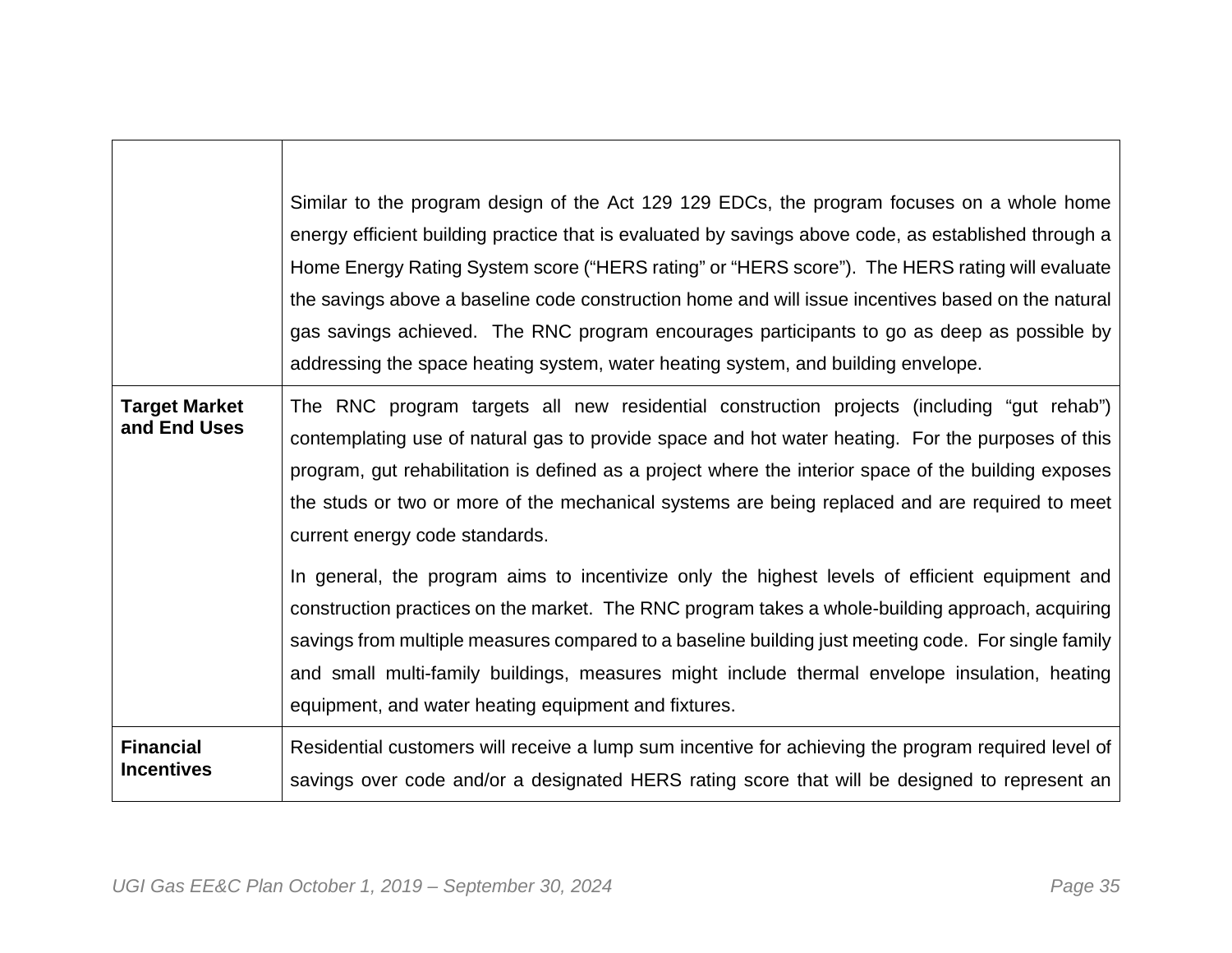|                                  |        | average saving over code. An additional incentive category will be created to more deeply incentivize |                      |                                    |                                     |                                                                                                     |  |  |
|----------------------------------|--------|-------------------------------------------------------------------------------------------------------|----------------------|------------------------------------|-------------------------------------|-----------------------------------------------------------------------------------------------------|--|--|
|                                  |        | homes that achieve ENERGY STARY certification in addition to the required level of savings over       |                      |                                    |                                     |                                                                                                     |  |  |
|                                  |        |                                                                                                       |                      |                                    |                                     | code and/or designated HERS score. The maximum incentive that UGI Gas will offer is \$55/MMBtu.     |  |  |
|                                  |        | The following table provides an overview of proposed savings levels and associated incentives.        |                      |                                    |                                     |                                                                                                     |  |  |
|                                  |        | <b>Fiscal Year</b>                                                                                    | <b>Code Baseline</b> | <b>Savings</b><br><b>Over Code</b> | <b>Base Incentive</b><br>(\$/MMBtu) | <b>Incentive ENERGY</b><br>STAR® (\$/MMBtu)                                                         |  |  |
|                                  |        | FY 2020                                                                                               | 2009 IECC            | 30%                                | \$25.00                             | \$30.00                                                                                             |  |  |
|                                  |        | FY 2021                                                                                               | 2015 IECC            | 10%                                | \$35.00                             | \$40.00                                                                                             |  |  |
|                                  |        | FY 2022-2024                                                                                          | 2015 IECC            | 15%                                | \$40.00                             | \$45.00                                                                                             |  |  |
| <b>Marketing</b>                 |        |                                                                                                       |                      |                                    |                                     | The RNC program will focus on tailored messages for developers, and builders (including ENERGY      |  |  |
| Approach                         |        |                                                                                                       |                      |                                    |                                     | STAR® builders) to ensure that high efficiency options are considered when engaging in major rehab  |  |  |
|                                  |        |                                                                                                       |                      |                                    |                                     | projects as well as in new construction. UGI Gas will also explore ways in which to highlight the   |  |  |
|                                  |        |                                                                                                       |                      |                                    |                                     | efficiency of homes to potential buyers, including through social media and signage placed at model |  |  |
|                                  | homes. |                                                                                                       |                      |                                    |                                     |                                                                                                     |  |  |
|                                  |        |                                                                                                       |                      |                                    |                                     |                                                                                                     |  |  |
| Evaluation,                      |        | <b>Quality Assurance</b>                                                                              |                      |                                    |                                     |                                                                                                     |  |  |
| Measurement,<br>and Verification |        |                                                                                                       |                      |                                    |                                     | All applications will require information confirming installation and proof of UGI Gas service for  |  |  |
|                                  |        |                                                                                                       |                      |                                    |                                     | heating. Inspections will be performed on 5% of residential new construction projects. Inspections  |  |  |
|                                  |        |                                                                                                       |                      |                                    |                                     |                                                                                                     |  |  |
|                                  |        |                                                                                                       |                      |                                    |                                     | must verify that the measures proposed for the building were installed as planned and that savings  |  |  |
|                                  |        |                                                                                                       |                      |                                    |                                     | targets have been met and must conclude with a short informational interview with the owner and/or  |  |  |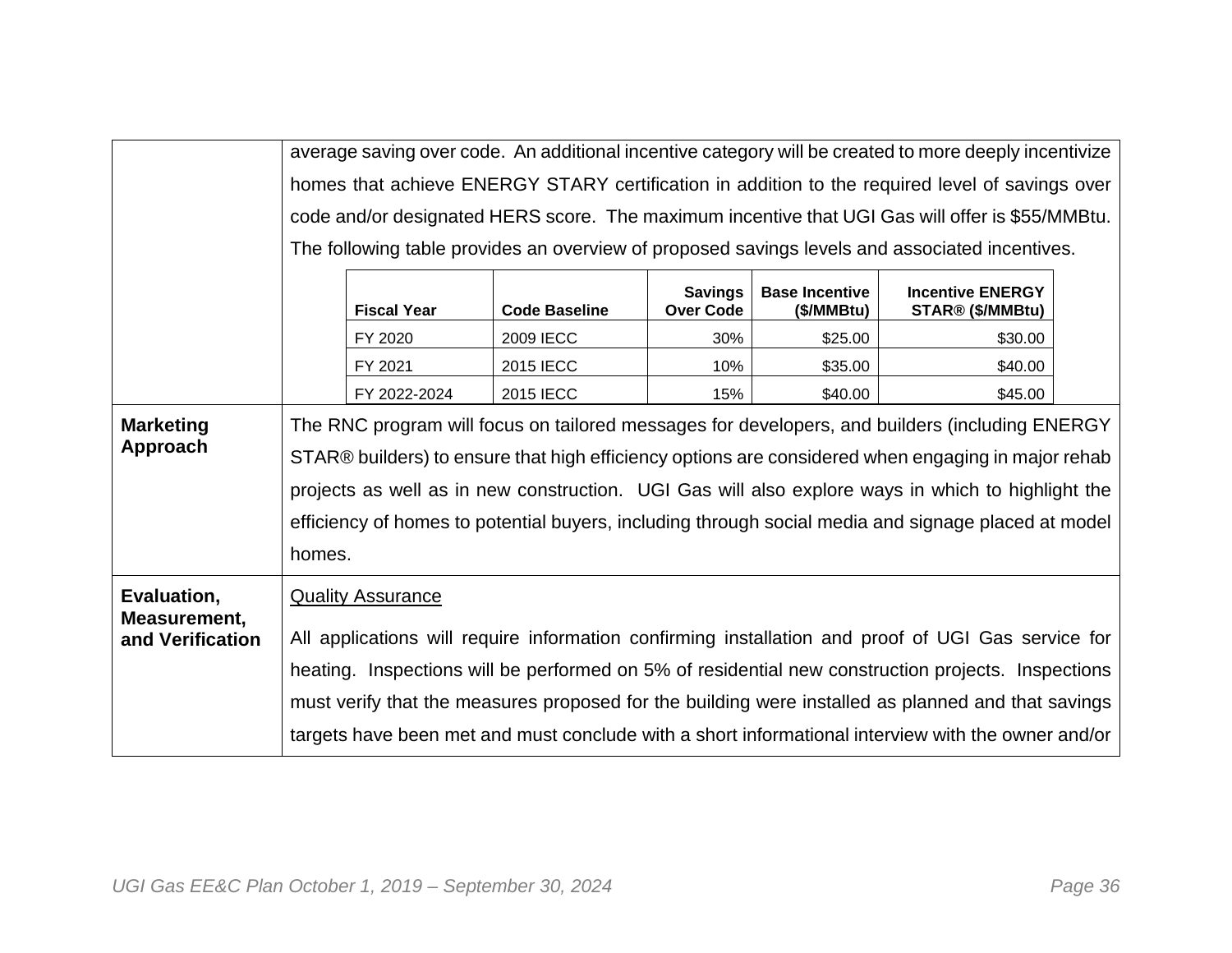|                                  | developer. The program's rebate processor will maintain a real-time database of rebate activity,    |
|----------------------------------|-----------------------------------------------------------------------------------------------------|
|                                  |                                                                                                     |
|                                  | which will be periodically reviewed by UGI Gas and stored separately for long-term purposes.        |
|                                  | <b>Evaluations</b>                                                                                  |
|                                  | The program evaluation activity will be expected to continue seamlessly with the current evaluation |
|                                  | of the UGI North and South programs. This vendor will continue to provide evaluation activity in    |
|                                  | conjunction with all applicable UGI Gas EE&C programs.                                              |
| Program<br><b>Administration</b> | <b>Technical Assistance and Rebate Processing</b>                                                   |
|                                  | UGI Gas will continue to use the current program administrator to review customer applications,     |
|                                  | assess the project plans, verify that each project meets program eligibility requirements, help the |
|                                  |                                                                                                     |
|                                  | customer to achieve the highest feasible and cost-effective savings, and issue rebate payments.     |
|                                  | <b>Marketing and Outreach</b>                                                                       |
|                                  | The UGI Gas marketing vendor and the UGI Gas internal team will handle marketing and outreach       |
|                                  |                                                                                                     |
|                                  | for the RNC program.                                                                                |
|                                  | <b>Inspector</b>                                                                                    |
|                                  | A separate contractor will perform on-site inspections and collect customer feedback. The same firm |
|                                  | responsible for providing technical assistance may perform this role.                               |
|                                  | <b>Evaluator</b>                                                                                    |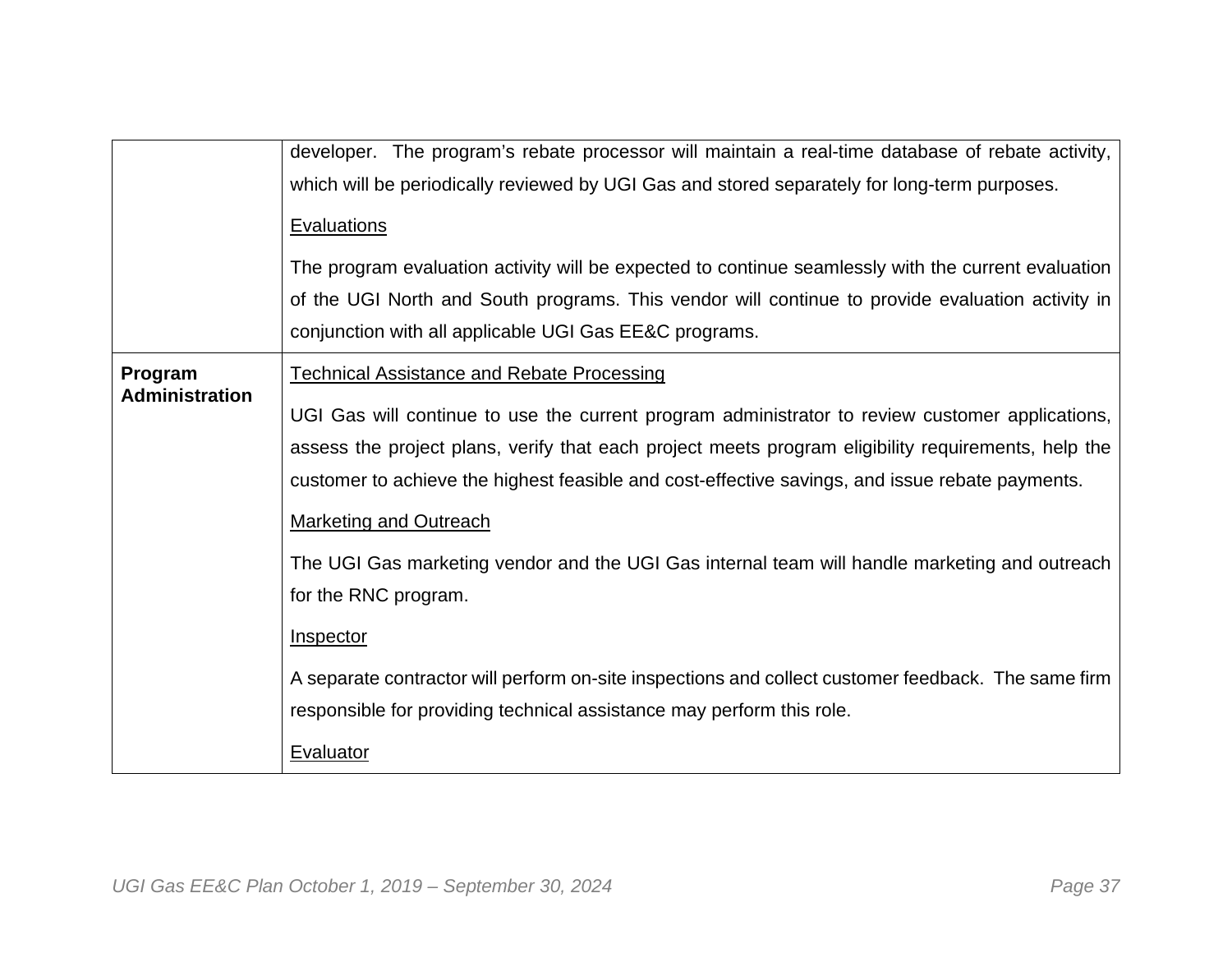|                      | A third-party evaluator will be retained to perform regular evaluations approximately every two years.                                                                                                                                                                                                                                                                |
|----------------------|-----------------------------------------------------------------------------------------------------------------------------------------------------------------------------------------------------------------------------------------------------------------------------------------------------------------------------------------------------------------------|
| <b>Special Notes</b> | UGI Gas will follow the guidance from the Act 129 SWE regarding the baseline code level from which<br>the program counts savings. Currently, UGI Gas anticipates that the code baseline for savings<br>purposes will be IECC 2009 until Phase IV of Act 129.<br>The new construction market is highly cyclical and participation levels in the program will be highly |
|                      | influenced by broader economic trends beyond the control of UGI Gas.                                                                                                                                                                                                                                                                                                  |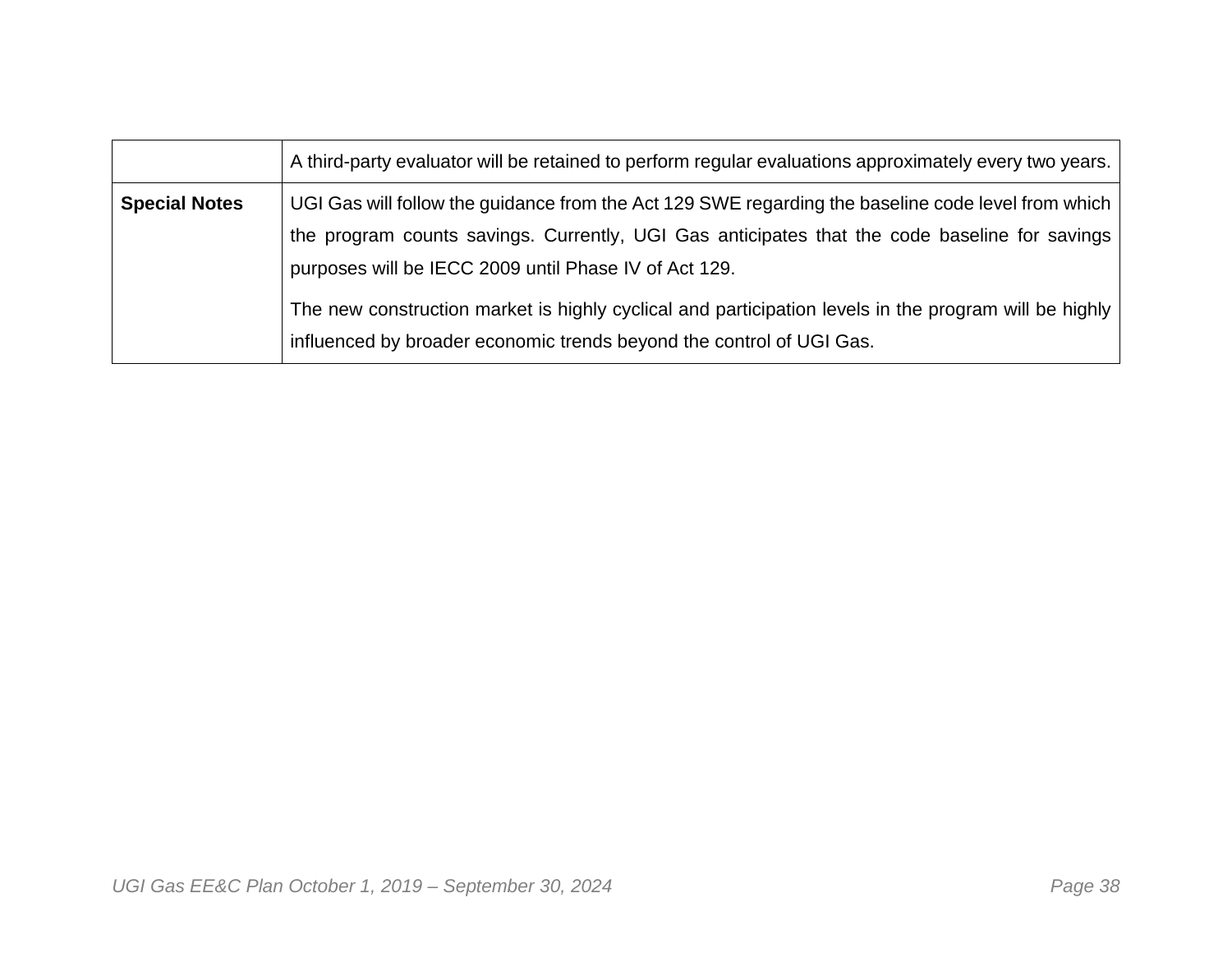### **2.3 Residential Retrofit**

| <b>Objective</b>                     | The Residential Retrofit (RR) Program is designed to overcome market barriers to energy efficiency   |                                               |             |                 |         |                |                                                                                                        |
|--------------------------------------|------------------------------------------------------------------------------------------------------|-----------------------------------------------|-------------|-----------------|---------|----------------|--------------------------------------------------------------------------------------------------------|
|                                      | in the existing residential sector through rebates offered either to customers undergoing a retrofit |                                               |             |                 |         |                |                                                                                                        |
|                                      | project or to their installation contractor(s). The program encourages improvements to the thermal   |                                               |             |                 |         |                |                                                                                                        |
|                                      |                                                                                                      |                                               |             |                 |         |                | envelope of the structure, particularly reductions in building air leakage and increases in insulation |
|                                      |                                                                                                      |                                               |             |                 |         |                | levels, as well as installation of the most efficient gas heating technologies. The program also aims  |
|                                      |                                                                                                      |                                               |             |                 |         |                | to strengthen UGI Gas's relationship with Home Performance contractors, suppliers, and other trade     |
|                                      | allies.                                                                                              |                                               |             |                 |         |                |                                                                                                        |
| <b>Eligible Rate</b><br><b>Class</b> | R/RT                                                                                                 |                                               |             |                 |         |                |                                                                                                        |
| <b>Cost</b>                          |                                                                                                      | Five-Year Cost-Effectiveness Results (2018\$) |             |                 |         |                |                                                                                                        |
| <b>Effectiveness</b>                 | <b>CE Test</b>                                                                                       | <b>PV Benefits</b>                            |             | <b>PV Costs</b> |         | <b>PV Net</b>  | <b>BCR</b>                                                                                             |
|                                      | <b>TRC</b>                                                                                           | \$6,153,839                                   | \$5,617,549 |                 | \$      | 536,290        | 1.10                                                                                                   |
|                                      | <b>PAC</b>                                                                                           | \$5,737,125                                   | \$5,293,854 |                 | \$      | 443,271        | 1.08                                                                                                   |
| <b>Savings</b>                       |                                                                                                      | <b>Five-Year Savings Projections</b>          |             |                 |         |                |                                                                                                        |
| <b>Projections</b>                   |                                                                                                      | FY 2020                                       | FY 2021     | FY 2022         | FY 2023 | FY 2024        | FY '20-'24                                                                                             |
|                                      | <b>Natural Gas (MMBtus)</b>                                                                          |                                               |             |                 |         |                |                                                                                                        |
|                                      | <b>First Year</b>                                                                                    | 17,325                                        | 24,340      | 5,423           |         | 5,423<br>5,423 | 57,933                                                                                                 |
|                                      | Lifetime                                                                                             | 296,969                                       | 415,413     | 92,113          | 92,113  | 92,113         | 988,721                                                                                                |
|                                      | <b>Electric Energy (kWh)</b>                                                                         |                                               |             |                 |         |                |                                                                                                        |
|                                      | <b>First Year</b>                                                                                    | 55,115                                        | 77,955      | 17,494          | 17,494  | 17,494         | 185,551                                                                                                |
|                                      | Lifetime                                                                                             | 734,895                                       | 1,036,163   | 231,736         | 231,736 | 231,736        | 2,466,266                                                                                              |
|                                      |                                                                                                      |                                               |             |                 |         |                |                                                                                                        |
|                                      | Peak (kW)                                                                                            | 12.9                                          | 18.0        | 4.0             |         | 4.0            | 4.0<br>42.8                                                                                            |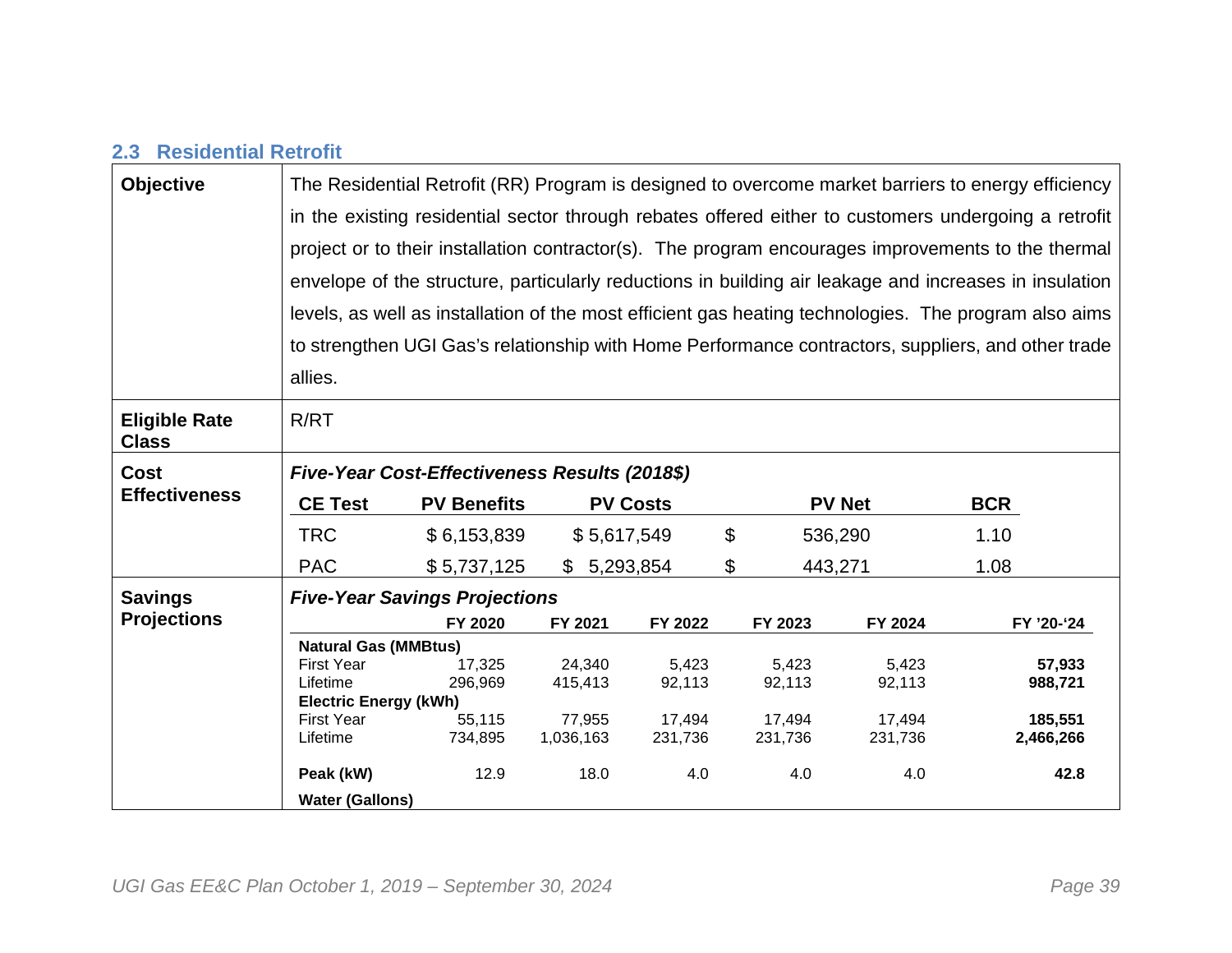|                                            | <b>First Year</b>                                                                                    | 1,588,215   | 2,255,265  | 508,229     |           | 508,229   | 508,229   |         | 5,368,165              |
|--------------------------------------------|------------------------------------------------------------------------------------------------------|-------------|------------|-------------|-----------|-----------|-----------|---------|------------------------|
|                                            | Lifetime                                                                                             | 15,908,479  | 22,590,040 | 5,090,713   |           | 5,090,713 | 5,090,713 |         | 53,770,657             |
| <b>Budget</b>                              | <b>Five-Year Budgets (Nominal)</b>                                                                   |             |            |             |           |           |           |         |                        |
| <b>Projections</b>                         | Category                                                                                             |             | FY 2020    | FY 2021     | FY 2022   | FY 2023   | FY 2024   |         | FY '20-'24             |
|                                            | <b>Customer Incentives</b>                                                                           | \$468,000   |            | \$650,000   | \$143,000 | \$143,000 | \$143,000 |         | \$1,547,000            |
|                                            | Administration                                                                                       |             | 933,000    | 1,273,000   | 380,000   | 380,000   | 380,000   |         | 3,346,000              |
|                                            | Marketing                                                                                            |             | 80,000     | 89,000      | 67,000    | 67,000    |           | 67,000  | 370,000                |
|                                            | Inspections                                                                                          |             | 40,000     | 56,000      | 14,000    | 14,000    |           | 14,000  | 138,000                |
|                                            | Evaluation                                                                                           |             |            |             | 60,000    |           |           |         | 60,000                 |
|                                            | <b>Total</b>                                                                                         | \$1,521,000 |            | \$2,068,000 | \$664,000 | \$604,000 | \$604,000 |         | $\overline{5,}461,000$ |
| <b>Participation</b><br><b>Projections</b> | <b>Five-Year Participation Projections</b>                                                           |             |            |             |           |           |           |         |                        |
|                                            | <b>Project Type</b>                                                                                  |             |            | FY 2020     | FY 2021   | FY 2022   | FY 2023   | FY 2024 | FY '20-'24             |
|                                            | <b>Customer Receiving Assessments</b>                                                                |             |            | 2,000       | 2,840     | 640       | 640       | 640     | 6,760                  |
|                                            | Assessments Converted to Full Projects                                                               |             |            | 360         | 500       | 110       | 110       | 110     | 1,190                  |
|                                            |                                                                                                      |             |            |             |           |           |           |         |                        |
|                                            | Note: Full projects are also included in the count of customers receiving assessments                |             |            |             |           |           |           |         |                        |
| <b>Program Design</b>                      | The RR program offers incentives to customers retrofitting or weatherizing their homes by installing |             |            |             |           |           |           |         |                        |
|                                            |                                                                                                      |             |            |             |           |           |           |         |                        |
|                                            | qualifying residential-sized space and water heating equipment, smart thermostats, and making        |             |            |             |           |           |           |         |                        |
|                                            |                                                                                                      |             |            |             |           |           |           |         |                        |
|                                            | thermal envelope improvements through use of approved contractors who may also receive an            |             |            |             |           |           |           |         |                        |
|                                            | incentive to encourage comprehensiveness.                                                            |             |            |             |           |           |           |         |                        |
|                                            | Customers must have an in-home assessment performed, which will cost up to \$100. The                |             |            |             |           |           |           |         |                        |
|                                            |                                                                                                      |             |            |             |           |           |           |         |                        |
|                                            | assessment includes the direct installation of energy saving measures as well as a visual inspection |             |            |             |           |           |           |         |                        |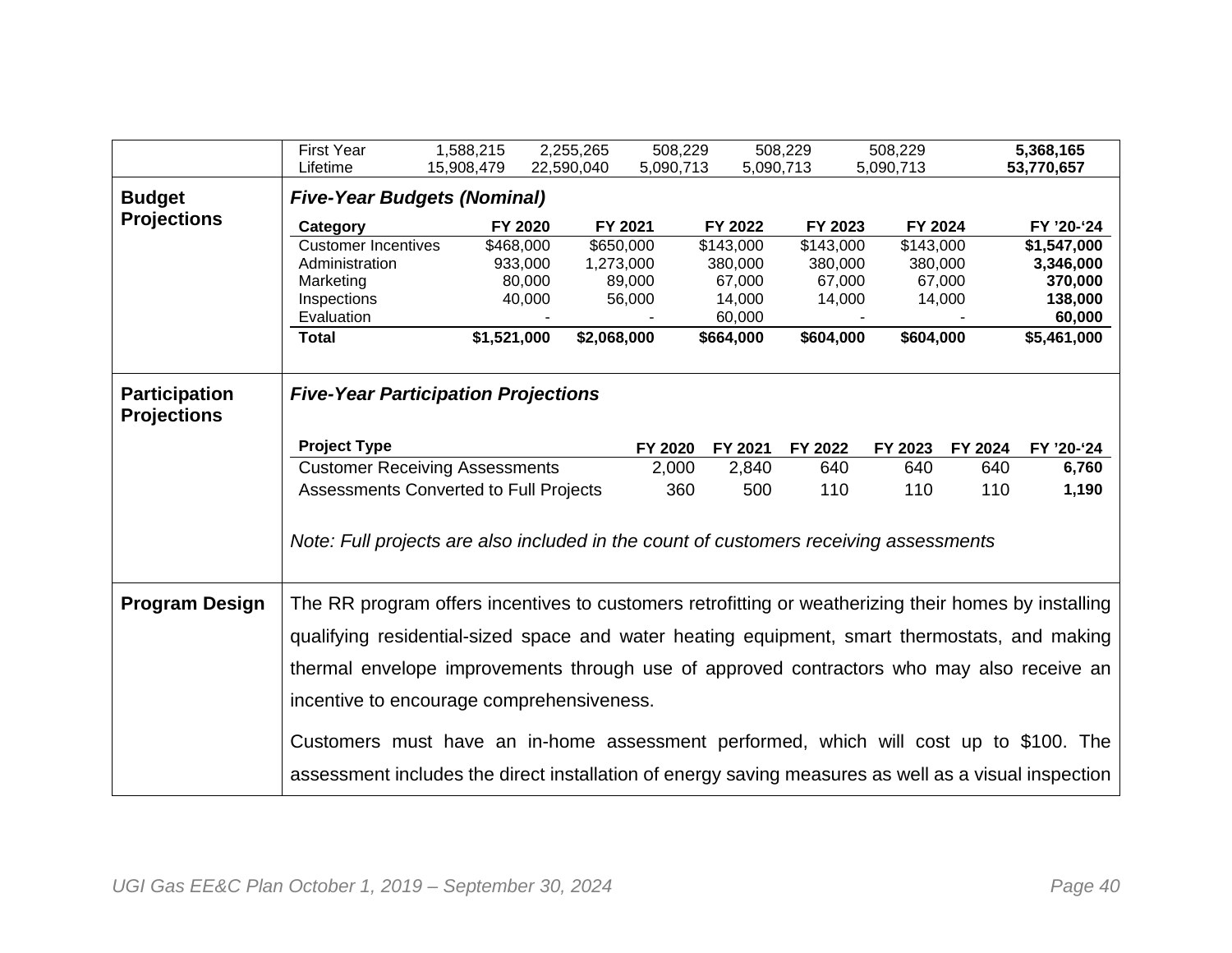|                      | of the thermal envelope and the space and water heating equipment in the home. Direct install             |
|----------------------|-----------------------------------------------------------------------------------------------------------|
|                      | measures can include, but not be limited to, energy saving measures such as ENERGY STAR smart             |
|                      | thermostats, low flow devices, and water heater tank temperature set back. After the assessment,          |
|                      | the customer receives a list of recommended efficiency measures, in addition to those that were           |
|                      | directly installed. The customer can then have a contractor perform the recommended measures,             |
|                      | after which they receive an incentive. Audits and thermal envelope improvements must be made by           |
|                      | a contractor previously selected by the program as meeting program standards for high quality and         |
|                      | technical performance.                                                                                    |
|                      | The rebate will be given to the customer upon submission of suitable documentation. Thermal               |
|                      | envelope improvement rebates will require submittal of pre-post blower door measurements to               |
|                      | document leakage rate reductions, and pre-post R-values, along with affected square footage, to           |
|                      | document insulation improvements.                                                                         |
|                      | Program participation levels will dictate allocation of funds from year to year, as well as the incentive |
|                      | levels offered. Initially, both participating customers and contractors each will be given an incentive   |
|                      | that has been calculated based on first-year MMBtu projected savings. UGI Gas will aim to provide         |
|                      | as little interruption as possible to the general community due to any program adjustments made to        |
|                      | accommodate market conditions.                                                                            |
| <b>Target Market</b> | The RR program targets all residential homes that can benefit from improved space and water               |
| and End Uses         | heating efficiency by encouraging a whole house approach to consider the full implications of specific    |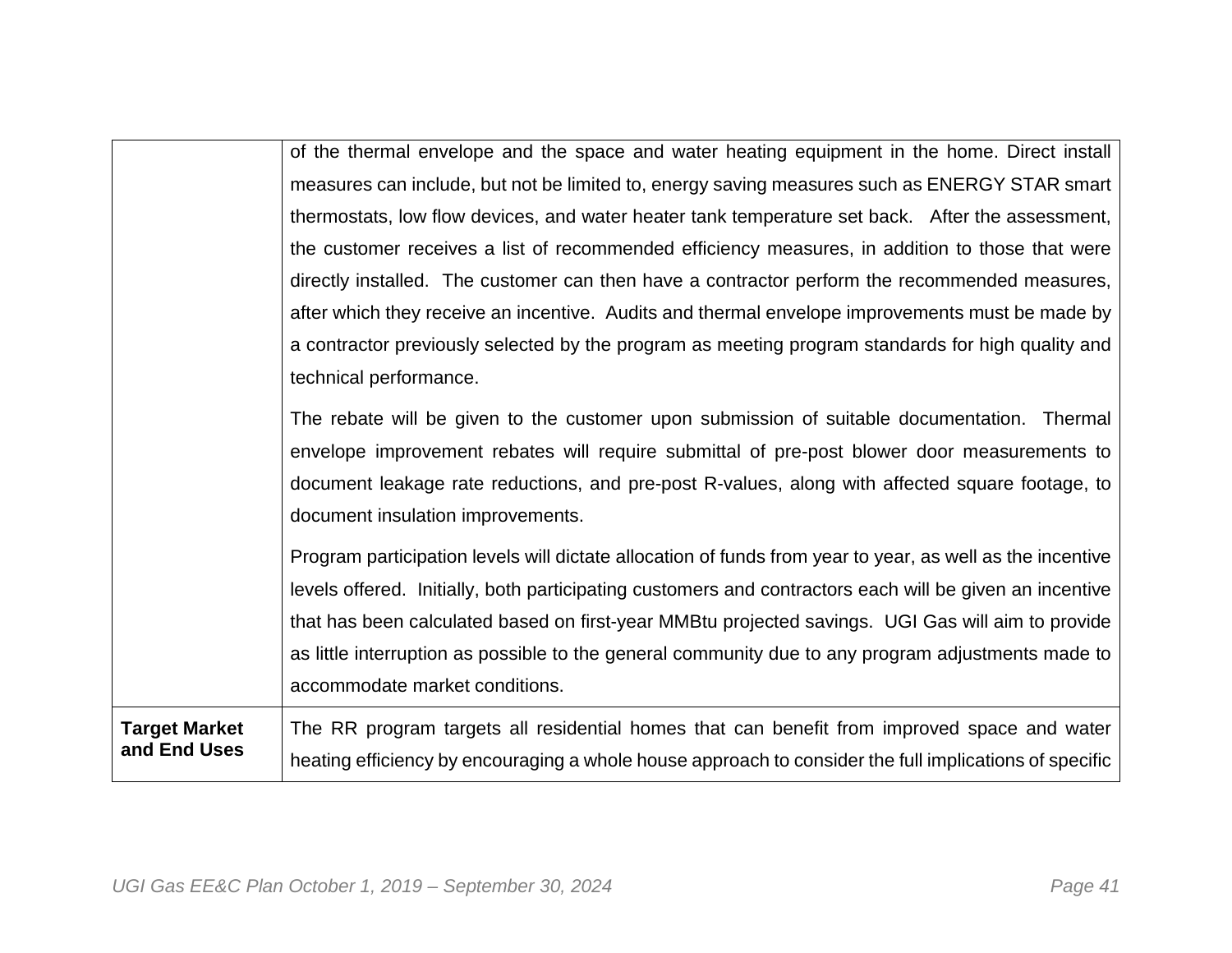measures to the overall performance of the house. The program offers a low-cost direct install Home Energy Assessment, with the goal of convincing home owners to go for a more comprehensive project. For comprehensive projects, the program aims to incentivize only the highest levels of efficient equipment on the market and the overall reduction in gas usage, including the interactive effects of equipment efficiency and thermal envelope improvements.

A Home Energy Assessment may include, but is not limited to, the following gas saving measures:

- **ENERGY STAR® Smart Thermostat**
- Kitchen and Bathroom Faucet Aerator
- Low flow Showerhead
- Water Heater Tank Temperature Turndown

In addition, the assessment may include the installation of health and safety measures, such as a Carbon Monoxide Detector.

A comprehensive project is a project that goes beyond a Home Energy Assessment to include air sealing, insulation, and installing equipment such as, ENERGY STAR® certified furnaces, high efficiency boilers, and combination boilers as part of the home retrofit package. To qualify for even the lowest incentive tier, customers are guided toward the highest efficiency units as well as envelope improvements.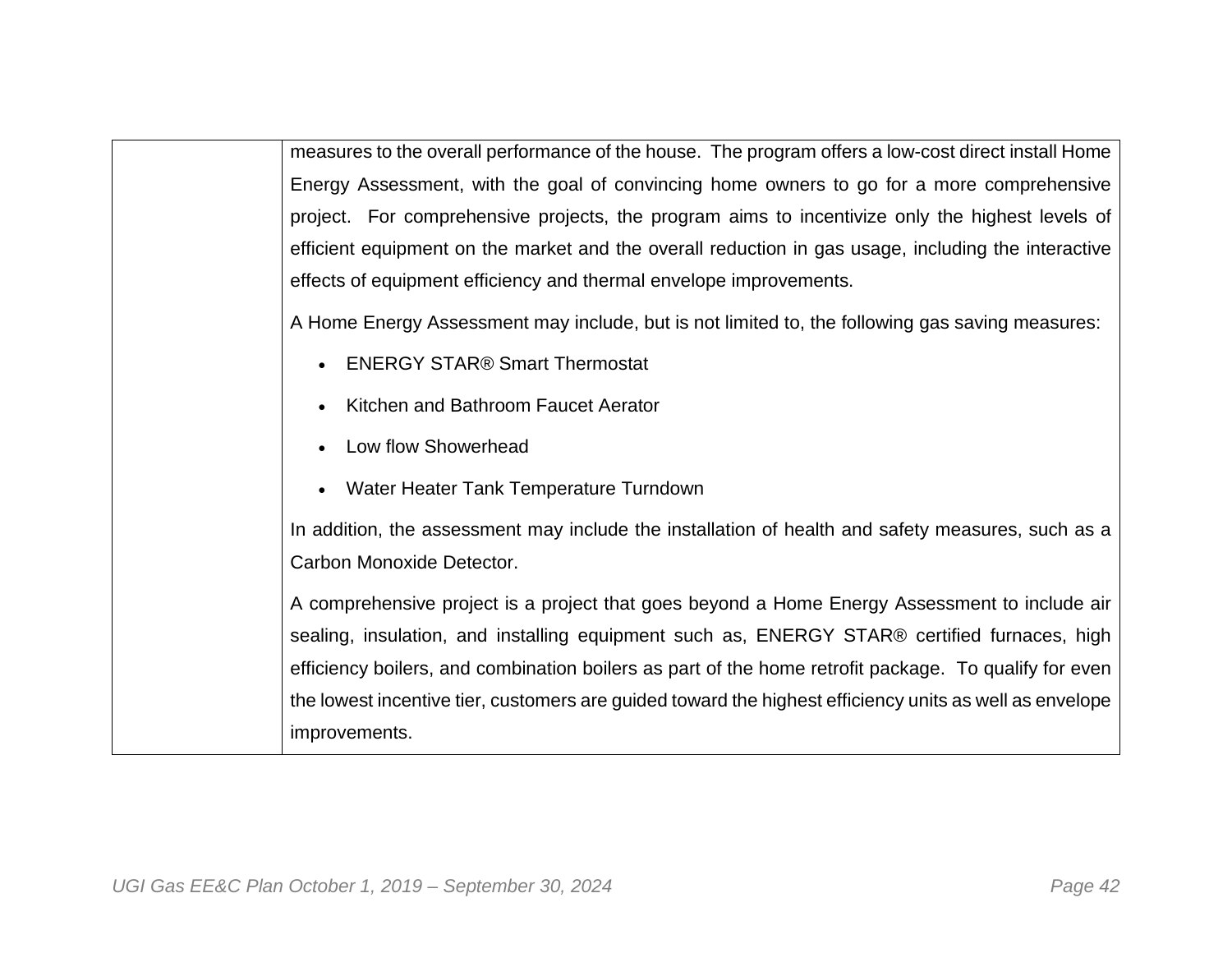| <b>Financial</b><br><b>Incentives</b>           | Customers will pay up to \$100 for a home energy assessment, and contractors will be compensated<br>up to \$200 plus the cost of installed measures for a home energy assessment. The customer fee<br>may be waived for qualifying low-income customers that are not eligible for LIURP services due to<br>usage levels, or as a marketing promotion to assist with program ramp-up.<br>Incentives for comprehensive jobs are designed to be in line with other offerings in the region and/or<br>other companion programs in the UGI Gas portfolio such as the RP program. UGI Gas anticipates<br>an incentive of approximately \$55 per first year MMB tu savings for eligible projects. This incentive<br>is designed to offset most of the incremental cost of the higher efficiency equipment and to provide<br>a significant contribution to the cost of qualifying thermal envelope improvements. |
|-------------------------------------------------|----------------------------------------------------------------------------------------------------------------------------------------------------------------------------------------------------------------------------------------------------------------------------------------------------------------------------------------------------------------------------------------------------------------------------------------------------------------------------------------------------------------------------------------------------------------------------------------------------------------------------------------------------------------------------------------------------------------------------------------------------------------------------------------------------------------------------------------------------------------------------------------------------------|
| <b>Marketing</b><br>Approach                    | Customers will be made aware of the RR program through the general media and bill inserts, as well<br>as through equipment distributors, Home Performance contractors, and others in a position to affect<br>equipment installation and thermal envelope improvement choices.<br>The contractor network will play a large role in generating program leads. Approved program<br>contractors will be encouraged to do their own marketing to enlist high quality leads for promoting<br>high lead conversion rates, and to up-serve comprehensive retrofit packages qualifying for the<br>highest incentive tier(s). They will be supported in these efforts through training and the development<br>of co-branding materials that the contractor can use to promote the program.                                                                                                                         |
| Evaluation,<br>Measurement,<br>and Verification | <b>Quality Assurance</b>                                                                                                                                                                                                                                                                                                                                                                                                                                                                                                                                                                                                                                                                                                                                                                                                                                                                                 |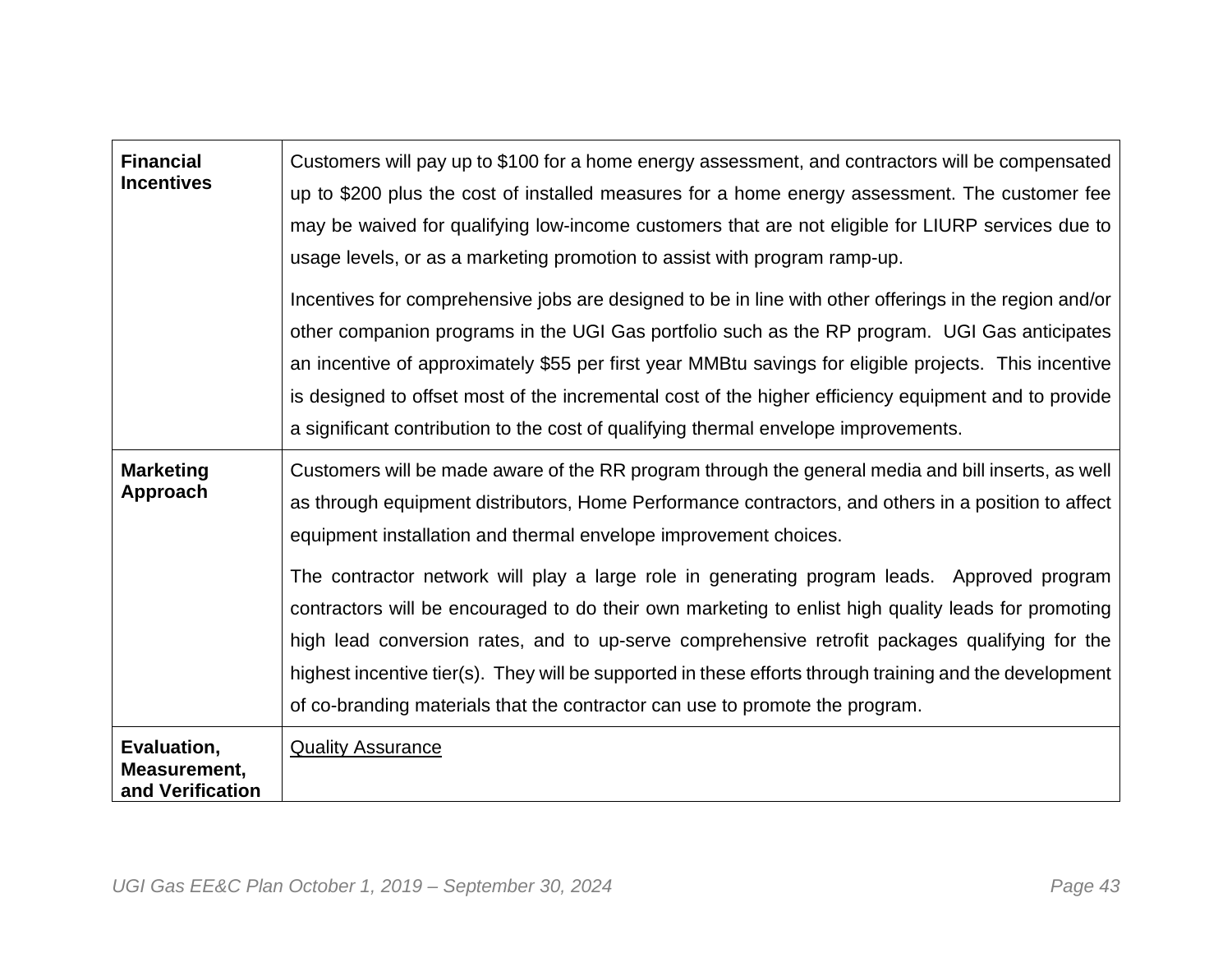A contractor approved by UGI Gas will supervise all assessments and installation work. All approved contractors must employ a BPI certified employee to conduct both the in-home energy assessment and as crew leader for the installation of weatherization measures. Approved contractors must employ site technicians and site supervisors with BPI professional certifications appropriate to their duties. The approved contractor must also be trained in program protocols, and the contractor's first three projects will require confirmation of quality installation by an approved third party before moving from probationary status to becoming fully approved. Subsequent contractor work will be sampled up to 10% of projects submitted. Following approval into the program, an approved contractor will be required to meet a variety of criteria to remain in good standing with the program. These criteria will include, but not be limited to, customer satisfaction, quality assurance results, program activity, and ongoing training.

#### Rebate Processing

UGI Gas will continue to use the current program administrator to review customer applications, assess the project plans, verify that each project meets program eligibility requirements, help the customer to achieve the highest feasible and cost-effective savings, and issue rebate payments.

#### **Evaluations**

A third-party vendor will continue to provide evaluation activity in conjunction with all applicable UGI Gas EE&C programs. The next evaluation for the program is scheduled in FY 2022.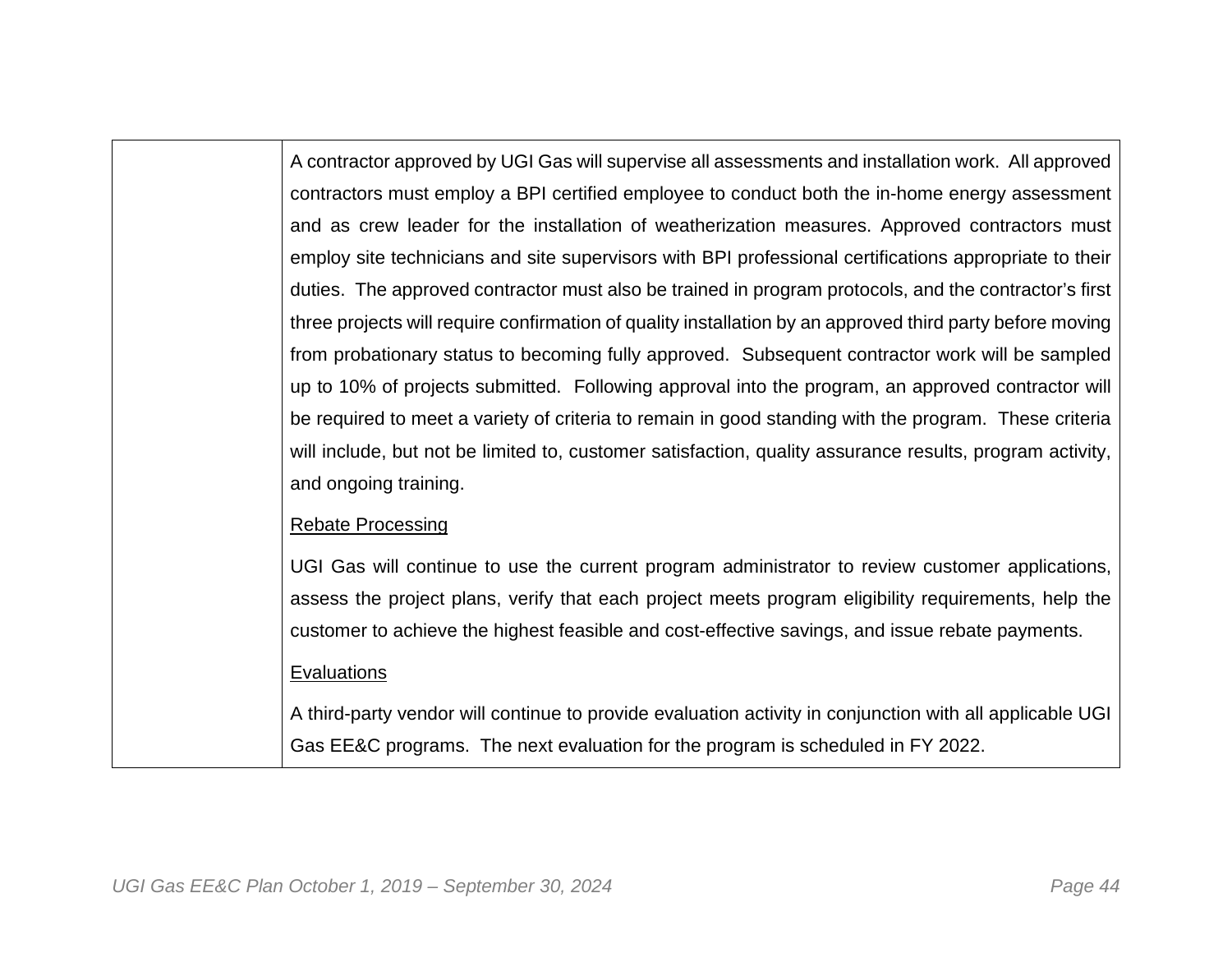| Program<br><b>Administration</b> | <b>Contractor Network</b>                                                                             |
|----------------------------------|-------------------------------------------------------------------------------------------------------|
|                                  | UGI Gas will put in place an approved contractor network that will perform energy audits, natural gas |
|                                  | retrofit projects, and submit project and incentive application information to the program manager.   |
|                                  | <b>Program Manager</b>                                                                                |
|                                  | As part of the scope of work for the program administrator duties, UGI Gas will engage a program      |
|                                  | manager to oversee the contractor network, accept program applications, track and verify application  |
|                                  | information, communicate with customers if necessary, and report results to UGI Gas.                  |
|                                  | <b>Marketing and Outreach</b>                                                                         |
|                                  | The UGI Gas marketing vendor and the UGI Gas internal team will handle marketing and outreach         |
|                                  | for the RR program.                                                                                   |
|                                  | Inspector                                                                                             |
|                                  | A separate contractor will perform on-site inspections and collect customer feedback. The inspector   |
|                                  | may also spend a portion of their time directed towards onsite mentoring for contractors. The program |
|                                  | manager may perform the inspection role.                                                              |
|                                  | <b>Evaluator</b>                                                                                      |
|                                  | A third-party evaluator will be retained to perform an evaluation once a year's worth of post-        |
|                                  | installation data is available for the first year of the updated program design activity, in FY 2022. |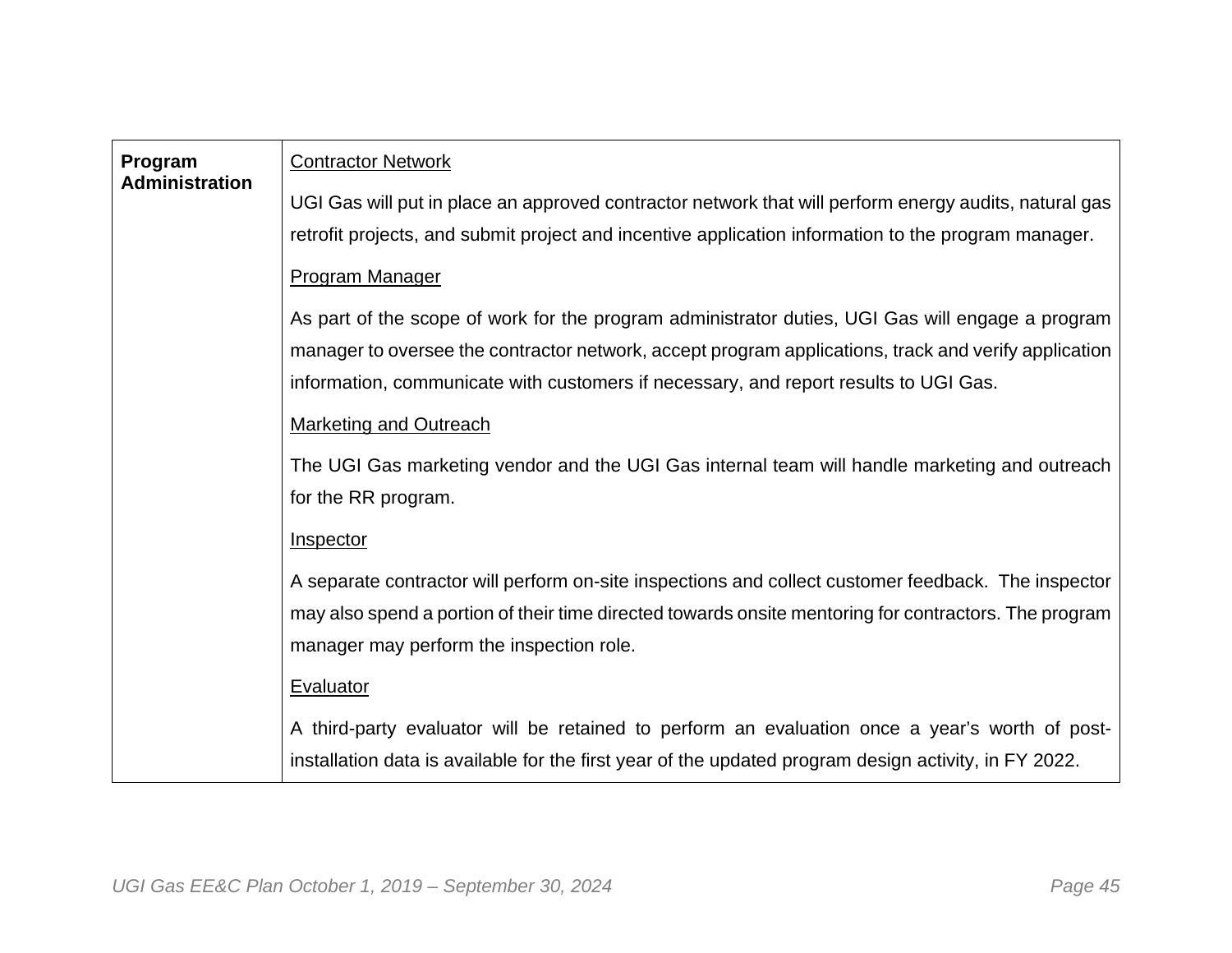| <b>Special Notes</b> | UGI Gas will explore ways in which to encourage contractors to go after deeper savings. This may  |
|----------------------|---------------------------------------------------------------------------------------------------|
|                      | include setting aside a portion of incentives to go directly towards contractors in the form of a |
|                      | performance bonus.                                                                                |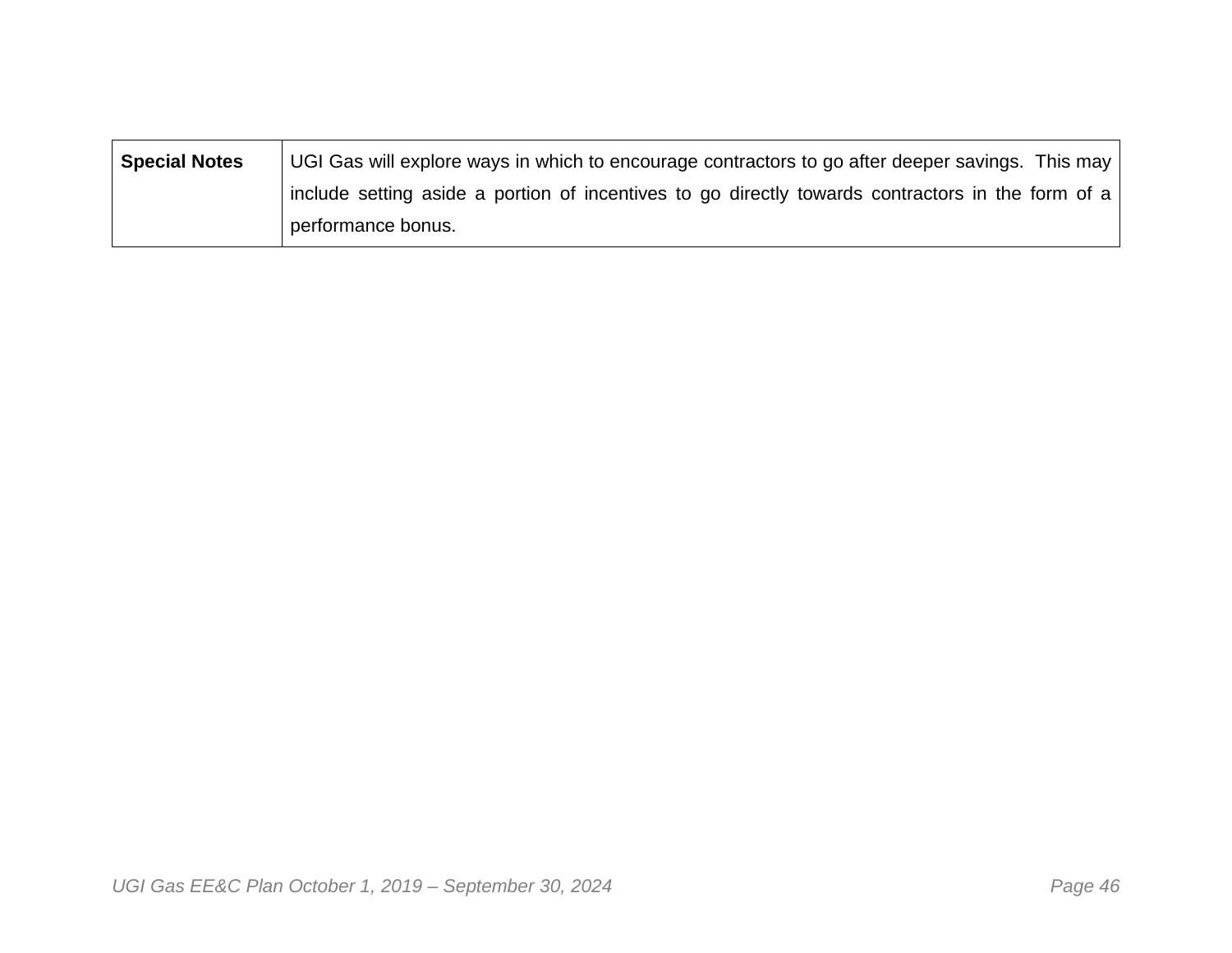## **2.4 Nonresidential Prescriptive**

| <b>Objective</b>           | The Nonresidential Prescriptive (NP) Program is designed to overcome market barriers to energy |                                                                                                      |                    |                                          |            |               |                                                                                                    |  |
|----------------------------|------------------------------------------------------------------------------------------------|------------------------------------------------------------------------------------------------------|--------------------|------------------------------------------|------------|---------------|----------------------------------------------------------------------------------------------------|--|
|                            |                                                                                                |                                                                                                      |                    |                                          |            |               | efficient equipment in the small business and commercial sector through rebates and customer       |  |
|                            |                                                                                                | outreach. The objective of the program is to encourage business owners to install the most efficient |                    |                                          |            |               |                                                                                                    |  |
|                            |                                                                                                |                                                                                                      |                    |                                          |            |               | gas heating and process technologies available to replace older, less efficient equipment. The     |  |
|                            |                                                                                                |                                                                                                      |                    |                                          |            |               |                                                                                                    |  |
|                            |                                                                                                |                                                                                                      |                    |                                          |            |               | program also aims to strengthen UGI Gas's relationship with HVAC contractors, suppliers, and other |  |
|                            | trade allies.                                                                                  |                                                                                                      |                    |                                          |            |               |                                                                                                    |  |
| <b>Eligible Rate Class</b> |                                                                                                | N/NT, DS, LFD                                                                                        |                    |                                          |            |               |                                                                                                    |  |
| <b>Cost Effectiveness</b>  |                                                                                                | Five-Year Cost-Effectiveness Results (2018\$)                                                        |                    |                                          |            |               |                                                                                                    |  |
|                            | <b>CE Test</b>                                                                                 | <b>PV Benefits</b>                                                                                   |                    | <b>PV Costs</b>                          |            | <b>PV Net</b> | <b>BCR</b>                                                                                         |  |
|                            | <b>TRC</b>                                                                                     | \$30,824,692                                                                                         |                    | $\boldsymbol{\mathsf{S}}$<br>\$8,147,406 | 22,677,285 |               | 3.78                                                                                               |  |
|                            | <b>PAC</b>                                                                                     | \$29,572,845                                                                                         |                    | \$<br>\$3,827,949                        | 25,744,895 |               | 7.73                                                                                               |  |
| <b>Savings</b>             | <b>Five-Year Savings Projections</b>                                                           |                                                                                                      |                    |                                          |            |               |                                                                                                    |  |
| <b>Projections</b>         |                                                                                                | FY 2020                                                                                              | FY 2021            | FY 2022                                  | FY 2023    | FY 2024       | FY '20-'24                                                                                         |  |
|                            | <b>Natural Gas (MMBtus)</b>                                                                    |                                                                                                      |                    |                                          |            |               |                                                                                                    |  |
|                            | <b>First Year</b>                                                                              | 48,350                                                                                               | 54,847             | 57,209                                   | 57,209     | 57,209        | 274,825                                                                                            |  |
|                            | Lifetime                                                                                       | 1,047,823                                                                                            | 1,185,671          | 1,237,197                                | 1,237,197  | 1,237,197     | 5,945,086                                                                                          |  |
|                            | <b>Electric Energy (kWh)</b><br>First Year                                                     | 49,305                                                                                               | 53,075             | 54,546                                   | 54,546     | 54,546        | 266,017                                                                                            |  |
|                            | Lifetime                                                                                       | 644,116                                                                                              | 685,945<br>700,654 |                                          | 700,654    | 700,654       | 3,432,022                                                                                          |  |
|                            |                                                                                                |                                                                                                      |                    |                                          |            |               |                                                                                                    |  |
|                            | Peak (kW)                                                                                      | 6.3                                                                                                  | 6.8                | 7.0                                      | 7.0        | 7.0           | 34.0                                                                                               |  |
|                            | <b>Water (Gallons)</b>                                                                         |                                                                                                      |                    |                                          |            |               |                                                                                                    |  |
|                            | <b>First Year</b>                                                                              | 3,026,890                                                                                            | 3,297,976          | 3,413,079                                | 3,413,079  | 3,413,079     | 16,564,102                                                                                         |  |
|                            | Lifetime                                                                                       | 45,047,023                                                                                           | 48,902,518         | 50,523,665                               | 50,523,665 | 50,523,665    | 245,520,535                                                                                        |  |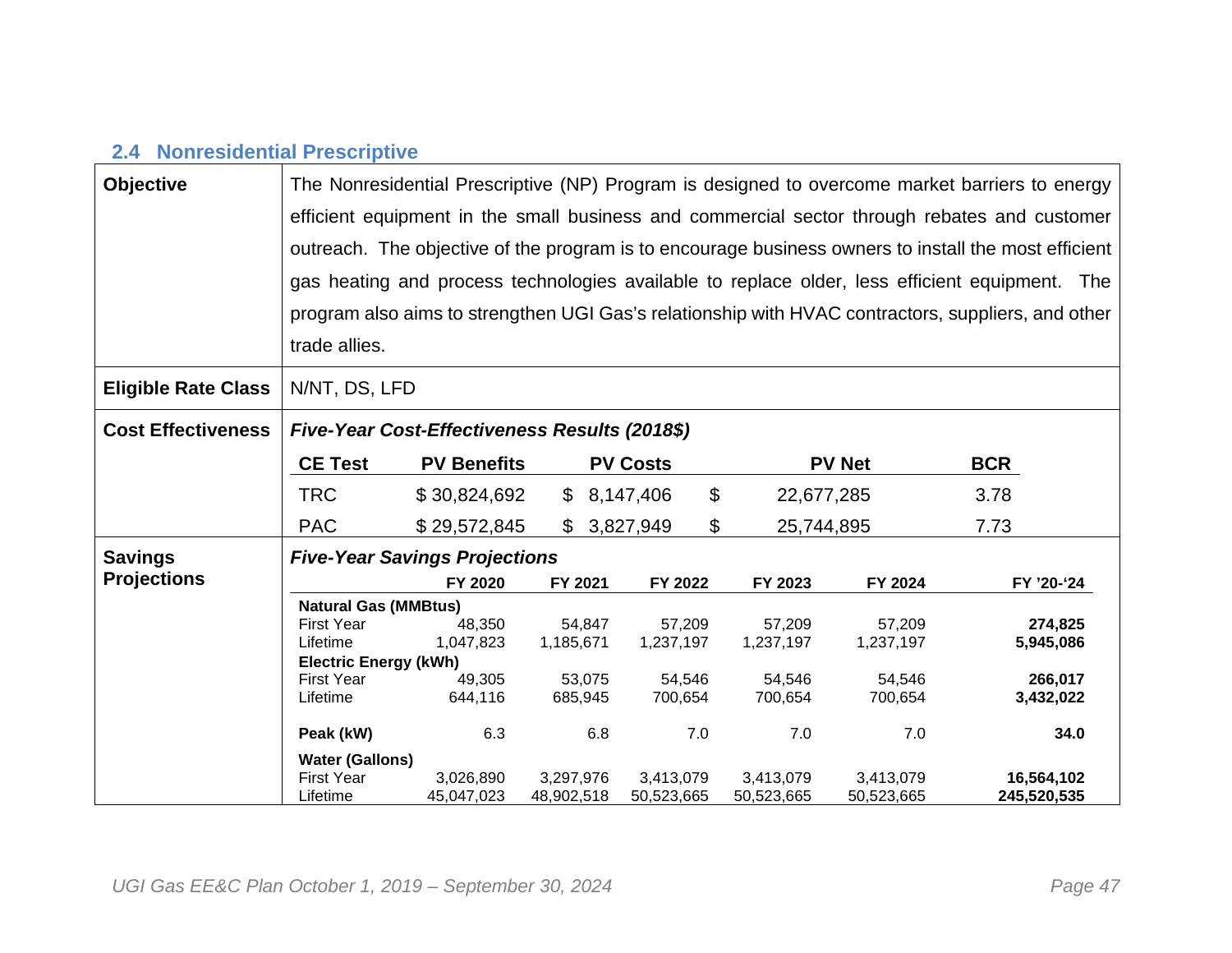| <b>Budget Projections</b> | <b>Five-Year Budgets (Nominal)</b>                                                                                                                                                          |           |             |           |                |           |                |                |               |  |
|---------------------------|---------------------------------------------------------------------------------------------------------------------------------------------------------------------------------------------|-----------|-------------|-----------|----------------|-----------|----------------|----------------|---------------|--|
|                           | Category                                                                                                                                                                                    | FY 2020   | FY 2021     | FY 2022   | FY 2023        |           | FY 2024        |                | FY '20-'24    |  |
|                           | \$708,350<br><b>Customer Incentives</b>                                                                                                                                                     |           | \$817,450   | \$853,700 | \$853,700      |           | \$853,700      |                | \$4,086,900   |  |
|                           | Administration                                                                                                                                                                              | 76,000    | 77,000      | 77,000    | 77,000         |           | 77,000         |                | 384,000       |  |
|                           | Marketing                                                                                                                                                                                   | 54,000    | 54,000      | 54,000    | 54,000         |           | 54,000         |                | 270,000       |  |
|                           | Inspections                                                                                                                                                                                 | 10,000    | 10,000      | 11,000    | 11,000         |           | 11,000         |                | 53,000        |  |
|                           | Evaluation                                                                                                                                                                                  |           | 50,000      |           | 60,000         |           |                | 110,000        |               |  |
|                           | <b>Total</b>                                                                                                                                                                                | \$848,350 | \$1,008,450 | \$995,700 | \$1,055,700    |           | \$995,700      |                | \$4,903,900   |  |
| <b>Participation</b>      | <b>Five-Year Participation Projections</b>                                                                                                                                                  |           |             |           |                |           |                |                |               |  |
| <b>Projections</b>        |                                                                                                                                                                                             |           |             | <b>FY</b> | <b>FY</b>      | <b>FY</b> | <b>FY</b>      | <b>FY</b>      | FY '20 -      |  |
|                           | <b>Measure Name</b>                                                                                                                                                                         |           |             | 2020      | 2021           | 2022      | 2023           | 2024           | <b>FY '24</b> |  |
|                           | <b>Commercial Space Heating</b>                                                                                                                                                             |           |             |           |                |           |                |                |               |  |
|                           | <b>Commercial Boiler (ENERGY STAR)</b><br>Unit Heater (Warm Air)<br>Unit Heater (Infrared)<br>Steam Trap (<15 PSIG)<br><b>Commercial Water Heating</b><br>Commercial Water Heater (Storage) |           |             | 143       | 159            | 166       | 166            | 166            | 800           |  |
|                           |                                                                                                                                                                                             |           |             | 162       | 181            | 189       | 189            | 189            | 910           |  |
|                           |                                                                                                                                                                                             |           |             | 54        | 61             | 63        | 63             | 63             | 304           |  |
|                           |                                                                                                                                                                                             |           |             | 117       | 132            | 137       | 137            | 137            | 660           |  |
|                           |                                                                                                                                                                                             |           |             |           |                |           |                |                |               |  |
|                           |                                                                                                                                                                                             |           |             | 45        | 50             | 53        | 53             | 53             | 254           |  |
|                           | Commercial Water Heater (Tankless)                                                                                                                                                          |           |             | 45        | 50             | 53        | 53             | 53             | 254           |  |
|                           | <b>Commercial Kitchen</b>                                                                                                                                                                   |           |             |           |                |           |                |                |               |  |
|                           | Fryers (ENERGY STAR - Small Vat)                                                                                                                                                            |           |             | 57        | 65             | 68        | 68             | 68             | 326           |  |
|                           | Fryers (ENERGY STAR - Large Vat)                                                                                                                                                            |           |             | 6         | $\overline{7}$ | 7         | $\overline{7}$ | $\overline{7}$ | 34            |  |
|                           | Griddle (ENERGY STAR - 6 SF)                                                                                                                                                                |           |             | 20        | 23             | 24        | 24             | 24             | 115           |  |
|                           | Griddle (ENERGY STAR - 8 SF)                                                                                                                                                                |           |             | 8         | 8              | 8         | 8              | 8              | 40            |  |
|                           | Griddle (ENERGY STAR - 10SF)                                                                                                                                                                |           |             | 4         | 5              | 5         | 5              | 5              | 24            |  |
|                           | Dishwasher (Low Temp - Under Counter)                                                                                                                                                       |           |             | 18        | 20             | 21        | 21             | 21             | 101           |  |
|                           | Dishwasher (Low Temp - Stationary Single Tank Door)                                                                                                                                         |           |             | 21        | 23             | 24        | 24             | 24             | 116           |  |
|                           | Dishwasher (Low Temp - Single Tank Conveyor)                                                                                                                                                |           |             | 3         | $\sqrt{3}$     | 3         | 3              | 3              | 15            |  |
|                           | Dishwasher (High Temp - Under Counter)                                                                                                                                                      |           |             | 21        | 23             | 24        | 24             | 24             | 116           |  |
|                           | Dishwasher (High Temp - Stationary Single Tank Door)                                                                                                                                        |           |             | 8         | 9              | 9         | 9              | 9              | 44            |  |
|                           | Dishwasher (High Temp - Single Tank Conveyor)                                                                                                                                               |           |             | 4         | 4              | 4         | 4              | 4              | 20            |  |
|                           | <b>Total</b>                                                                                                                                                                                |           |             | 736       | 823            | 858       | 858            | 858            | 4,133         |  |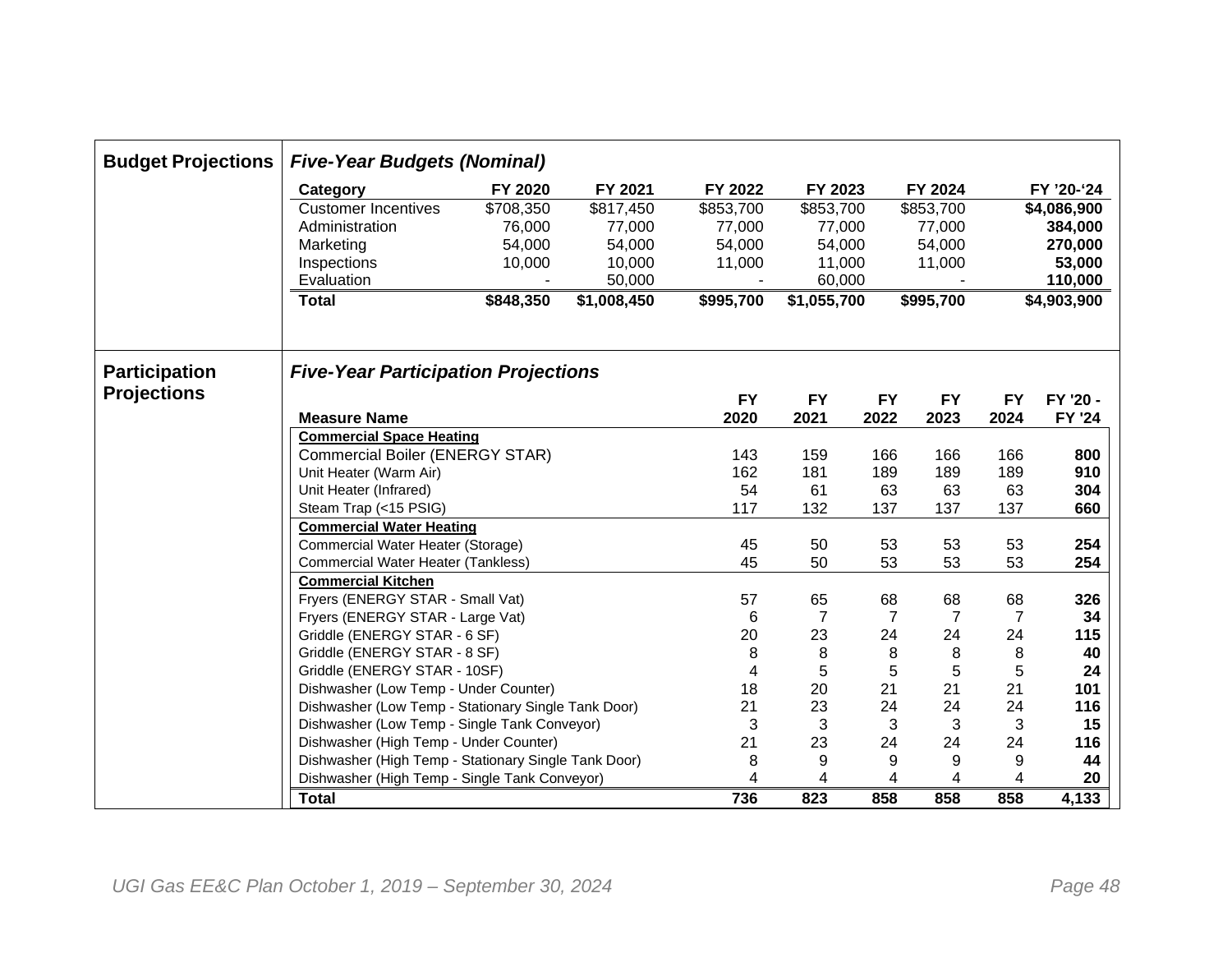| <b>Program Design</b> | The NP offers rebates for qualifying equipment for three different applications; commercial-sized     |
|-----------------------|-------------------------------------------------------------------------------------------------------|
|                       | space heating, commercial-sized water heating, and commercial kitchens. Customers will be made        |
|                       | aware of opportunities through traditional marketing efforts, such as bill inserts and media          |
|                       | advertisements, installation contractors, and supply houses. Customers will have a contractor install |
|                       | the measure and receive a cash rebate to offset most of the incremental cost of the higher efficiency |
|                       | equipment. To relieve busy business owners of the paperwork, UGI Gas will also explore batching       |
|                       | rebates and paying them directly to contractors and/or supply houses, with the rebate amount clearly  |
|                       | indicated on the participant's invoice. The NP program offers rebates for qualifying commercial-sized |
|                       | space heating, water heating, commercial kitchen, and custom applications. Customers will be made     |
|                       | aware of opportunities through traditional marketing efforts, such as bill inserts and media          |
|                       | advertisements, contractors, and supply houses. Customers will have a contractor install the          |
|                       | measure and receive a cash rebate to offset most of the incremental cost of the higher efficiency     |
|                       | equipment.                                                                                            |
|                       | UGI Gas will continue to examine other equipment for potential inclusion in the program, as well as   |
|                       | the relative market adoption of equipment already receiving incentives.                               |
|                       | If program funds begin to run low in a given year, incentive levels may be lowered, or equipment may  |
|                       | be removed from the program if additional budget adjustments cannot be made. UGI Gas will aim         |
|                       | to provide as little interruption to customers as possible due to such adjustments.                   |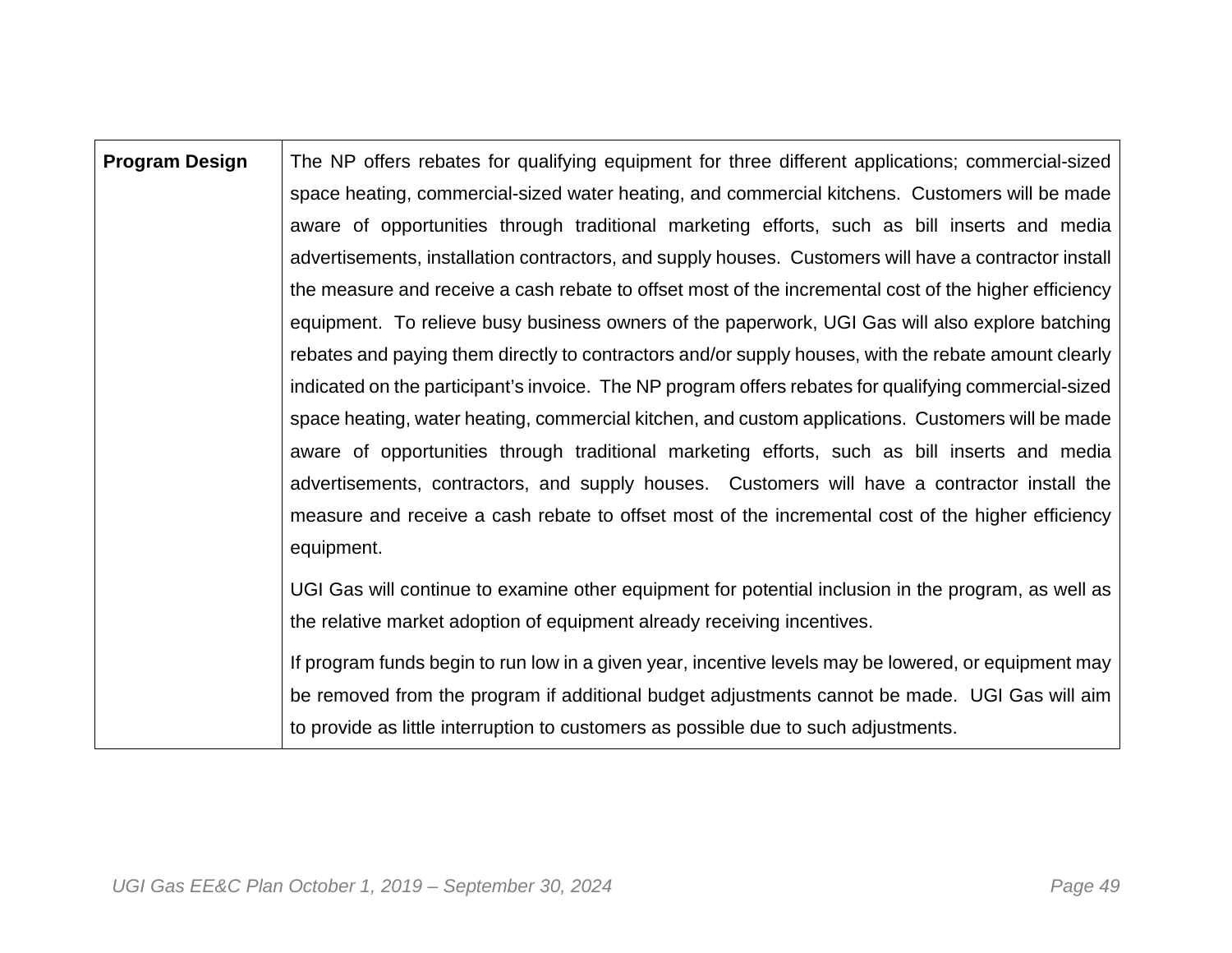| <b>Target Market and</b><br><b>End Uses</b> | The NP program will serve the small business and commercial market such as office buildings,<br>restaurants, and agricultural facilities, and will target three main end-uses. The first and largest end-<br>use targeted is space heating, through commercial boilers, unit heaters, infrared heaters, and steam<br>traps. The second target end-use is commercial water heaters. The last end-use is for addressing<br>both cooking and hot water heating through a variety of commercial kitchen equipment.                                                                                                                                                                                                                                                                                                                                                                                                                                                                            |                                                                                                                                                                                                                                                                                              |                                                                                                                                                          |
|---------------------------------------------|-------------------------------------------------------------------------------------------------------------------------------------------------------------------------------------------------------------------------------------------------------------------------------------------------------------------------------------------------------------------------------------------------------------------------------------------------------------------------------------------------------------------------------------------------------------------------------------------------------------------------------------------------------------------------------------------------------------------------------------------------------------------------------------------------------------------------------------------------------------------------------------------------------------------------------------------------------------------------------------------|----------------------------------------------------------------------------------------------------------------------------------------------------------------------------------------------------------------------------------------------------------------------------------------------|----------------------------------------------------------------------------------------------------------------------------------------------------------|
| <b>Financial</b><br><b>Incentives</b>       | Incentives were designed to be generally in-line with the UGI North and South programs of the same<br>name. Incentives are designed to offset approximately two-thirds of the incremental cost to install<br>the efficient equipment. The table below lists the proposed incentive schedule, with the addition of<br>some new kitchen equipment and the removal of medium- and high-pressure steam traps (which will<br>be addressed through the Nonresidential Custom program).<br><b>Proposed Nonresidential Prescriptive Program Rebates (Nominal)</b><br><b>Equipment</b><br>Commercial Boiler (>= 300MBh)<br>Unit Heater (Warm Air/Low Intensity Infrared)<br>Steam Trap<br><b>Commercial Water Heater</b><br><b>Commercial Fryer</b><br>Commercial Fryer (Large)<br><b>Commercial Griddle</b><br>Dishwasher (Low Temp - Undercounter)<br>Dishwasher (Low Temp - Door)<br>Dishwasher (Low Temp - Conveyor)<br>Dishwasher (High Temp - Undercounter)<br>Dishwasher (High Temp - Door) | <b>Minimum Efficiency</b><br><b>ENERGY STAR</b><br>90+ Et/AFUE<br>$<$ 15 PSIG<br><b>ENERGY STAR®</b><br><b>ENERGY STAR®</b><br><b>ENERGY STAR®</b><br><b>ENERGY STAR®</b><br><b>ENERGY STAR®</b><br><b>ENERGY STAR®</b><br><b>ENERGY STAR®</b><br><b>ENERGY STAR®</b><br><b>ENERGY STAR®</b> | <b>Proposed Incentive</b><br>$$2 / MBh + $2,000$<br>\$2/MBh<br>\$50<br>\$4/MBh<br>\$500<br>\$750<br>\$600<br>\$100<br>\$800<br>\$1,000<br>\$700<br>\$400 |
|                                             | Dishwasher (High Temp - Conveyor)<br>All equipment must be powered by natural gas, except for commercial dishwashers.                                                                                                                                                                                                                                                                                                                                                                                                                                                                                                                                                                                                                                                                                                                                                                                                                                                                     | <b>ENERGY STAR®</b>                                                                                                                                                                                                                                                                          | \$1,100                                                                                                                                                  |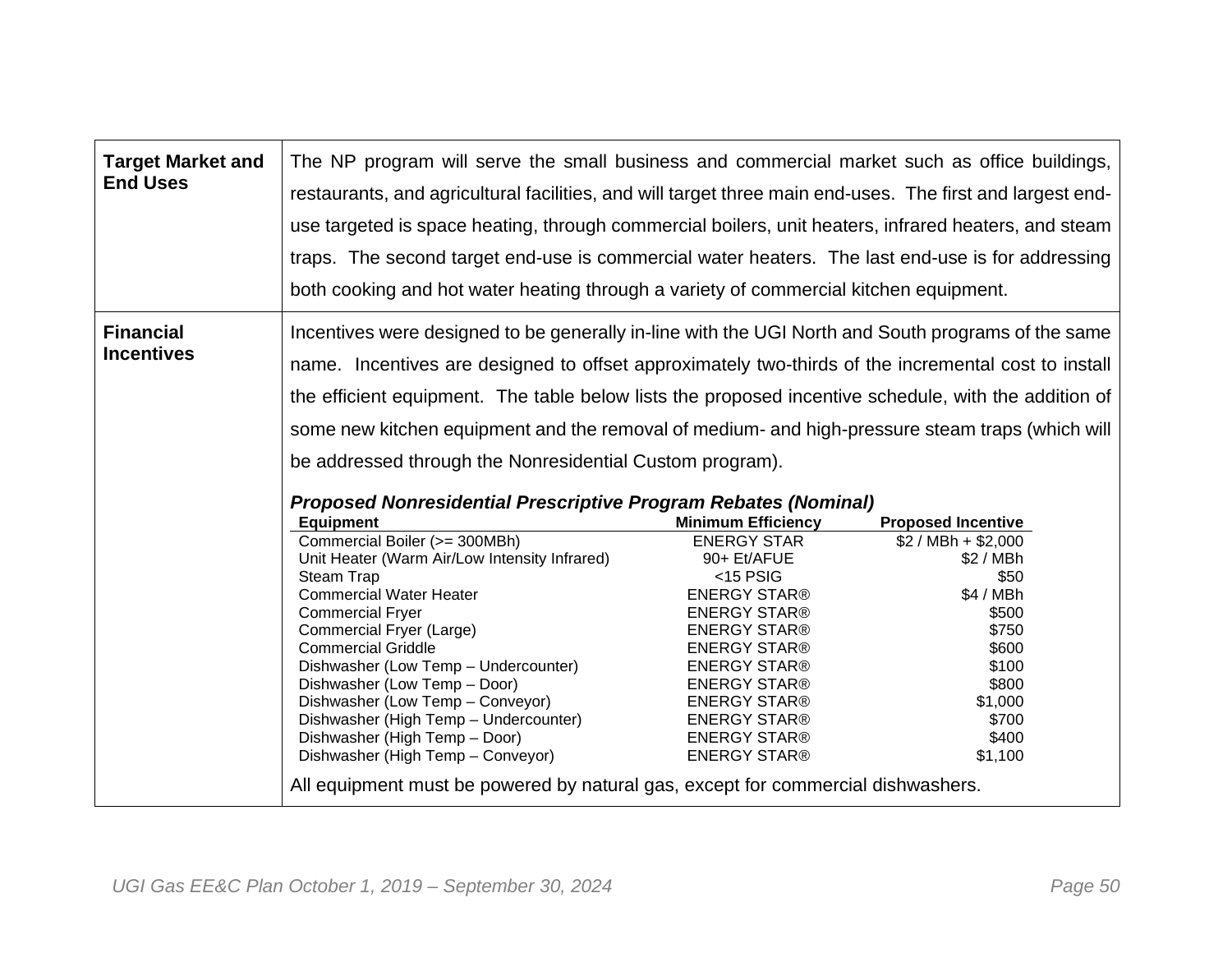| <b>Marketing</b><br>Approach                           | The NP marketing approach focuses on targeted outreach to trade allies and supply houses.<br>Outreach efforts will attempt to reach the decision maker at the time of, and in advance of, the need<br>for equipment replacement. UGI Gas will provide regular outreach and training sessions on efficiency<br>opportunities with HVAC contractors, heating suppliers, kitchen equipment suppliers, local business<br>organizations, and other parties that deal with commercial equipment to provide education on<br>opportunities for engagement with the program, hand out rebate applications, and encourage the<br>stocking of high efficiency equipment. Good penetration rates will rely heavily on an educated<br>contractor network to understand how to up-serve participants with more efficient products when a<br>service call is requested, or new equipment is needed. Contractor training will be provided to those<br>already part of the existing contractor network and qualified for commercial work.<br>UGI Gas will promote the program through its energy efficiency website, www.ugi.com/savesmart,<br>and other marketing activities. |
|--------------------------------------------------------|---------------------------------------------------------------------------------------------------------------------------------------------------------------------------------------------------------------------------------------------------------------------------------------------------------------------------------------------------------------------------------------------------------------------------------------------------------------------------------------------------------------------------------------------------------------------------------------------------------------------------------------------------------------------------------------------------------------------------------------------------------------------------------------------------------------------------------------------------------------------------------------------------------------------------------------------------------------------------------------------------------------------------------------------------------------------------------------------------------------------------------------------------------------|
| Evaluation,<br>Measurement, and<br><b>Verification</b> | <b>Quality Assurance</b><br>All applications will require proof of purchase and a valid UGI Gas account number. All rebates will<br>require proof of equipment installation, including information about the installing contractor. The<br>rebate processor will verify that the equipment is eligible for the rebate based on the model number<br>before issuing any rebate. The program's rebate processor will maintain a real-time database of<br>rebate activity, which will be periodically reviewed by UGI Gas and stored separately for long-term<br>purposes.                                                                                                                                                                                                                                                                                                                                                                                                                                                                                                                                                                                        |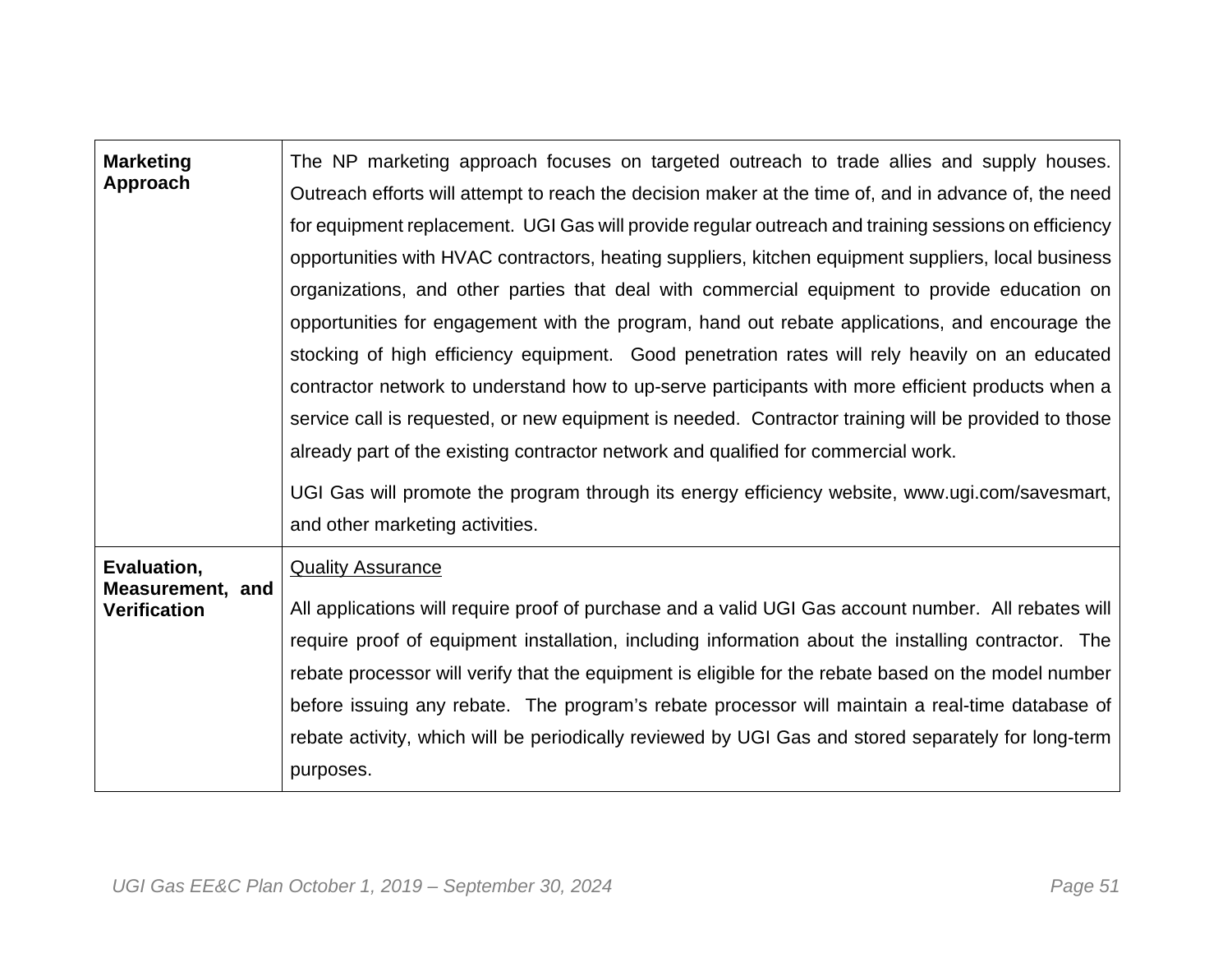|                                  | A third-party inspector will perform on-site inspections on approximately five percent (5%) of all<br>prescriptive rebates in order to get a statistically significant sample of ongoing activity. The inspection<br>will consist of verifying that the rebated equipment is installed and operational and conclude with a<br>short informational interview with the participant.<br><b>Evaluations</b>                                                                                                                                                                                                                                             |
|----------------------------------|-----------------------------------------------------------------------------------------------------------------------------------------------------------------------------------------------------------------------------------------------------------------------------------------------------------------------------------------------------------------------------------------------------------------------------------------------------------------------------------------------------------------------------------------------------------------------------------------------------------------------------------------------------|
|                                  | The program evaluation activity will be expected to continue seamlessly with the current evaluation<br>of the UGI South program. A third-party vendor began evaluation activity on the existing UGI South<br>program in September of 2018. This vendor will continue to provide evaluation activity in conjunction<br>with all applicable UGI Gas EE&C programs.                                                                                                                                                                                                                                                                                    |
| Program<br><b>Administration</b> | <b>Rebate Processing</b><br>The rebate processor will accept customer applications, track and verify application information,<br>notify the customer of any issues, maintain a call center, and report results to UGI Gas. The rebate<br>processor may also be responsible for other rebate programs in order to streamline portfolio<br>management. UGI Gas plans to continue to utilize the existing rebate processor to help ensure a<br>seamless transition and process for customers.<br><b>Marketing and Outreach</b><br>The UGI Gas marketing vendor and the UGI Gas internal team will handle marketing and outreach<br>for the NP program. |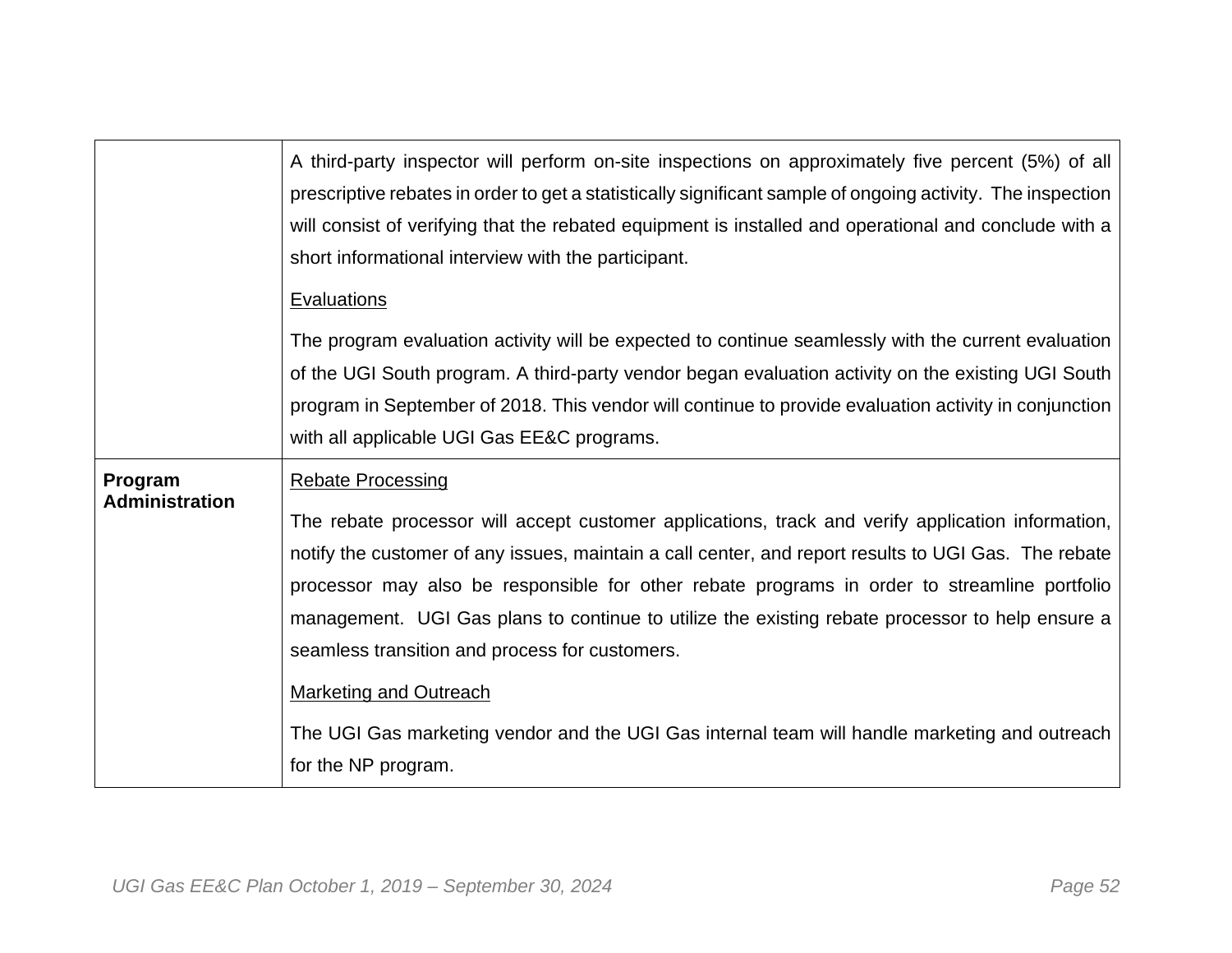|                      | Inspector                                                                                                                                                                                                                                                                          |
|----------------------|------------------------------------------------------------------------------------------------------------------------------------------------------------------------------------------------------------------------------------------------------------------------------------|
|                      | A separate contractor from the one installing any equipment will perform on-site inspections and<br>collect customer feedback and is expected to be the same as that utilized by UGI Gas to standardize<br>inspection workflows and data collection.                               |
|                      | Evaluator                                                                                                                                                                                                                                                                          |
|                      | A third-party evaluator will be retained to perform evaluations approximately every two years.                                                                                                                                                                                     |
| <b>Special Notes</b> | Due to the complex nature of the nonresidential equipment market, the exact mix of measures and<br>adoption of different technologies is not easily predicted. While UGI Gas is confident that the<br>projected budget levels are appropriate, the exact mix of measures may vary. |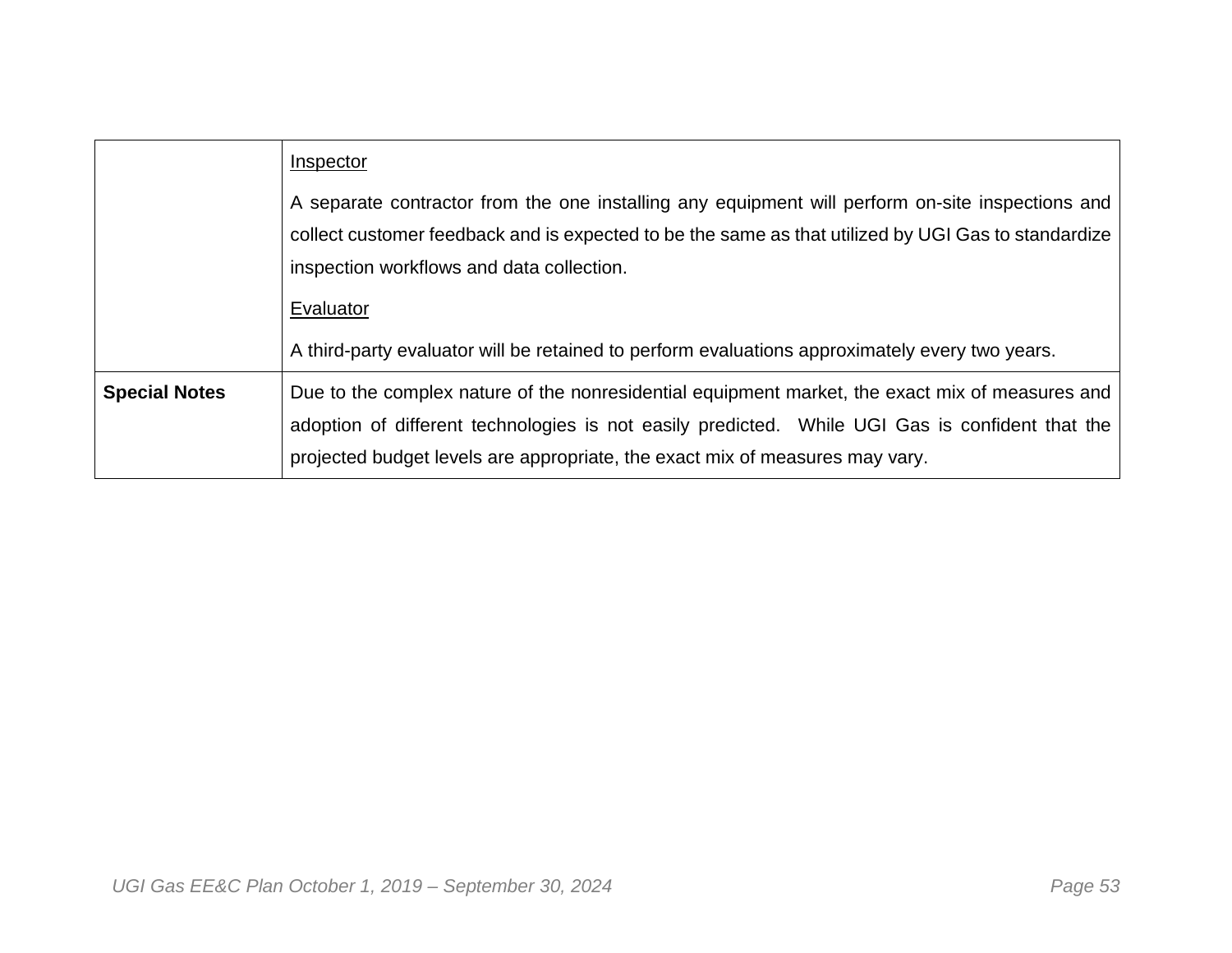## **2.5 Nonresidential Custom**

| <b>Objective</b><br><b>Eligible Rate</b> | The Nonresidential Custom (NC) Program will provide incentives for overcoming market barriers for<br>natural gas efficiency in commercial, industrial, and multifamily buildings. This can be through the<br>natural replacement of equipment not covered in the NP Program, the retrofits of existing buildings,<br>or by incenting natural gas energy savings in new construction or gut renovations.<br>N/NT, DS, LFD |                                               |                 |                           |            |               |            |
|------------------------------------------|--------------------------------------------------------------------------------------------------------------------------------------------------------------------------------------------------------------------------------------------------------------------------------------------------------------------------------------------------------------------------------------------------------------------------|-----------------------------------------------|-----------------|---------------------------|------------|---------------|------------|
| <b>Class</b>                             |                                                                                                                                                                                                                                                                                                                                                                                                                          |                                               |                 |                           |            |               |            |
| <b>Cost</b>                              |                                                                                                                                                                                                                                                                                                                                                                                                                          | Five-Year Cost-Effectiveness Results (2018\$) |                 |                           |            |               |            |
| <b>Effectiveness</b>                     | <b>CE Test</b>                                                                                                                                                                                                                                                                                                                                                                                                           | <b>PV Benefits</b>                            | <b>PV Costs</b> |                           |            | <b>PV Net</b> | <b>BCR</b> |
|                                          | <b>TRC</b>                                                                                                                                                                                                                                                                                                                                                                                                               | \$16,816,997                                  | \$12,415,806    | $\boldsymbol{\mathsf{S}}$ | 4,401,191  |               | 1.35       |
|                                          | <b>PAC</b>                                                                                                                                                                                                                                                                                                                                                                                                               | \$16,559,226                                  | \$5,115,917     | $\mathfrak{L}$            | 11,443,309 |               | 3.24       |
| <b>Savings</b>                           |                                                                                                                                                                                                                                                                                                                                                                                                                          | <b>Five-Year Savings Projections</b>          |                 |                           |            |               |            |
| <b>Projections</b>                       |                                                                                                                                                                                                                                                                                                                                                                                                                          | FY 2020                                       | FY 2021         | FY 2022                   | FY 2023    | FY 2024       | FY '20-'24 |
|                                          | <b>Natural Gas (MMBtus)</b>                                                                                                                                                                                                                                                                                                                                                                                              |                                               |                 |                           |            |               |            |
|                                          | <b>First Year</b>                                                                                                                                                                                                                                                                                                                                                                                                        | 10,890                                        | 21,431          | 32,866                    | 43,406     | 43,406        | 152,000    |
|                                          | Lifetime<br><b>Electric Energy (kWh)</b>                                                                                                                                                                                                                                                                                                                                                                                 | 217,806                                       | 428,612         | 657,320                   | 868,126    | 868,126       | 3,039,990  |
|                                          | <b>First Year</b>                                                                                                                                                                                                                                                                                                                                                                                                        | 11,361                                        | 22,372          | 34,514                    | 45,525     | 45,525        | 159,299    |
|                                          | Lifetime                                                                                                                                                                                                                                                                                                                                                                                                                 | 227,224                                       | 447,449         | 690,285                   | 910,509    | 910,509       | 3,185,977  |
|                                          | Peak (kW)                                                                                                                                                                                                                                                                                                                                                                                                                | 11.6                                          | 23.2            | 40.4                      | 52.0       | 52.0          | 179.1      |
|                                          | <b>Water (Gallons)</b>                                                                                                                                                                                                                                                                                                                                                                                                   |                                               |                 |                           |            |               |            |
|                                          | <b>First Year</b>                                                                                                                                                                                                                                                                                                                                                                                                        |                                               |                 |                           |            |               |            |
|                                          | Lifetime                                                                                                                                                                                                                                                                                                                                                                                                                 |                                               |                 |                           |            |               |            |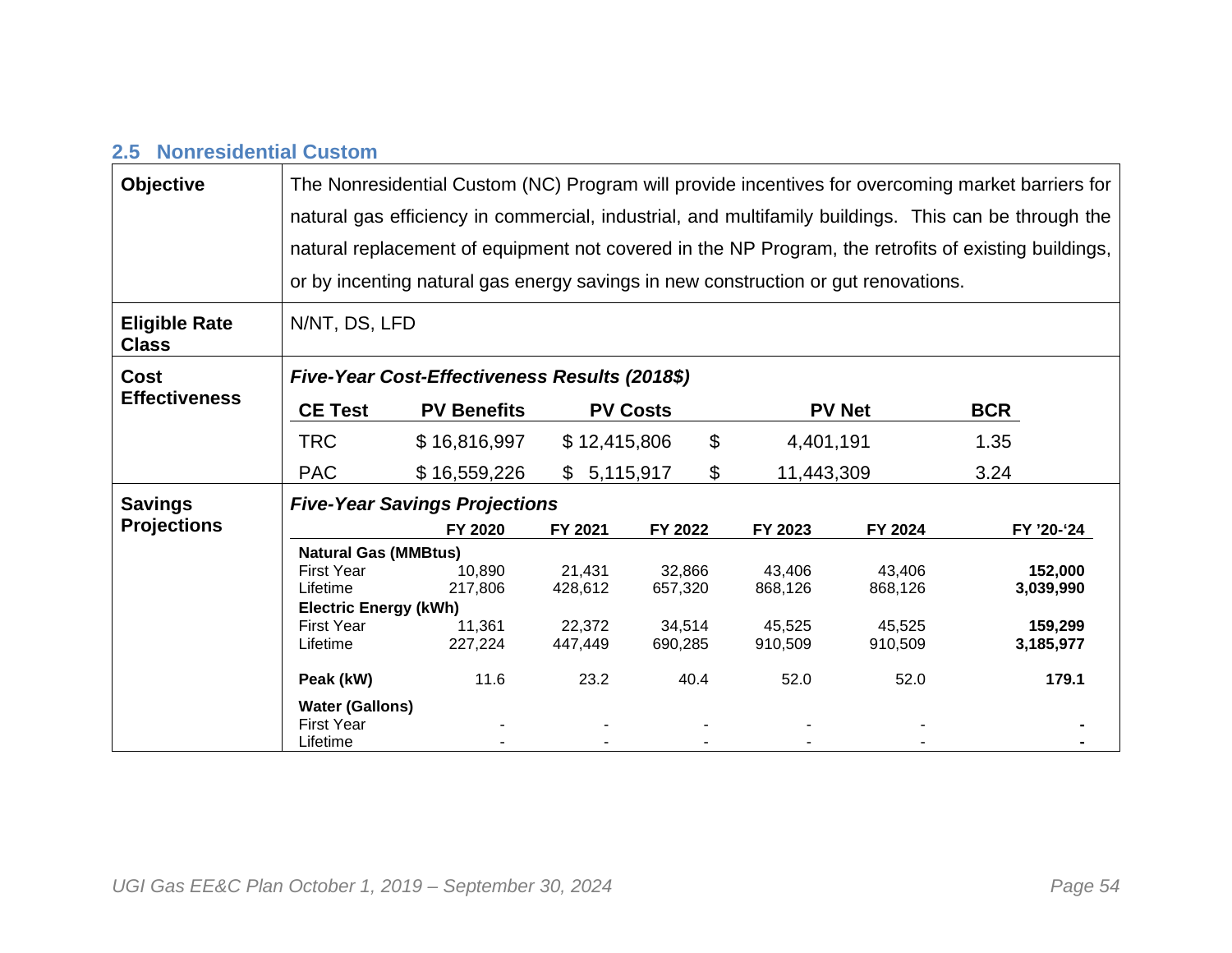| <b>Budget</b>                              | <b>Five-Year Budgets (Nominal)</b>                                                                                                                                                          |                |             |                |             |             |             |
|--------------------------------------------|---------------------------------------------------------------------------------------------------------------------------------------------------------------------------------------------|----------------|-------------|----------------|-------------|-------------|-------------|
| <b>Projections</b>                         | Category                                                                                                                                                                                    | FY 2020        | FY 2021     | FY 2022        | FY 2023     | FY 2024     | FY '20-'24  |
|                                            | <b>Customer Incentives</b>                                                                                                                                                                  | \$346,000      | \$680,800   | \$1,043,000    | \$1,377,800 | \$1,377,800 | \$4,825,400 |
|                                            | Administration                                                                                                                                                                              | 214,000        | 276,000     | 344,000        | 406,000     | 406,000     | 1,646,000   |
|                                            | Marketing                                                                                                                                                                                   | 33,000         | 41,000      | 49,000         | 57,000      | 57,000      | 237,000     |
|                                            | Inspections                                                                                                                                                                                 | 8,000          | 16,000      | 24,000         | 32,000      | 32,000      | 112,000     |
|                                            | Evaluation                                                                                                                                                                                  |                | 50,000      |                | 60,000      |             | 110,000     |
|                                            | <b>Total</b>                                                                                                                                                                                | \$601,000      | \$1,063,800 | \$1,460,000    | \$1,932,800 | \$1,872,800 | \$6,930,400 |
| <b>Participation</b><br><b>Projections</b> | <b>Five-Year Participation Projections</b><br><b>Project Type</b>                                                                                                                           | FY 2020        | FY 2021     | FY 2022        | FY 2023     | FY 2024     | FY '20-'24  |
|                                            | <b>C&amp;I Retrofit</b>                                                                                                                                                                     | 30             | 59          | 90             | 119         | 119         | 417         |
|                                            | <b>C&amp;I New Construction</b>                                                                                                                                                             | $\overline{2}$ | 4           | $\overline{7}$ | 9           | 9           | 31          |
|                                            | <b>Total</b>                                                                                                                                                                                | 32             | 63          | 97             | 128         | 128         | 448         |
|                                            |                                                                                                                                                                                             |                |             |                |             |             |             |
| <b>Program Design</b>                      | The NC program combines the existing Nonresidential Retrofit (NR) and Nonresidential New<br>Construction (NNC) programs offered by the Company under its current EE&C Plans, as well as the |                |             |                |             |             |             |
|                                            | custom measure track from the existing NP Program. The NC program offers incentives to                                                                                                      |                |             |                |             |             |             |
|                                            | commercial buildings and multi-family projects that wish to upgrade some portion of an existing                                                                                             |                |             |                |             |             |             |
|                                            | building's performance or build a new building that includes cost-effective efficiency upgrades over                                                                                        |                |             |                |             |             |             |
|                                            | a baseline code building practice. A technical assistance provider will evaluate projects for both                                                                                          |                |             |                |             |             |             |
|                                            | savings opportunities and cost effectiveness. A custom package of measures will be determined                                                                                               |                |             |                |             |             |             |
|                                            | that is cost-effective and an incentive offer will be extended to the customer based on the project's                                                                                       |                |             |                |             |             |             |
|                                            | financial characteristics. The customer then has a set amount of time to perform the upgrades and                                                                                           |                |             |                |             |             |             |
|                                            | receive a test-out audit after which the incentive will be paid.                                                                                                                            |                |             |                |             |             |             |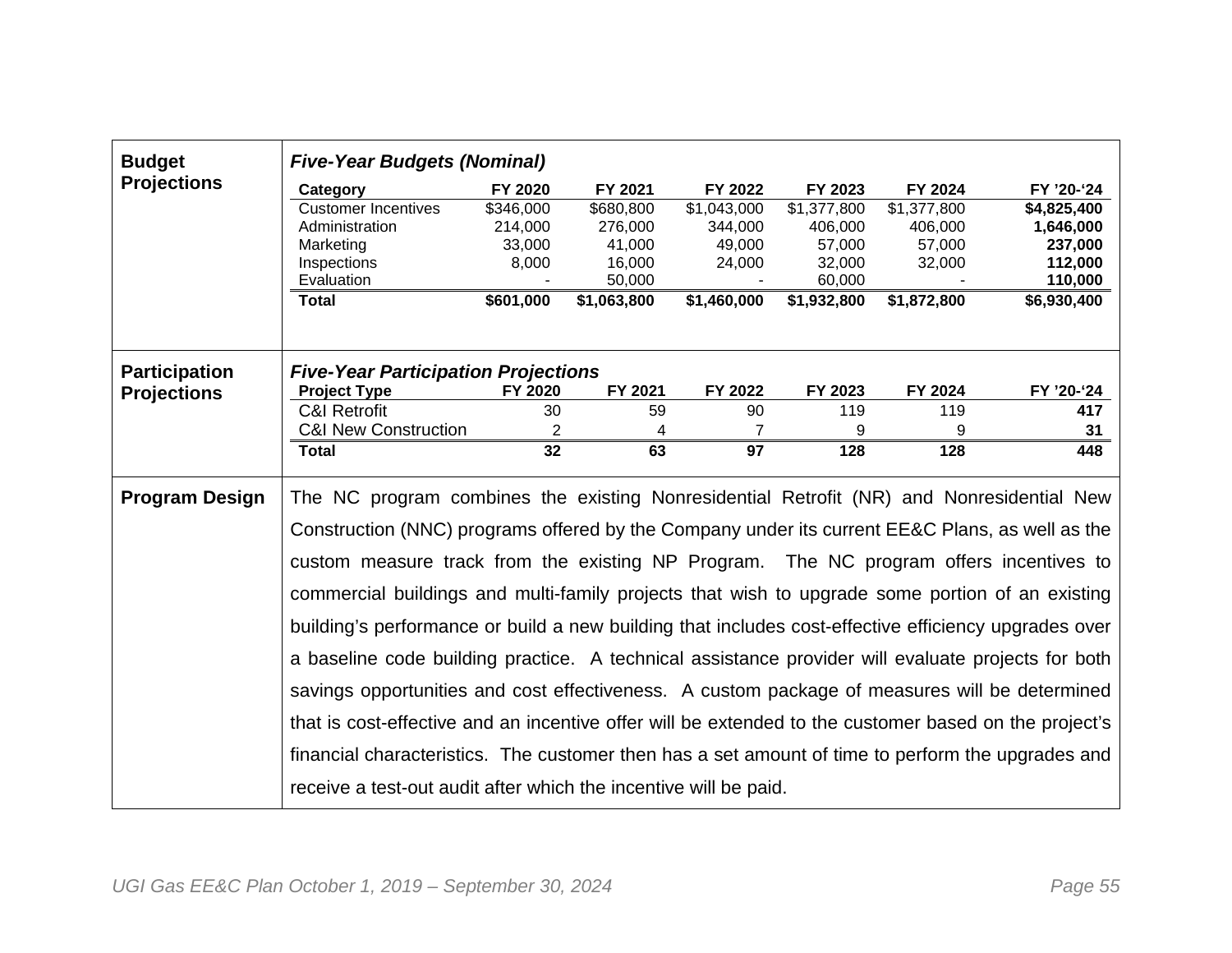| <b>Target Market</b><br>and End Uses            | The NC program primarily targets commercial buildings and multi-family housing projects but is also<br>open to agriculture and industrial applications. Any cost-effective measure that saves natural gas is<br>eligible, with space heating, water heating, and process heating expected to be the largest<br>opportunities. The NC program is also expected to cover technology with more site-specific<br>applications, such as heat-recovery systems, controls, range-hood ventilation make-up air systems,<br>and other. The NC program will be a source for potential technologies to include as prescriptive<br>rebates.                                                                      |
|-------------------------------------------------|------------------------------------------------------------------------------------------------------------------------------------------------------------------------------------------------------------------------------------------------------------------------------------------------------------------------------------------------------------------------------------------------------------------------------------------------------------------------------------------------------------------------------------------------------------------------------------------------------------------------------------------------------------------------------------------------------|
| <b>Financial</b><br><b>Incentives</b>           | Incentives for NC projects will all be based on the financial characteristics of the project. UGI Gas<br>will negotiate with the customer to find an incentive that makes the project attractive enough for the<br>customer to pursue without paying too much of the incremental cost. The first approach for<br>calculating an incentive will be to determine an acceptable internal rate of return ("IRR") for the project<br>that the customer will accept. A secondary approach will be to buy down the project's simple payback<br>to between 5 and 10 years. The incentive for a single project will be capped at the lesser of the<br>project's gas benefits, incremental cost, or \$100,000. |
| <b>Marketing</b><br>Approach                    | Customers will be made aware of the NC program through the general media and bill inserts, as well<br>as through equipment distributors, HVAC and plumbing contractors, housing program administrators,<br>and others in a position to affect equipment installation and thermal envelope improvement choices.                                                                                                                                                                                                                                                                                                                                                                                       |
| Evaluation,<br>Measurement,<br>and Verification | <b>Quality Assurance</b>                                                                                                                                                                                                                                                                                                                                                                                                                                                                                                                                                                                                                                                                             |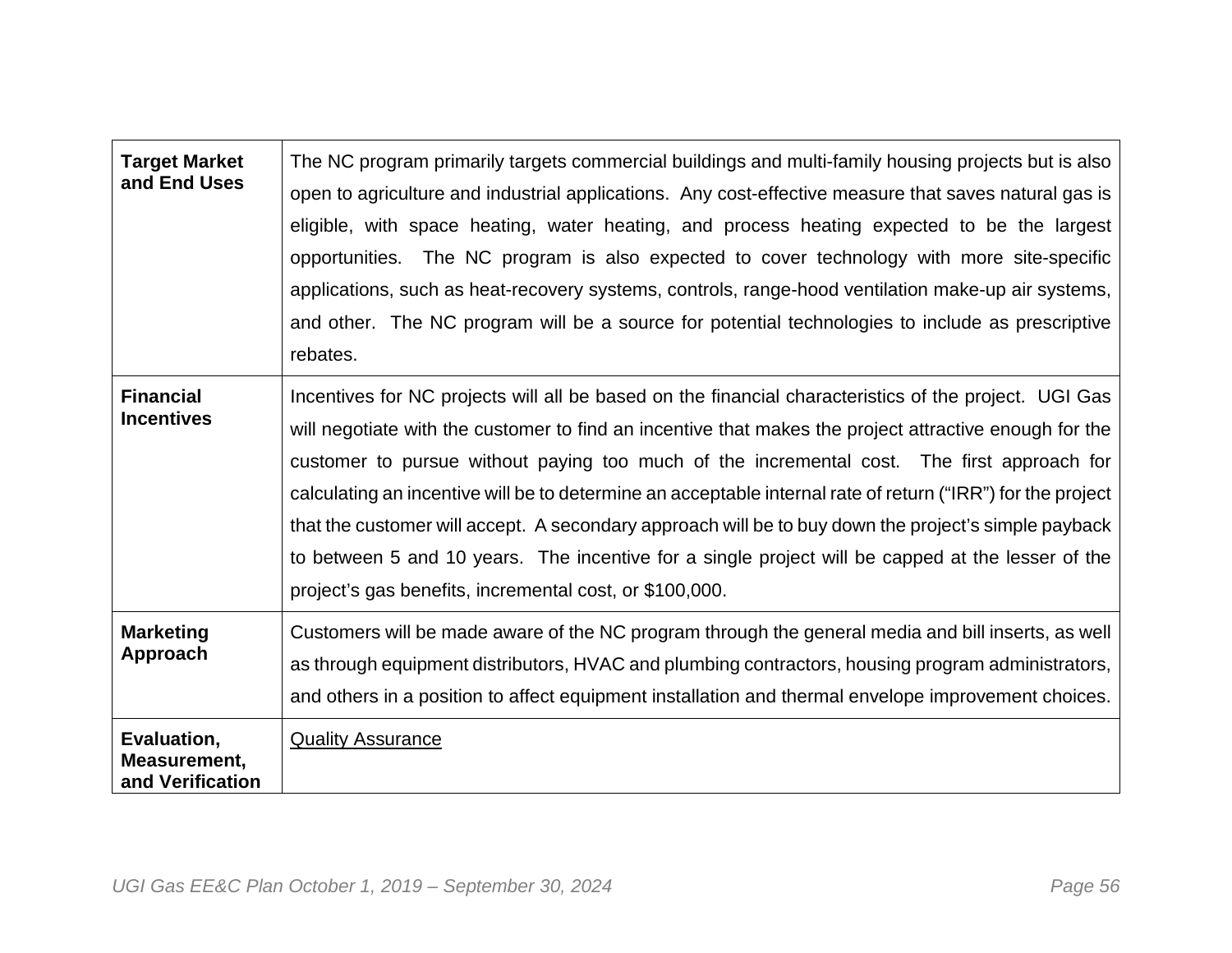|                                  | The administrator will monitor all projects from the outset. This includes monitoring the installation<br>specifications and practices as well as the final project inspection to verify that all program<br>requirements have been met for issuance of the requested incentive.<br><b>Evaluations</b>                                                                                                                                                                                                                                                                |
|----------------------------------|-----------------------------------------------------------------------------------------------------------------------------------------------------------------------------------------------------------------------------------------------------------------------------------------------------------------------------------------------------------------------------------------------------------------------------------------------------------------------------------------------------------------------------------------------------------------------|
|                                  | The program is projected to have a full evaluation in FY 2021 and in FY 2023. Since the number of<br>projects anticipated to be completed under the program is small, evaluations will be more focused<br>on a "case study" approach that verifies performance once a project is complete and sufficient post<br>data is collected.                                                                                                                                                                                                                                   |
| Program<br><b>Administration</b> | Administrator<br>Due to the limited number of projects anticipated in the NC program, UGI Gas will manage the<br>program internally. Technical review of projects, as well as assisting potential customers with<br>including efficiency in their program design will be administered by UGI Gas EE&C Staff. A separate<br>program tracking system that includes efficiency modeling and calculations will be utilized by the UGI<br>Gas EE&C Staff.<br>Evaluator<br>A third-party evaluator will be retained to perform an evaluation approximately every two years. |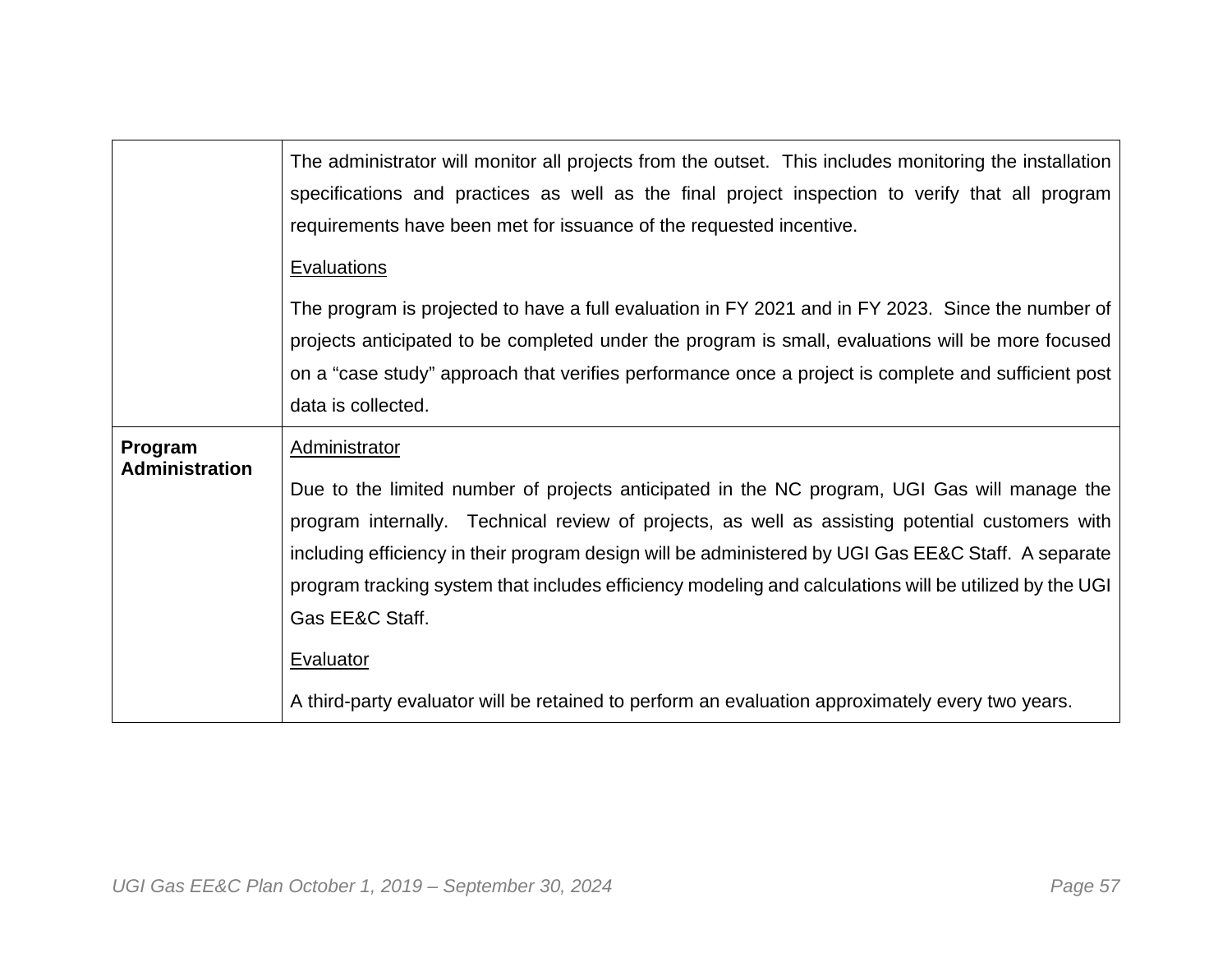## **2.6 Combined Heat and Power**

| <b>Objective</b>           |                                               |                                                                                                         |                    |                 |           | The Combined Heat and Power (CHP) Program seeks to promote the installation of cost-effective            |            |  |  |  |  |  |  |
|----------------------------|-----------------------------------------------|---------------------------------------------------------------------------------------------------------|--------------------|-----------------|-----------|----------------------------------------------------------------------------------------------------------|------------|--|--|--|--|--|--|
|                            |                                               |                                                                                                         |                    |                 |           | and net-primary-energy-saving CHP projects and provide meaningful CO <sub>2</sub> emission reductions. A |            |  |  |  |  |  |  |
|                            |                                               | CHP plant produces electricity at a commercial or industrial site while at the same time using the      |                    |                 |           |                                                                                                          |            |  |  |  |  |  |  |
|                            |                                               | waste heat from the production of the electricity to serve a thermal load. Net efficiencies come from   |                    |                 |           |                                                                                                          |            |  |  |  |  |  |  |
|                            |                                               | the recovered heat that is typically wasted in grid electricity production and avoided transmission and |                    |                 |           |                                                                                                          |            |  |  |  |  |  |  |
|                            |                                               |                                                                                                         |                    |                 |           | distribution losses from delivering the electricity from the generator to the customer site.             |            |  |  |  |  |  |  |
| <b>Eligible Rate Class</b> | DS, LFD                                       |                                                                                                         |                    |                 |           |                                                                                                          |            |  |  |  |  |  |  |
| <b>Cost Effectiveness</b>  | Five-Year Cost-Effectiveness Results (2016\$) |                                                                                                         |                    |                 |           |                                                                                                          |            |  |  |  |  |  |  |
|                            | <b>CE Test</b>                                |                                                                                                         | <b>PV Benefits</b> | <b>PV Costs</b> |           | <b>PV Net</b>                                                                                            | <b>BCR</b> |  |  |  |  |  |  |
|                            | <b>TRC</b>                                    | \$113,713,664                                                                                           |                    | \$91,998,234    |           | \$21,715,430                                                                                             | 1.24       |  |  |  |  |  |  |
| <b>Savings</b>             | <b>Five-Year Savings Projections</b>          |                                                                                                         |                    |                 |           |                                                                                                          |            |  |  |  |  |  |  |
| <b>Projections</b>         |                                               | FY 2020                                                                                                 | FY 2021            | FY 2022         | FY 2023   | FY 2024                                                                                                  | FY '20-'24 |  |  |  |  |  |  |
|                            | <b>Net Primary Energy Savings (MMBtus)</b>    |                                                                                                         |                    |                 |           |                                                                                                          |            |  |  |  |  |  |  |
|                            | <b>First Year</b>                             | 339.710                                                                                                 | 339,710            | 339.710         | 339.710   | 396.905                                                                                                  | 1,755,747  |  |  |  |  |  |  |
|                            | Lifetime                                      | 5,095,656                                                                                               | 5,095,656          | 5,095,656       | 5,095,656 | 5,953,578                                                                                                | 26,336,203 |  |  |  |  |  |  |
|                            | Net Customer Gas Usage Increase (MMBtus)      |                                                                                                         |                    |                 |           |                                                                                                          |            |  |  |  |  |  |  |
|                            | <b>First Year</b>                             | 236.517                                                                                                 | 236,517            | 236,517         | 236,517   | 276.428                                                                                                  | 1,222,495  |  |  |  |  |  |  |
|                            | Lifetime                                      | 3,547,752                                                                                               | 3,547,752          | 3,547,752       | 3,547,752 | 4,146,424                                                                                                | 18,337,432 |  |  |  |  |  |  |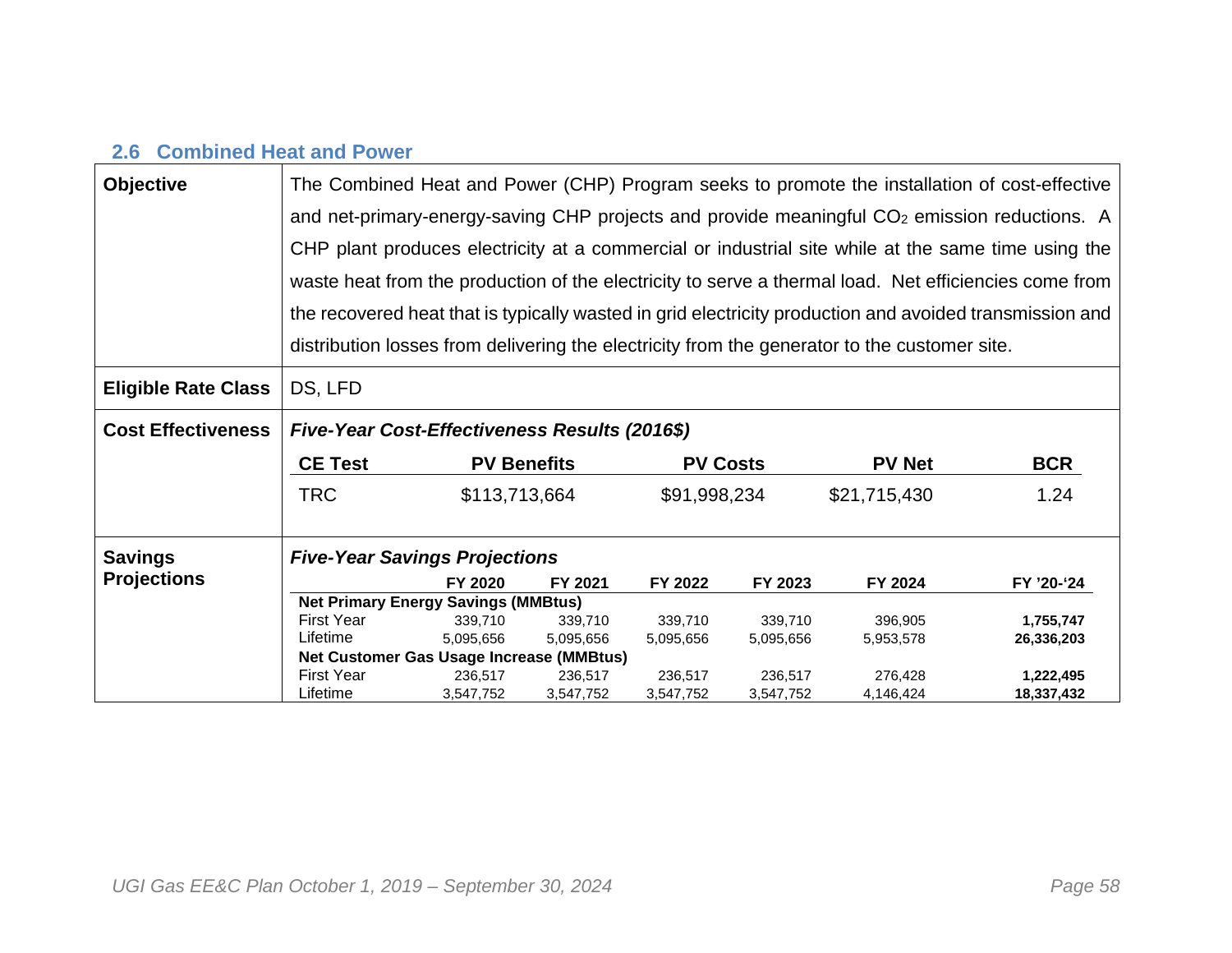| <b>Budget Projections</b> | <b>Five-Year Budgets (Nominal)</b>                                                                   |                |                |              |                |           |             |
|---------------------------|------------------------------------------------------------------------------------------------------|----------------|----------------|--------------|----------------|-----------|-------------|
|                           | Category                                                                                             | FY 2020        | FY 2021        | FY 2022      | FY 2023        | FY 2024   | FY '20-'24  |
|                           | <b>Customer Incentives</b>                                                                           | \$500,000      | \$500,000      | \$500,000    | \$500,000      | \$750,000 | \$2,750,000 |
|                           | Administration                                                                                       | 60,000         | 60,000         | 60,000       | 60,000         | 60,000    | 300,000     |
|                           | Marketing                                                                                            | 40,000         | 40,000         | 40,000       | 40,000         | 40,000    | 200,000     |
|                           | Inspections                                                                                          | 5,000          | 5,000          | 5,000        | 5,000          | 7,500     | 27,500      |
|                           | Evaluation                                                                                           | 30,000         | 30,000         | 30,000       | 30,000         | 45,000    | 165,000     |
|                           | <b>Total</b>                                                                                         | \$635,000      | \$635,000      | \$635,000    | \$635,000      | \$902,500 | \$3,442,500 |
| <b>Participation</b>      | <b>Five-Year Participation Projections</b>                                                           |                |                |              |                |           |             |
| <b>Projections</b>        | <b>Project Type</b>                                                                                  | <b>FY 2020</b> | FY 2021        | FY 2022      | FY 2023        | FY 2024   | FY '20-'24  |
|                           | 1121 kW CHP                                                                                          | 0              | 0              | 0            | $\Omega$       |           |             |
|                           | 3326 kW CHP                                                                                          | 2              | 2              | 2            | $\overline{c}$ | 2         | 7           |
|                           | <b>Total</b>                                                                                         | $\overline{2}$ | $\overline{2}$ | $\mathbf{2}$ | $\overline{2}$ | 3         | 11          |
| <b>Program Design</b>     | The CHP program is a rollout of the same program as that offered under the UGI North and South       |                |                |              |                |           |             |
|                           | EE&C Plans. Customers that are considering CHP need to submit the project details including CHP      |                |                |              |                |           |             |
|                           | installation costs, annual electricity production, and gas usage before and after the CHP project is |                |                |              |                |           |             |
|                           | completed. Based on the particular CHP project details, verified by UGI Gas or its contractor, UGI   |                |                |              |                |           |             |
|                           | Gas will determine whether it is cost-effective from the TRC perspective and reduces net primary     |                |                |              |                |           |             |
|                           | energy usage. If these criteria are met, then the CHP project is eligible for an incentive from UGI  |                |                |              |                |           |             |
|                           | Gas.                                                                                                 |                |                |              |                |           |             |
|                           |                                                                                                      |                |                |              |                |           |             |
|                           | Though the customer has primary responsibility for developing the CHP costs, savings, and technical  |                |                |              |                |           |             |
|                           | details, UGI Gas may provide some technical assistance, as well as business development for new      |                |                |              |                |           |             |
|                           |                                                                                                      |                |                |              |                |           |             |
|                           | projects.                                                                                            |                |                |              |                |           |             |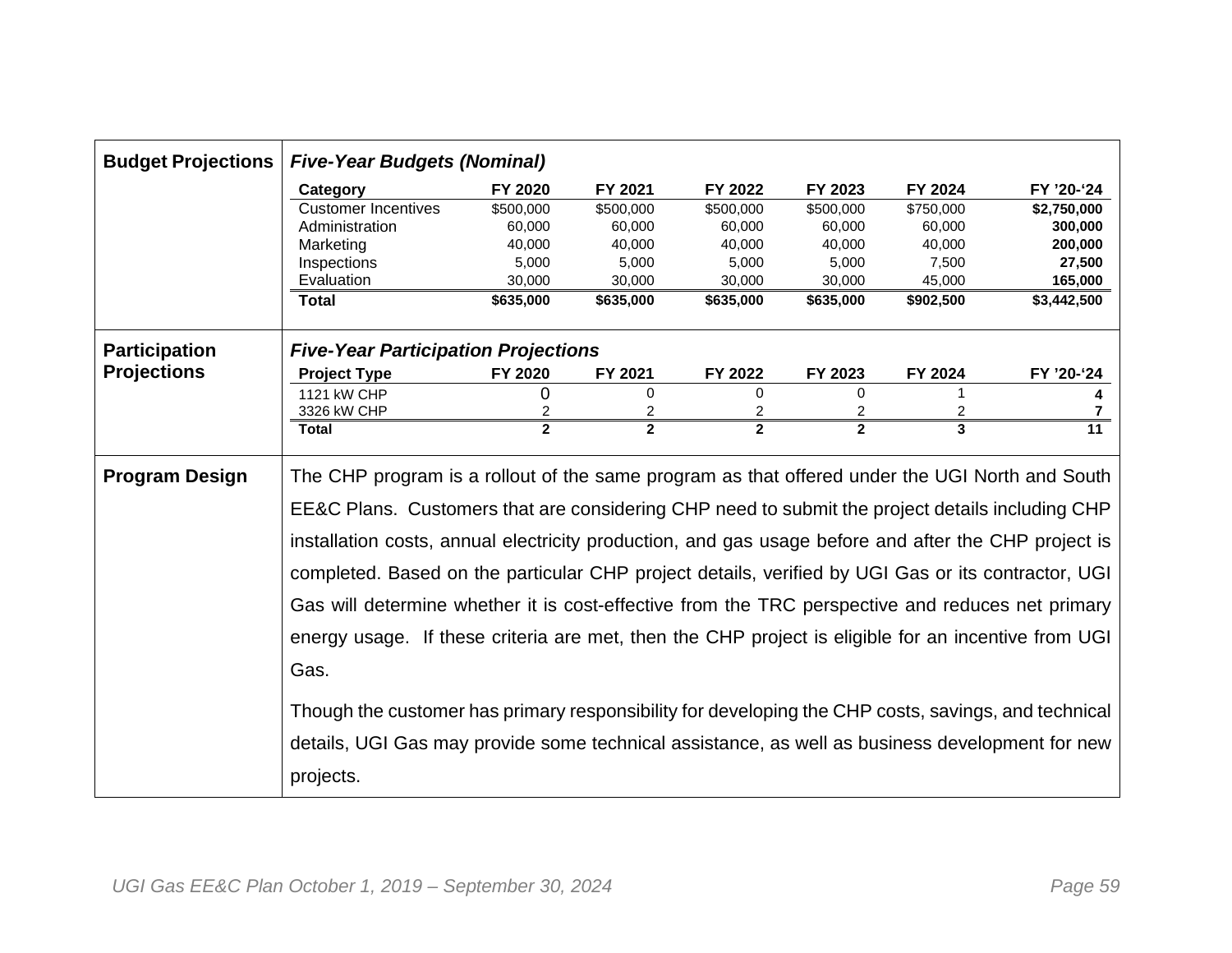| <b>Target Market and</b><br><b>End Uses</b>            | The CHP Program targets large commercial and industrial customers with high thermal and electric<br>loads. This program is most likely applicable to customers with year-round thermal requirements<br>and high hours of use. Customer types that are likely candidates include hospitals, campuses and<br>multi-shift industrial.                                                                                      |
|--------------------------------------------------------|-------------------------------------------------------------------------------------------------------------------------------------------------------------------------------------------------------------------------------------------------------------------------------------------------------------------------------------------------------------------------------------------------------------------------|
|                                                        | Based on current avoided electric and gas avoided costs, only larger CHP projects (over 1,000 kW)<br>are typically cost effective from the TRC perspective. If avoided costs change or the costs for micro<br>turbines decline, then some smaller projects may become cost effective. UGI Gas will continue to<br>closely monitor the CHP market and identify opportunities for all ranges of CHP technology and sizes. |
| <b>Financial</b><br><b>Incentives</b>                  | \$750/kW with a maximum of \$250,000 per CHP project and no more than 50% of the CHP project<br>cost.                                                                                                                                                                                                                                                                                                                   |
| <b>Marketing</b><br>Approach                           | UGI Gas will leverage its Relationship Managers to identify specific customers that may be likely<br>candidates for CHP.                                                                                                                                                                                                                                                                                                |
| Evaluation,<br>Measurement, and<br><b>Verification</b> | Every CHP project will be inspected, and documentation reviewed to ensure that the expected<br>technology is correctly installed and operational.<br>A third-party evaluator will be chosen to assess the actual versus projected electric and gas,<br>generation and usage, respectively. Since the number of projects anticipated to be completed under                                                               |
|                                                        | the program is small, evaluations will be more focused on a "case study" approach that verifies<br>performance once a project is complete and sufficient post data is collected.                                                                                                                                                                                                                                        |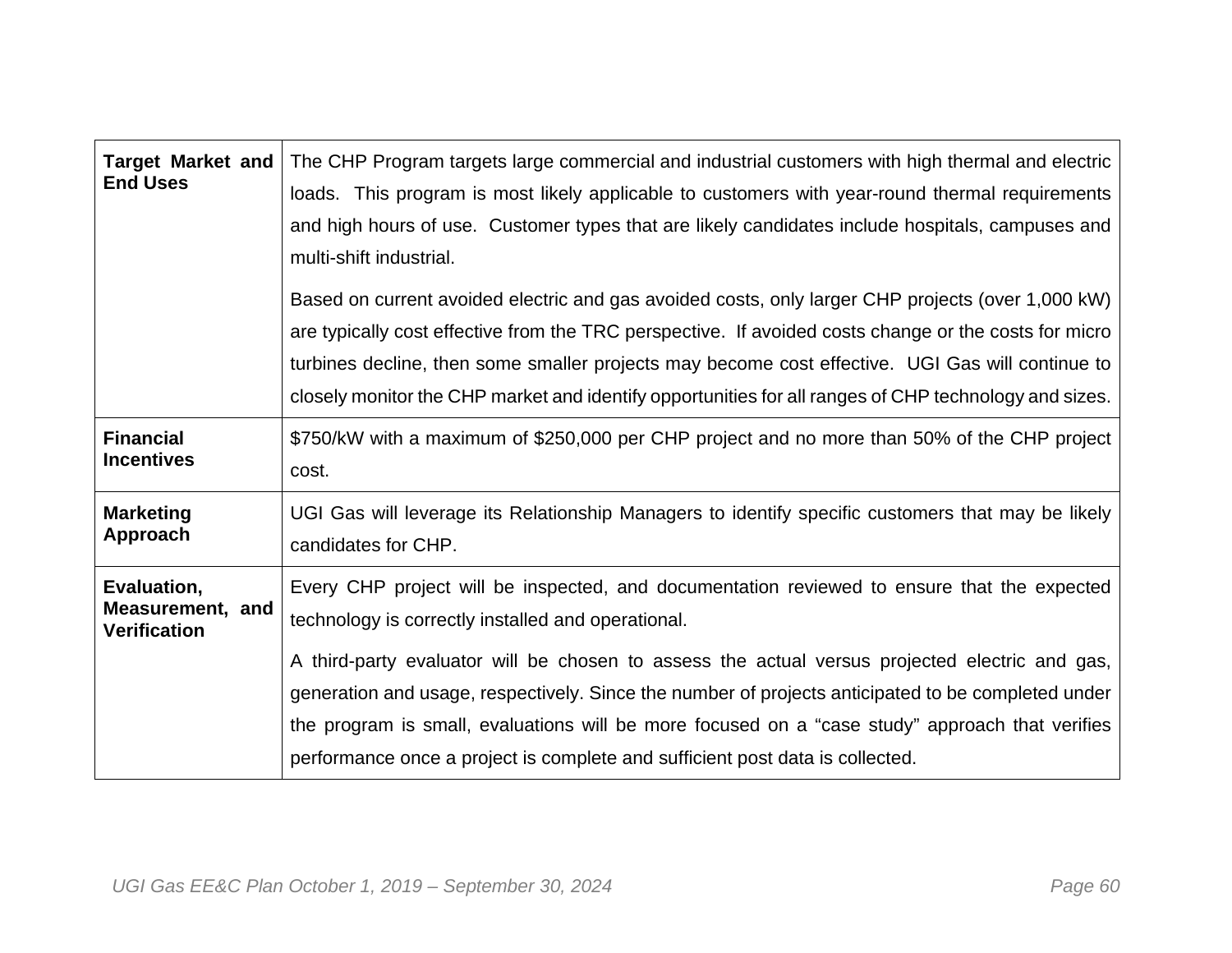| Program               | The CHP program may be implemented either solely by UGI Gas or with assistance from an                                                                                                                                                                                                                                                                                                                                                                                                                                                                                                                                                                                                                                                                                                  |
|-----------------------|-----------------------------------------------------------------------------------------------------------------------------------------------------------------------------------------------------------------------------------------------------------------------------------------------------------------------------------------------------------------------------------------------------------------------------------------------------------------------------------------------------------------------------------------------------------------------------------------------------------------------------------------------------------------------------------------------------------------------------------------------------------------------------------------|
| <b>Administration</b> | implementation contractor.                                                                                                                                                                                                                                                                                                                                                                                                                                                                                                                                                                                                                                                                                                                                                              |
| <b>Special Notes</b>  | The CHP Program's costs and savings will be reported separately from the other efficiency programs,<br>due to this program's increase in gas usage, whereas the other efficiency programs decrease gas<br>usage.<br>While UGI Gas is asking for general flexibility in annual program costs for the entire EE&C Portfolio,<br>this flexibility is particularly important for the CHP program. CHP projects are complex and require<br>long-term planning. Moreover, incentives represent a large percentage of the program budget.<br>Because of these factors, it is difficult to predict the outcome for a single year. UGI Gas will limit its<br>total spending to the five-year projected total spending, and under-spending from one year may be<br>carried over to the next year. |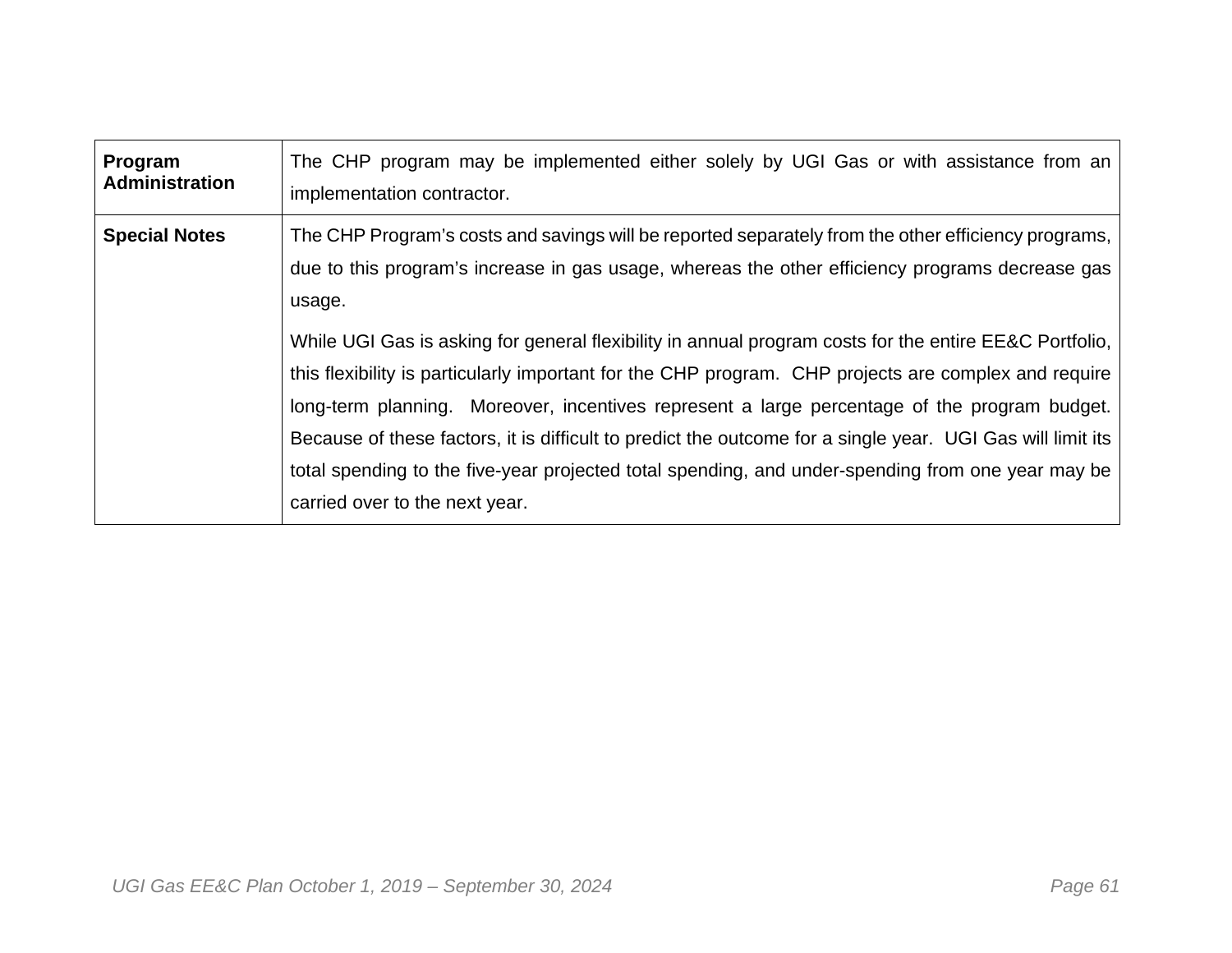# **3 Appendices**

#### **3.1 Avoided Cost Tables**

### **Gas Avoided Costs (2018\$)**

|      | Baseload |          | Space heating Water heating | <b>DRIPE</b> | CO <sub>2</sub> |
|------|----------|----------|-----------------------------|--------------|-----------------|
|      | \$/MMBTU | \$/MMBTU | \$/MMBTU                    | \$/MMBTU     | \$/MMBTU        |
| 2019 | 4.62     | 10.28    | 6.04                        |              |                 |
| 2020 | 4.63     | 10.21    | 6.03                        | 0.87         |                 |
| 2021 | 4.74     | 10.25    | 6.12                        | 0.98         |                 |
| 2022 | 4.83     | 10.29    | 6.19                        | 1.05         | 1.46            |
| 2023 | 4.99     | 10.42    | 6.35                        | 1.09         | 1.55            |
| 2024 | 5.16     | 10.55    | 6.50                        | 1.07         | 1.65            |
| 2025 | 5.32     | 10.68    | 6.66                        | 1.05         | 1.74            |
| 2026 | 5.39     | 10.71    | 6.72                        | 0.94         | 1.84            |
| 2027 | 5.52     | 10.82    | 6.84                        | 0.87         | 1.93            |
| 2028 | 5.53     | 10.80    | 6.84                        | 0.77         | 2.03            |
| 2029 | 6.21     | 11.50    | 7.53                        | 0.66         | 2.12            |
| 2030 | 6.22     | 11.47    | 7.53                        | 0.55         | 2.22            |
| 2031 | 6.23     | 11.45    | 7.54                        | 0.55         | 2.38            |
| 2032 | 6.23     | 11.41    | 7.53                        | 0.55         | 2.55            |
| 2033 | 6.24     | 11.38    | 7.52                        | 0.55         | 2.72            |
| 2034 | 6.23     | 11.33    | 7.51                        | 0.55         | 2.89            |
| 2035 | 6.35     | 11.43    | 7.62                        | 0.55         | 3.06            |
| 2036 | 6.38     | 11.42    | 7.64                        | 0.55         | 3.22            |
| 2037 | 6.47     | 11.49    | 7.72                        | 0.55         | 3.39            |
| 2038 | 6.54     | 11.53    | 7.78                        | 0.55         | 3.56            |
| 2039 | 6.58     | 11.54    | 7.82                        | 0.55         | 3.73            |
| 2040 | 6.63     | 11.56    | 7.86                        | 0.55         | 3.89            |
| 2041 | 6.71     | 11.62    | 7.93                        | 0.55         | 4.06            |
| 2042 | 6.77     | 11.65    | 7.99                        | 0.55         | 4.23            |
| 2043 | 6.85     | 11.71    | 8.07                        | 0.55         | 4.40            |
| 2044 | 6.93     | 11.76    | 8.14                        | 0.55         | 4.57            |
| 2045 | 7.00     | 11.82    | 8.21                        | 0.55         | 4.73            |
| 2046 | 7.08     | 11.87    | 8.28                        | 0.55         | 4.73            |
| 2047 | 7.21     | 11.99    | 8.41                        | 0.55         | 4.73            |
| 2048 | 7.32     | 12.07    | 8.51                        | 0.55         | 4.73            |
| 2049 | 7.45     | 12.19    | 8.64                        | 0.55         | 4.73            |
| 2050 | 7.55     | 12.27    | 8.73                        | 0.55         | 4.73            |
| 2051 | 7.64     | 12.35    | 8.82                        | 0.55         | 4.73            |
| 2052 | 7.74     | 12.43    | 8.91                        | 0.55         | 4.73            |
| 2053 | 7.84     | 12.51    | 9.01                        | 0.55         | 4.73            |
| 2054 | 7.95     | 12.60    | 9.11                        | 0.55         | 4.73            |
| 2055 | 8.05     | 12.69    | 9.21                        | 0.55         | 4.73            |
| 2056 | 8.16     | 12.78    | 9.31                        | 0.55         | 4.73            |
| 2057 | 8.26     | 12.87    | 9.42                        | 0.55         | 4.73            |

Developed by Resource Insight, Inc**.**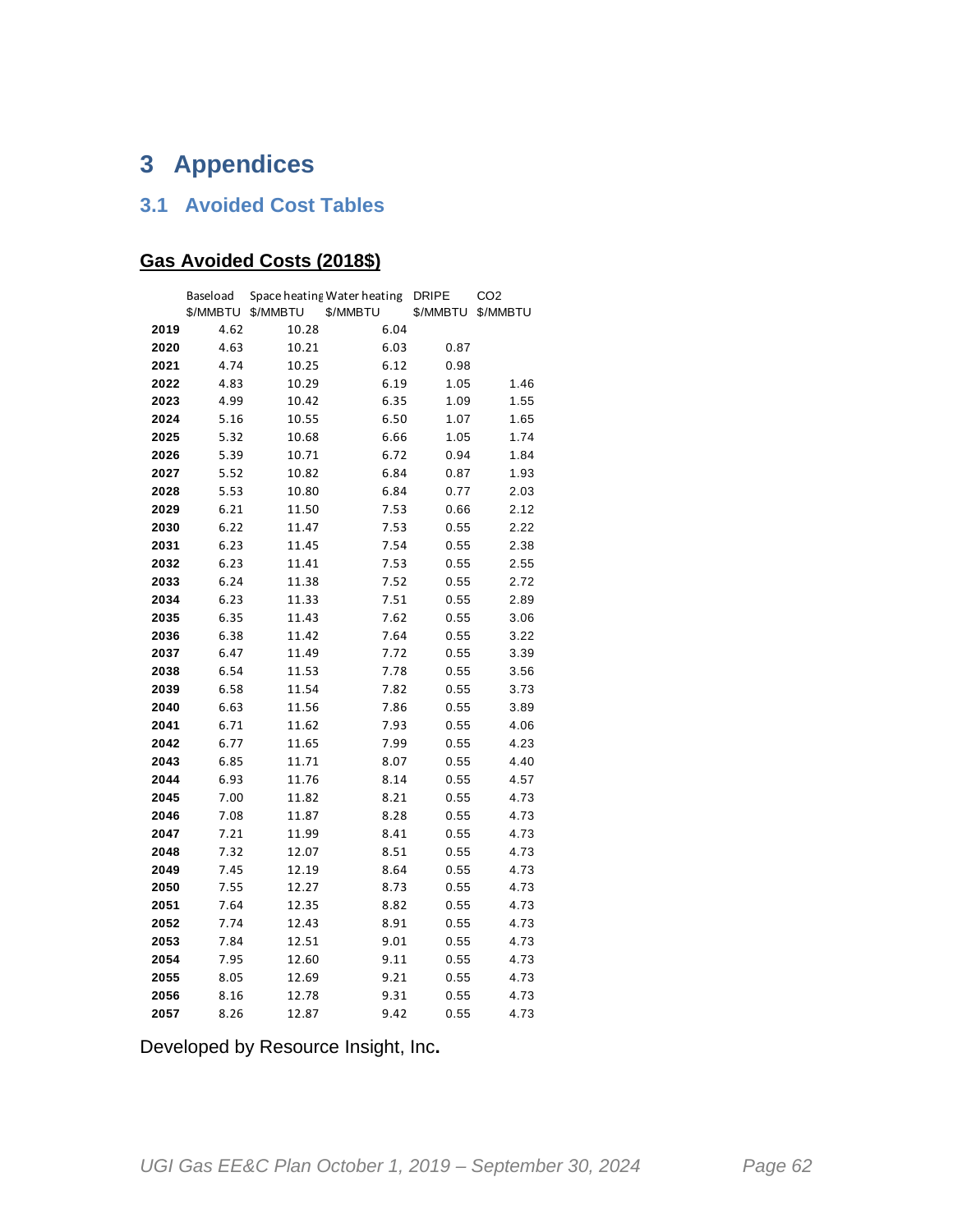### **Electric Avoided Costs – EE Programs (2018\$)**

| Year |      |        | Energy | Capacity      | T&D |          | <b>DRIPE</b> |                          | CO <sub>2</sub> |                              | <b>Total Energy</b> |
|------|------|--------|--------|---------------|-----|----------|--------------|--------------------------|-----------------|------------------------------|---------------------|
|      |      | \$/kWh |        | \$/kW-yr      |     | \$/kW-yr | \$/kWh       |                          |                 | \$/kWh                       | \$/kWh              |
|      | 2019 | \$     | 0.0494 | \$<br>49.7354 | \$  | 35.3291  | \$           | $\overline{\phantom{0}}$ | \$              | $\qquad \qquad \blacksquare$ | \$<br>0.0494        |
|      | 2020 | \$     | 0.0497 | \$<br>49.7355 | \$  | 35.3304  | \$           | 0.0158                   | \$              |                              | \$<br>0.0656        |
|      | 2021 | \$     | 0.0503 | \$<br>49.7399 | \$  | 35.3304  | \$           | 0.0216                   | \$              | L,                           | \$<br>0.0718        |
|      | 2022 | \$     | 0.0506 | \$<br>49.7377 | \$  | 35.3288  | \$           | 0.0264                   | \$              | 0.0228                       | \$<br>0.0998        |
|      | 2023 | \$     | 0.0508 | \$<br>49.7392 | \$  | 35.3255  | \$           | 0.0301                   | \$              | 0.0243                       | \$<br>0.1052        |
|      | 2024 | \$     | 0.0505 | \$<br>49.7439 | \$  | 35.3304  | \$           | 0.0311                   | \$              | 0.0258                       | \$<br>0.1074        |
|      | 2025 | \$     | 0.0579 | \$<br>49.7413 | \$  | 35.3330  | \$           | 0.0372                   | \$              | 0.0273                       | \$<br>0.1224        |
|      | 2026 | \$     | 0.0598 | \$<br>49.7414 | \$  | 35.3284  | \$           | 0.0373                   | \$              | 0.0288                       | \$<br>0.1259        |
|      | 2027 | \$     | 0.0651 | \$<br>49.7435 | \$  | 35.3262  | \$           | 0.0355                   | \$              | 0.0302                       | \$<br>0.1309        |
|      | 2028 | \$     | 0.0716 | \$<br>49.7381 | \$  | 35.3261  | \$           | 0.0307                   | \$              | 0.0317                       | \$<br>0.1341        |
|      | 2029 | \$     | 0.0751 | \$<br>49.7434 | \$  | 35.3277  | \$           | 0.0242                   | \$              | 0.0332                       | \$<br>0.1326        |
|      | 2030 | \$     | 0.0785 | \$<br>49.7406 | \$  | 35.3308  | \$           | 0.0211                   | \$              | 0.0347                       | \$<br>0.1343        |
|      | 2031 | \$     | 0.0794 | \$<br>49.7387 | \$  | 35.3305  | \$           | 0.0174                   | \$              | 0.0373                       | \$<br>0.1341        |
|      | 2032 | \$     | 0.0785 | \$<br>49.7374 | \$  | 35.3313  | \$           | 0.0134                   | \$              | 0.0400                       | \$<br>0.1318        |
|      | 2033 | \$     | 0.0767 | \$<br>49.7362 | \$  | 35.3286  | \$           | 0.0094                   | \$              | 0.0426                       | \$<br>0.1287        |
|      | 2034 | \$     | 0.0772 | \$<br>49.7431 | \$  | 35.3307  | \$           | 0.0018                   | \$              | 0.0452                       | \$<br>0.1242        |
|      | 2035 | \$     | 0.0776 | \$<br>49.7412 | \$  | 35.3289  | \$           | 0.0018                   | \$              | 0.0479                       | \$<br>0.1272        |
|      | 2036 | \$     | 0.0784 | \$<br>49.7385 | \$  | 35.3313  | \$           | 0.0018                   | \$              | 0.0505                       | \$<br>0.1307        |
|      | 2037 | \$     | 0.0793 | \$<br>49.7427 | \$  | 35.3295  | \$           | 0.0018                   | \$              | 0.0531                       | \$<br>0.1342        |
|      | 2038 | \$     | 0.0802 | \$<br>49.7377 | \$  | 35.3274  | \$           | 0.0018                   | \$              | 0.0557                       | \$<br>0.1377        |
|      | 2039 | \$     | 0.0816 | \$<br>49.7388 | \$  | 35.3286  | \$           | 0.0018                   | \$              | 0.0584                       | \$<br>0.1418        |
|      | 2040 | \$     | 0.0816 | \$<br>49.7379 | \$  | 35.3327  | \$           | 0.0018                   | \$              | 0.0610                       | \$<br>0.1444        |
|      | 2041 | \$     | 0.0816 | \$<br>49.7421 | \$  | 35.3283  | \$           | 0.0018                   | \$              | 0.0636                       | \$<br>0.1470        |
|      | 2042 | \$     | 0.0816 | \$<br>49.7366 | \$  | 35.3301  | \$           | 0.0018                   | \$              | 0.0663                       | \$<br>0.1496        |
|      | 2043 | \$     | 0.0816 | \$<br>49.7425 | \$  | 35.3304  | \$           | 0.0018                   | \$              | 0.0689                       | \$<br>0.1523        |
|      | 2044 | \$     | 0.0816 | \$<br>49.7384 | \$  | 35.3292  | \$           | 0.0018                   | \$              | 0.0715                       | \$<br>0.1549        |
|      | 2045 | \$     | 0.0816 | \$<br>49.7379 | \$  | 35.3296  | \$           | 0.0018                   | \$              | 0.0741                       | \$<br>0.1575        |

Developed by Resource Insight, Inc**.**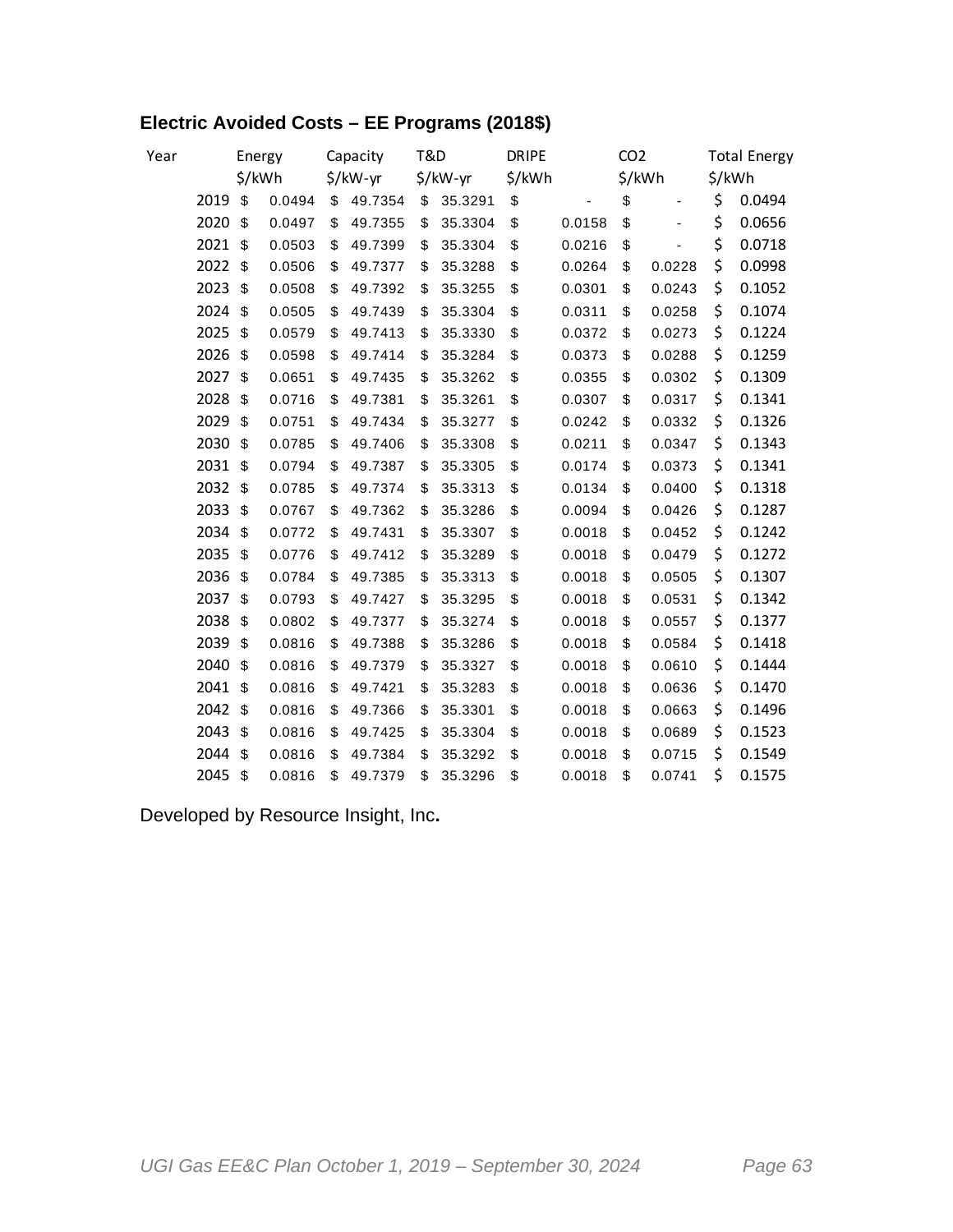### **Electric Avoided Costs – CHP Program (2018\$)**

| Year | Energy |        | Capacity | <b>T&amp;D</b> |          | <b>DRIPE</b> |          | CO <sub>2</sub> |                   | <b>Total Energy</b> |        |        |        |
|------|--------|--------|----------|----------------|----------|--------------|----------|-----------------|-------------------|---------------------|--------|--------|--------|
|      |        | \$/kWh |          |                | \$/kW-yr |              | \$/kW-yr |                 | \$/kWh            | \$/kWh              |        | \$/kWh |        |
|      | 2019   | \$     | 0.0486   | \$             | 48.9503  | \$           | 34.7714  | \$              | $\qquad \qquad -$ | \$                  |        | \$     | 0.0486 |
|      | 2020   | \$     | 0.0489   | \$             | 48.9504  | \$           | 34.7727  | \$              | 0.0156            | \$                  |        | \$     | 0.0645 |
|      | 2021   | \$     | 0.0495   | \$             | 48.9547  | \$           | 34.7727  | \$              | 0.0212            | \$                  |        | \$     | 0.0707 |
|      | 2022   | \$     | 0.0498   | \$             | 48.9526  | \$           | 34.7711  | \$              | 0.0260            | \$                  | 0.0225 | \$     | 0.0982 |
|      | 2023   | \$     | 0.0499   | \$             | 48.9541  | \$           | 34.7679  | \$              | 0.0296            | \$                  | 0.0239 | \$     | 0.1035 |
|      | 2024   | \$     | 0.0497   | \$             | 48.9586  | \$           | 34.7727  | \$              | 0.0306            | \$                  | 0.0254 | \$     | 0.1057 |
|      | 2025   | \$     | 0.0570   | \$             | 48.9561  | \$           | 34.7752  | \$              | 0.0366            | \$                  | 0.0268 | \$     | 0.1205 |
|      | 2026   | \$     | 0.0589   | \$             | 48.9562  | \$           | 34.7707  | \$              | 0.0367            | \$                  | 0.0283 | \$     | 0.1239 |
|      | 2027   | \$     | 0.0641   | \$             | 48.9583  | \$           | 34.7685  | \$              | 0.0349            | \$                  | 0.0298 | \$     | 0.1288 |
|      | 2028   | \$     | 0.0705   | \$             | 48.9529  | \$           | 34.7684  | \$              | 0.0302            | \$                  | 0.0312 | \$     | 0.1319 |
|      | 2029   | \$     | 0.0739   | \$             | 48.9581  | \$           | 34.7700  | \$              | 0.0239            | \$                  | 0.0327 | \$     | 0.1305 |
|      | 2030   | \$     | 0.0772   | \$             | 48.9554  | \$           | 34.7730  | \$              | 0.0208            | \$                  | 0.0342 | \$     | 0.1322 |
|      | 2031   | \$     | 0.0781   | \$             | 48.9536  | \$           | 34.7728  | \$              | 0.0171            | \$                  | 0.0368 | \$     | 0.1320 |
|      | 2032   | \$     | 0.0772   | \$             | 48.9522  | \$           | 34.7736  | \$              | 0.0132            | \$                  | 0.0393 | \$     | 0.1298 |
|      | 2033   | \$     | 0.0755   | \$             | 48.9510  | \$           | 34.7709  | \$              | 0.0092            | \$                  | 0.0419 | \$     | 0.1267 |
|      | 2034   | \$     | 0.0760   | \$             | 48.9579  | \$           | 34.7730  | \$              | 0.0018            | \$                  | 0.0445 | \$     | 0.1222 |
|      | 2035   | \$     | 0.0763   | \$             | 48.9560  | \$           | 34.7712  | \$              | 0.0018            | \$                  | 0.0471 | \$     | 0.1252 |
|      | 2036   | \$     | 0.0772   | \$             | 48.9534  | \$           | 34.7736  | \$              | 0.0018            | \$                  | 0.0497 | \$     | 0.1286 |
|      | 2037   | \$     | 0.0781   | \$             | 48.9575  | \$           | 34.7718  | \$              | 0.0018            | \$                  | 0.0523 | \$     | 0.1321 |
|      | 2038   | \$     | 0.0789   | \$             | 48.9526  | \$           | 34.7697  | \$              | 0.0018            | \$                  | 0.0549 | \$     | 0.1355 |
|      | 2039   | \$     | 0.0803   | \$             | 48.9536  | \$           | 34.7709  | \$              | 0.0018            | \$                  | 0.0574 | \$     | 0.1395 |
|      | 2040   | \$     | 0.0803   | \$             | 48.9527  | \$           | 34.7749  | \$              | 0.0018            | \$                  | 0.0600 | \$     | 0.1421 |
|      | 2041   | \$     | 0.0803   | \$             | 48.9569  | \$           | 34.7706  | \$              | 0.0018            | \$                  | 0.0626 | \$     | 0.1447 |
|      | 2042   | \$     | 0.0803   | \$             | 48.9514  | \$           | 34.7724  | \$              | 0.0018            | \$                  | 0.0652 | \$     | 0.1473 |
|      | 2043   | \$     | 0.0803   | \$             | 48.9573  | \$           | 34.7727  | \$              | 0.0018            | \$                  | 0.0678 | \$     | 0.1499 |
|      | 2044   | \$     | 0.0803   | \$             | 48.9532  | \$           | 34.7715  | \$              | 0.0018            | \$                  | 0.0704 | \$     | 0.1525 |
|      | 2045   | \$     | 0.0803   | \$             | 48.9527  | \$           | 34.7719  | \$              | 0.0018            | \$                  | 0.0730 | \$     | 0.1550 |

Developed by Resource Insight, Inc**.**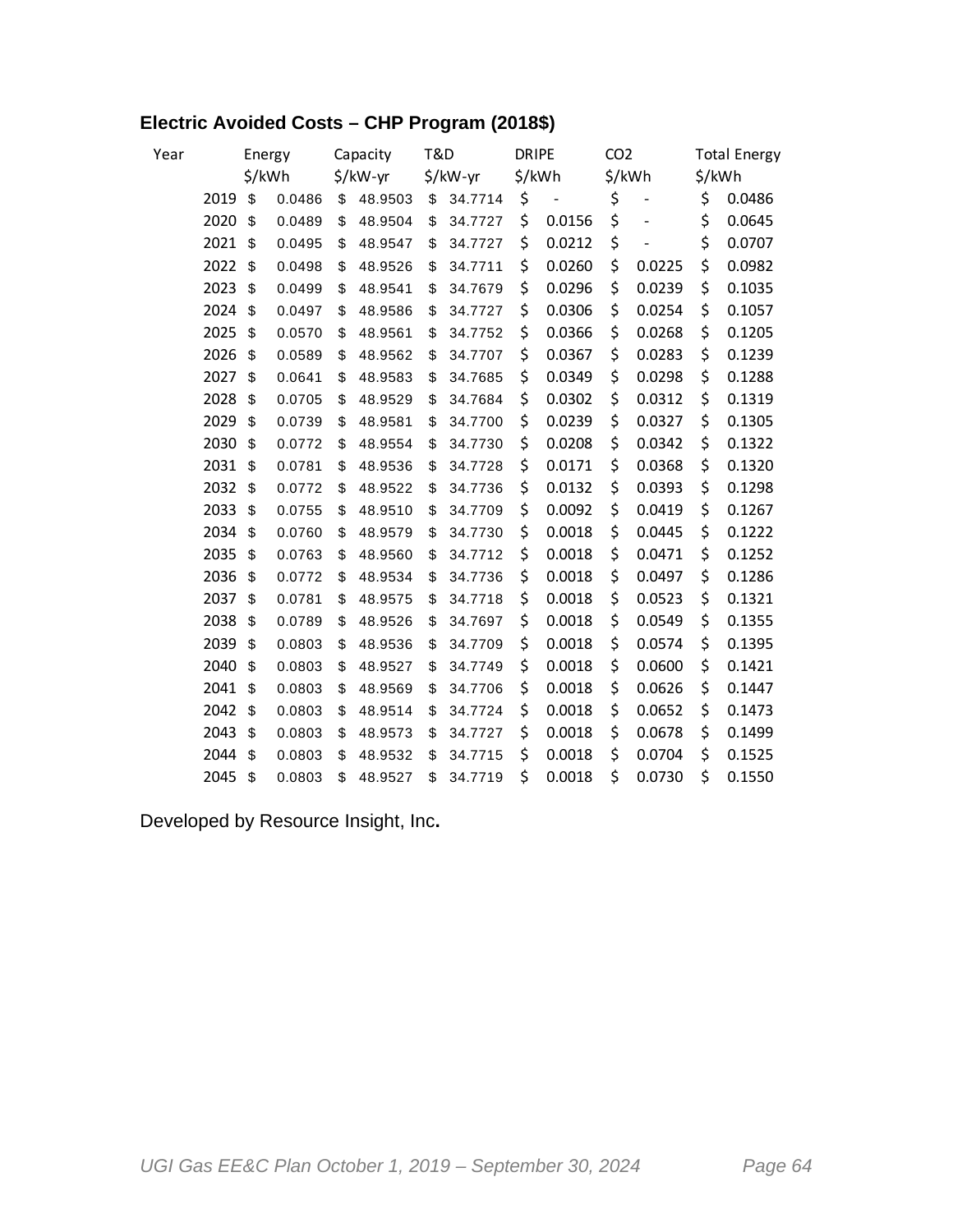### **3.2 Detailed Program and Portfolio Cost-effectiveness**

#### **Energy Efficiency Programs' Cost-effectiveness over Five-Year Portfolio (2018\$)**

|                                           |                      |              | <b>Total Resource</b> |                 | <b>Gas Energy System</b> |                    |                          |                 |                 |           |  |
|-------------------------------------------|----------------------|--------------|-----------------------|-----------------|--------------------------|--------------------|--------------------------|-----------------|-----------------|-----------|--|
|                                           |                      |              | PV of                 | <b>Benefit-</b> | Levelized                |                    |                          | PV of           | <b>Benefit-</b> | Levelized |  |
|                                           | <b>Present Value</b> |              | <b>Net</b>            | Cost            | Cost                     |                    | <b>Present Value</b>     | <b>Net</b>      | Cost            | Cost      |  |
|                                           | <b>Benefit</b>       | Cost         | <b>Benefits</b>       | Ratio           | \$/MMBTU                 | <b>Benefit</b>     | Cost                     | <b>Benefits</b> | Ratio           | \$/MCF    |  |
|                                           | I21                  | $131$        | [4]                   | [5]             |                          | I101               | I111                     | [12]            | $[13]$          |           |  |
| <b>Portfolio Total</b>                    | \$138,741,368        | \$75,246,271 | \$63,495,096          | 1.84            |                          | 5.93 \$130,360,139 | $\overline{$46,439,459}$ | \$83,920,680    | 2.81            | 3.66      |  |
| Non-Measure Costs                         |                      | \$12,459,724 |                       |                 |                          |                    | \$12,459,724             |                 |                 |           |  |
| <b>Total Measure Costs</b>                | \$138,741,368        | \$62,786,547 | \$75,954,820          | 2.21            |                          | 4.95 \$130,360,139 | \$33,979,735             | \$96,380,404    | 3.84            | 2.68      |  |
| Program                                   |                      |              |                       |                 |                          |                    |                          |                 |                 |           |  |
| <b>Residential Prescriptive (RP)</b>      |                      |              |                       |                 |                          |                    |                          |                 |                 |           |  |
| <b>Program Total</b>                      | \$66,906,943         | \$36,799,435 | \$30,107,508          | 1.82            | 5.79                     | \$66,740,097       | \$22,995,133             | \$43,744,963    | 2.90            | 3.62      |  |
| Non-Measure Costs                         |                      | \$1,623,960  |                       |                 |                          |                    | \$1,623,960              |                 |                 |           |  |
| <b>Total Measure Costs</b>                | \$66,906,943         | \$35,175,475 | \$31,731,468          | 1.90            | 5.54                     | \$66,740,097       | \$21,371,174             | \$45,368,923    | 3.12            | 3.36      |  |
|                                           |                      |              |                       |                 |                          |                    |                          |                 |                 |           |  |
| <b>Residential New Construction (RNC)</b> |                      |              |                       |                 |                          |                    |                          |                 |                 |           |  |
| <b>Program Total</b>                      | \$18,038,897         | \$8,754,545  | \$9,284,352           | 2.06            | 5.99                     | \$11,750,847       | \$5,695,076              | \$6,055,770     | 2.06            | 3.90      |  |
| Non-Measure Costs                         |                      | \$2,007,904  |                       |                 |                          |                    | \$2,007,904              |                 |                 |           |  |
| <b>Total Measure Costs</b>                | \$18,038,897         | \$6,746,641  | \$11,292,256          | 2.67            | 4.61                     | \$11,750,847       | \$3,687,172              | \$8,063,674     | 3.19            | 2.52      |  |
|                                           |                      |              |                       |                 |                          |                    |                          |                 |                 |           |  |
| <b>Residential Retrofit (RR)</b>          |                      |              |                       |                 |                          |                    |                          |                 |                 |           |  |
| <b>Program Total</b>                      | \$6,153,839          | \$5,617,549  | \$536,290             | 1.10            | 10.56                    | \$5,737,125        | \$5,293,854              | \$443,271       | 1.08            | 9.95      |  |
| Non-Measure Costs                         |                      | \$3,116,442  |                       |                 |                          |                    | \$3,116,442              |                 |                 |           |  |
| <b>Total Measure Costs</b>                | \$6,153,839          | \$2,501,107  | \$3,652,732           | 2.46            | 4.70                     | \$5,737,125        | \$2,177,411              | \$3,559,714     | 2.63            | 4.09      |  |
|                                           |                      |              |                       |                 |                          |                    |                          |                 |                 |           |  |
| <b>Nonresidential Prescriptive (NP)</b>   |                      |              |                       |                 |                          |                    |                          |                 |                 |           |  |
| <b>Program Total</b>                      | \$30,824,692         | \$8,147,406  | \$22,677,285          | 3.78            | 2.86                     | \$29,572,845       | \$3,827,949              | \$25,744,895    | 7.73            | 1.34      |  |
| Non-Measure Costs                         |                      | \$624,609    |                       |                 |                          |                    | \$624,609                |                 |                 |           |  |
| <b>Total Measure Costs</b>                | \$30,824,692         | \$7,522,798  | \$23,301,894          | 4.10            | 2.64                     | \$29,572,845       | \$3,203,340              | \$26,369,504    | 9.23            | 1.12      |  |
|                                           |                      |              |                       |                 |                          |                    |                          |                 |                 |           |  |
| Nonresidential Custom (NC)                |                      |              |                       |                 |                          |                    |                          |                 |                 |           |  |
| <b>Program Total</b><br>Non-Measure Costs | \$16,816,997         | \$12,415,806 | \$4,401,191           | 1.35            | 8.30                     | \$16,559,226       | \$5,115,917              | \$11,443,309    | 3.24            | 3.42      |  |
|                                           |                      | \$1,575,279  |                       |                 |                          |                    | \$1,575,279              |                 |                 | 2.37      |  |
| <b>Total Measure Costs</b>                | \$16,816,997         | \$10,840,527 | \$5,976,470           | 1.55            | 7.25                     | \$16,559,226       | \$3,540,638              | \$13,018,589    | 4.68            |           |  |
| <b>Portfoliowide Costs</b>                |                      |              |                       |                 |                          |                    |                          |                 |                 |           |  |
| <b>Program Total</b>                      |                      | \$3,511,529  | \$(3,511,529)         |                 |                          |                    | \$3,511,529              | \$(3,511,529)   |                 |           |  |
| Non-Measure Costs                         |                      | \$3,511,529  |                       |                 |                          |                    | \$3,511,529              |                 |                 |           |  |
|                                           |                      |              |                       |                 |                          |                    |                          |                 |                 |           |  |
| <b>Total Measure Costs</b>                |                      |              |                       |                 |                          |                    |                          |                 |                 |           |  |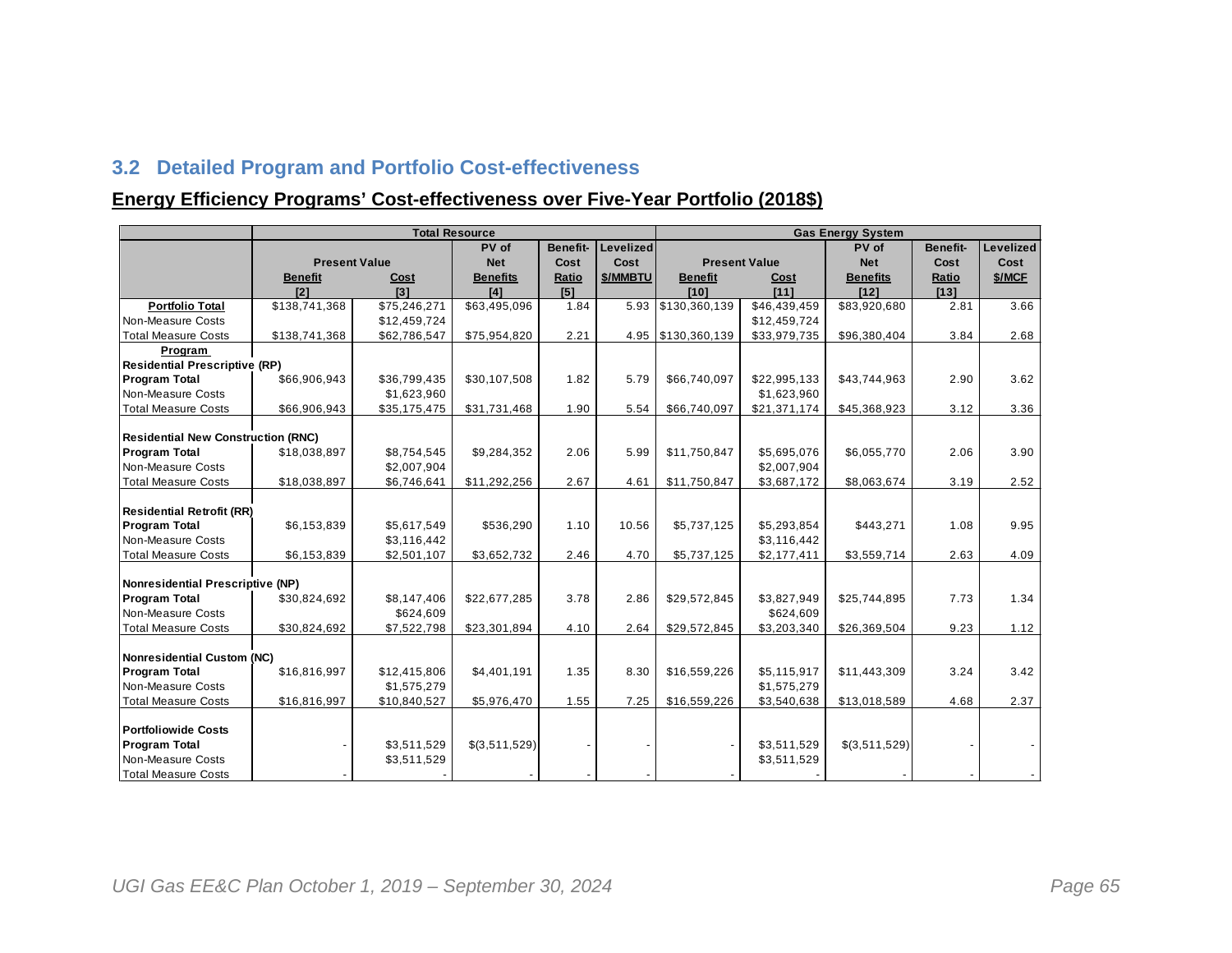## **Energy Efficiency Programs' Cost-effectiveness over Five-Year Portfolio (2018\$), including DRIPE & CO<sup>2</sup>**

|                                           |                |                      | <b>Total Resource</b> |                 | <b>Gas Energy System</b> |                    |                      |                 |                 |           |  |
|-------------------------------------------|----------------|----------------------|-----------------------|-----------------|--------------------------|--------------------|----------------------|-----------------|-----------------|-----------|--|
|                                           |                |                      | PV of                 | <b>Benefit-</b> | Levelized                |                    |                      | PV of           | <b>Benefit-</b> | Levelized |  |
|                                           |                | <b>Present Value</b> | <b>Net</b>            | Cost            | Cost                     |                    | <b>Present Value</b> | <b>Net</b>      | Cost            | Cost      |  |
|                                           | <b>Benefit</b> | Cost                 | <b>Benefits</b>       | Ratio           | \$/MMBTU                 | <b>Benefit</b>     | Cost                 | <b>Benefits</b> | Ratio           | \$/MCF    |  |
|                                           | I21            | <b>I31</b>           | [4]                   | [5]             |                          | [10]               | I111                 | [12]            | [13]            |           |  |
| <b>Portfolio Total</b>                    | \$177,382,125  | \$75,246,271         | \$102,135,853         | 2.36            |                          | 5.93 \$169,000,896 | \$46,439,459         | \$122,561,437   | 3.64            | 3.66      |  |
| Non-Measure Costs                         |                | \$12,459,724         |                       |                 |                          |                    | \$12,459,724         |                 |                 |           |  |
| <b>Total Measure Costs</b>                | \$177,382,125  | \$62,786,547         | \$114,595,577         | 2.83            |                          | 4.95 \$169,000,896 | \$33,979,735         | \$135,021,161   | 4.97            | 2.68      |  |
| Program                                   |                |                      |                       |                 |                          |                    |                      |                 |                 |           |  |
| <b>Residential Prescriptive (RP)</b>      |                |                      |                       |                 |                          |                    |                      |                 |                 |           |  |
| <b>Program Total</b>                      | \$86,025,637   | \$36,799,435         | \$49,226,202          | 2.34            | 5.79                     | \$85,858,791       | \$22,995,133         | \$62,863,658    | 3.73            | 3.62      |  |
| Non-Measure Costs                         |                | \$1,623,960          |                       |                 |                          |                    | \$1,623,960          |                 |                 |           |  |
| <b>Total Measure Costs</b>                | \$86,025,637   | \$35,175,475         | \$50,850,162          | 2.45            | 5.54                     | \$85,858,791       | \$21,371,174         | \$64,487,617    | 4.02            | 3.36      |  |
|                                           |                |                      |                       |                 |                          |                    |                      |                 |                 |           |  |
| <b>Residential New Construction (RNC)</b> |                |                      |                       |                 |                          |                    |                      |                 |                 |           |  |
| <b>Program Total</b>                      | \$22,540,336   | \$8,754,545          | \$13,785,791          | 2.57            | 5.99                     | \$16,252,285       | \$5.695.076          | \$10,557,209    | 2.85            | 3.90      |  |
| Non-Measure Costs                         |                | \$2,007,904          |                       |                 |                          |                    | \$2,007,904          |                 |                 |           |  |
| <b>Total Measure Costs</b>                | \$22,540,336   | \$6,746,641          | \$15,793,695          | 3.34            | 4.61                     | \$16,252,285       | \$3,687,172          | \$12,565,113    | 4.41            | 2.52      |  |
|                                           |                |                      |                       |                 |                          |                    |                      |                 |                 |           |  |
| <b>Residential Retrofit (RR)</b>          |                |                      |                       |                 |                          |                    |                      |                 |                 |           |  |
| <b>Program Total</b>                      | \$7,658,120    | \$5,617,549          | \$2,040,571           | 1.36            | 10.56                    | \$7,241,406        | \$5,293,854          | \$1,947,552     | 1.37            | 9.95      |  |
| Non-Measure Costs                         |                | \$3,116,442          |                       |                 |                          |                    | \$3,116,442          |                 |                 |           |  |
| <b>Total Measure Costs</b>                | \$7,658,120    | \$2,501,107          | \$5,157,013           | 3.06            | 4.70                     | \$7,241,406        | \$2,177,411          | \$5,063,995     | 3.33            | 4.09      |  |
|                                           |                |                      |                       |                 |                          |                    |                      |                 |                 |           |  |
| <b>Nonresidential Prescriptive (NP)</b>   |                |                      |                       |                 |                          |                    |                      |                 |                 |           |  |
| <b>Program Total</b>                      | \$39,700,986   | \$8,147,406          | \$31,553,580          | 4.87            | 2.86                     | \$38,449,139       | \$3,827,949          | \$34,621,190    | 10.04           | 1.34      |  |
| Non-Measure Costs                         |                | \$624,609            |                       |                 |                          |                    | \$624,609            |                 |                 |           |  |
| <b>Total Measure Costs</b>                | \$39,700,986   | \$7,522,798          | \$32,178,189          | 5.28            | 2.64                     | \$38,449,139       | \$3,203,340          | \$35,245,799    | 12.00           | 1.12      |  |
|                                           |                |                      |                       |                 |                          |                    |                      |                 |                 |           |  |
| <b>Nonresidential Custom (NC)</b>         |                |                      |                       |                 |                          |                    |                      |                 |                 |           |  |
| <b>Program Total</b>                      | \$21,457,045   | \$12,415,806         | \$9,041,239           | 1.73            | 8.30                     | \$21,199,275       | \$5,115,917          | \$16,083,357    | 4.14            | 3.42      |  |
| Non-Measure Costs                         |                | \$1,575,279          |                       |                 |                          |                    | \$1,575,279          |                 |                 |           |  |
| <b>Total Measure Costs</b>                | \$21,457,045   | \$10,840,527         | \$10,616,519          | 1.98            | 7.25                     | \$21,199,275       | \$3,540,638          | \$17,658,637    | 5.99            | 2.37      |  |
|                                           |                |                      |                       |                 |                          |                    |                      |                 |                 |           |  |
| <b>Portfoliowide Costs</b>                |                |                      |                       |                 |                          |                    |                      |                 |                 |           |  |
| <b>Program Total</b>                      |                | \$3,511,529          | \$(3,511,529)         |                 |                          |                    | \$3,511,529          | \$(3,511,529)   |                 |           |  |
| Non-Measure Costs                         |                | \$3,511,529          |                       |                 |                          |                    | \$3,511,529          |                 |                 |           |  |
| <b>Total Measure Costs</b>                |                |                      |                       |                 |                          |                    |                      |                 |                 |           |  |